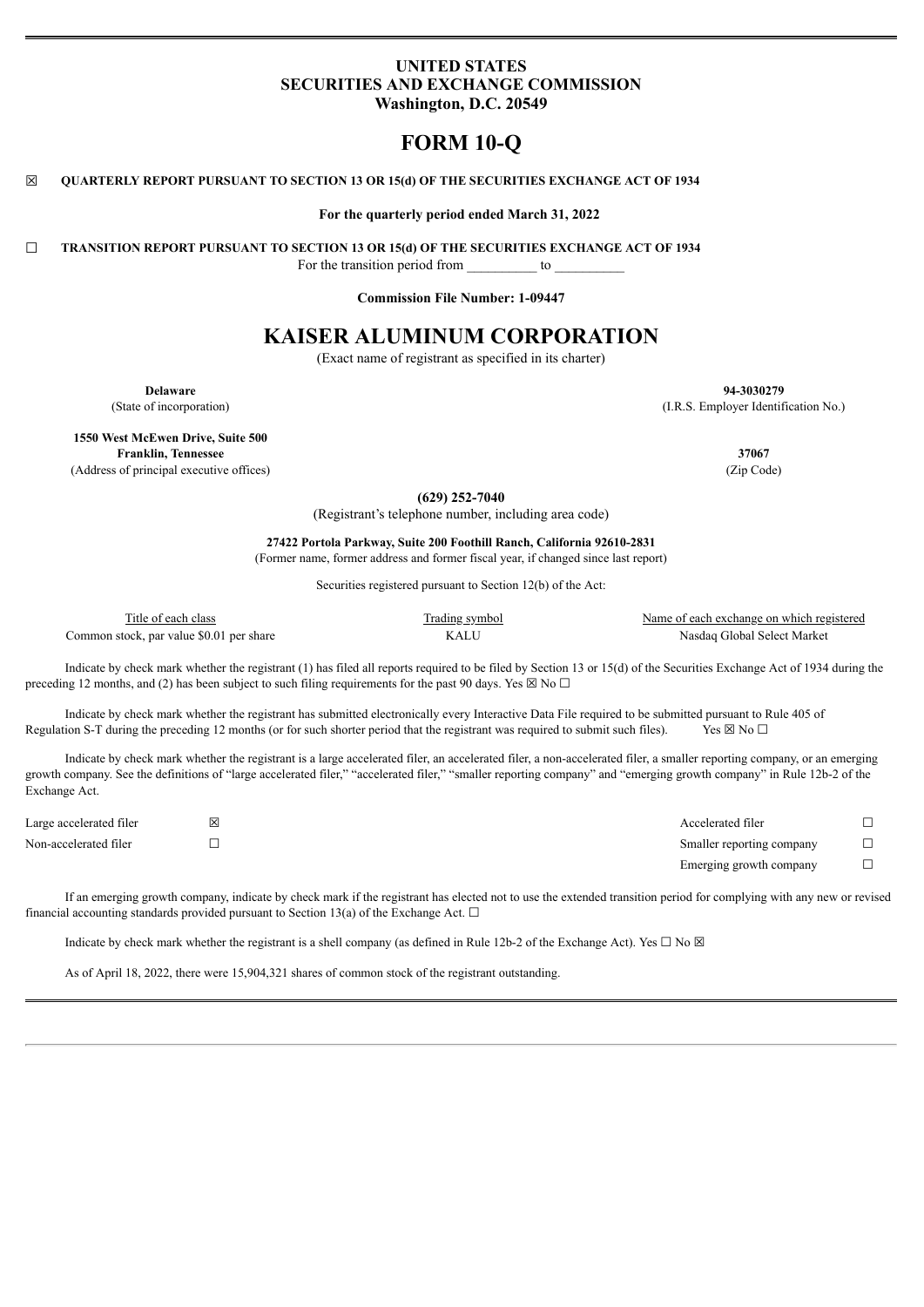# **TABLE OF CONTENTS**

| <b>PART I</b>                                                                                        |    |
|------------------------------------------------------------------------------------------------------|----|
| <b>Item 1. Financial Statements</b>                                                                  |    |
| <u>Item 2. Management's Discussion and Analysis of Financial Condition and Results of Operations</u> | 22 |
| <u>Item 3. Quantitative and Qualitative Disclosures About Market Risk</u>                            | 30 |
| Item 4. Controls and Procedures                                                                      | 31 |
| <b>PART II</b>                                                                                       |    |
| <u>Item 1. Legal Proceedings</u>                                                                     | 32 |
| Item 1A. Risk Factors                                                                                | 32 |
| <u>Item 2. Unregistered Sales of Equity Securities and Use of Proceeds</u>                           | 32 |
| Item 3. Defaults Upon Senior Securities                                                              | 32 |
| Item 4. Mine Safety Disclosures                                                                      | 32 |
| Item 5. Other Information                                                                            | 32 |
| Item 6. Exhibits                                                                                     | 33 |
| <b>SIGNATURES</b>                                                                                    | 34 |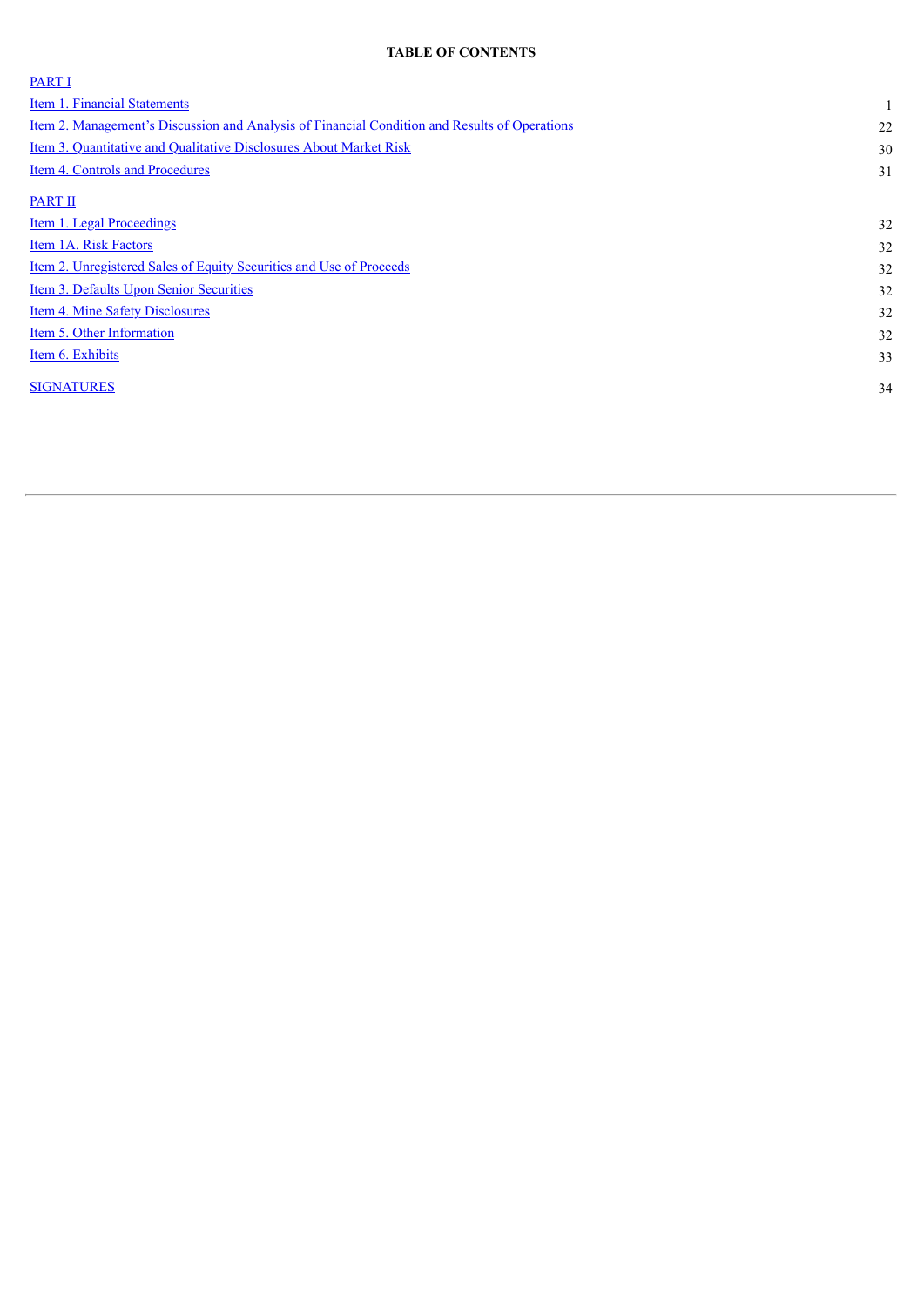# **KAISER ALUMINUM CORPORATION AND SUBSIDIARY COMPANIES PART I – FINANCIAL INFORMATION**

# <span id="page-2-1"></span><span id="page-2-0"></span>**Item 1.** *Financial Statements*

# **CONSOLIDATED BALANCE SHEETS (UNAUDITED)**

|                                                                         |               | As of March 31, 2022                                            |               | As of December 31, 2021 |
|-------------------------------------------------------------------------|---------------|-----------------------------------------------------------------|---------------|-------------------------|
|                                                                         |               | (In millions of dollars, except share<br>and per share amounts) |               |                         |
| <b>ASSETS</b>                                                           |               |                                                                 |               |                         |
| Current assets:                                                         |               |                                                                 |               |                         |
| Cash and cash equivalents                                               | $\mathcal{S}$ | 261.0                                                           | $\mathcal{S}$ | 303.2                   |
| Receivables:                                                            |               |                                                                 |               |                         |
| Trade receivables, net                                                  |               | 432.2                                                           |               | 332.7                   |
| Other                                                                   |               | 50.6                                                            |               | 53.0                    |
| Contract assets                                                         |               | 74.9                                                            |               | 63.2                    |
| Inventories                                                             |               | 431.5                                                           |               | 404.6                   |
| Prepaid expenses and other current assets                               |               | 71.2                                                            |               | 48.7                    |
| Total current assets                                                    |               | 1,321.4                                                         |               | 1,205.4                 |
| Property, plant and equipment, net                                      |               | 960.2                                                           |               | 955.2                   |
| Operating lease assets                                                  |               | 44.9                                                            |               | 46.2                    |
| Deferred tax assets, net                                                |               | 3.2                                                             |               | 3.4                     |
| Intangible assets, net                                                  |               | 64.2                                                            |               | 67.7                    |
| Goodwill                                                                |               | 39.3                                                            |               | 39.3                    |
| Other assets                                                            |               | 108.2                                                           |               | 105.2                   |
| Total                                                                   | \$            | 2,541.4                                                         | $\mathcal{S}$ | 2,422.4                 |
| <b>LIABILITIES AND STOCKHOLDERS' EQUITY</b>                             |               |                                                                 |               |                         |
| Current liabilities:                                                    |               |                                                                 |               |                         |
| Accounts payable                                                        | \$            | 442.8                                                           | \$            | 351.4                   |
| Accrued salaries, wages and related expenses                            |               | 40.9                                                            |               | 46.9                    |
| Other accrued liabilities                                               |               | 70.9                                                            |               | 58.4                    |
| <b>Total current liabilities</b>                                        |               | 554.6                                                           |               | 456.7                   |
| Long-term portion of operating lease liabilities                        |               | 40.5                                                            |               | 40.8                    |
| Pension and other postretirement benefits                               |               | 88.7                                                            |               | 92.5                    |
| Net liabilities of Salaried VEBA                                        |               | 20.3                                                            |               | 20.6                    |
| Deferred tax liabilities                                                |               | 17.9                                                            |               | 10.5                    |
| Long-term liabilities                                                   |               | 74.4                                                            |               | 72.5                    |
| Long-term debt                                                          |               | 1,036.8                                                         |               | 1,036.3                 |
| <b>Total liabilities</b>                                                |               | 1,833.2                                                         |               | 1,729.9                 |
| Commitments and contingencies – Note 6                                  |               |                                                                 |               |                         |
| Stockholders' equity:                                                   |               |                                                                 |               |                         |
| Preferred stock, 5,000,000 shares authorized at both March 31, 2022 and |               |                                                                 |               |                         |
| December 31, 2021; no shares were issued and outstanding at             |               |                                                                 |               |                         |
| March 31, 2022 and December 31, 2021                                    |               |                                                                 |               |                         |
| Common stock, par value \$0.01, 90,000,000 shares authorized at both    |               |                                                                 |               |                         |
| March 31, 2022 and December 31, 2021; 22, 739, 402 shares issued and    |               |                                                                 |               |                         |
| 15,904,116 shares outstanding at March 31, 2022; 22,700,404 shares      |               |                                                                 |               |                         |
| issued and 15,865,118 shares outstanding at December 31, 2021           |               | 0.2                                                             |               | 0.2                     |
| Additional paid in capital                                              |               | 1,081.0                                                         |               | 1,078.9                 |
| Retained earnings                                                       |               | 88.6                                                            |               | 93.0                    |
| Treasury stock, at cost, 6,835,286 shares at both March 31, 2022 and    |               |                                                                 |               |                         |
| December 31, 2021                                                       |               | (475.9)                                                         |               | (475.9)                 |
| Accumulated other comprehensive income (loss)                           |               | 14.3                                                            |               | (3.7)                   |
| Total stockholders' equity                                              |               | 708.2                                                           |               | 692.5                   |
| Total                                                                   | \$            | 2,541.4                                                         | \$            | 2,422.4                 |

The accompanying notes to interim consolidated financial statements are an integral part of these statements.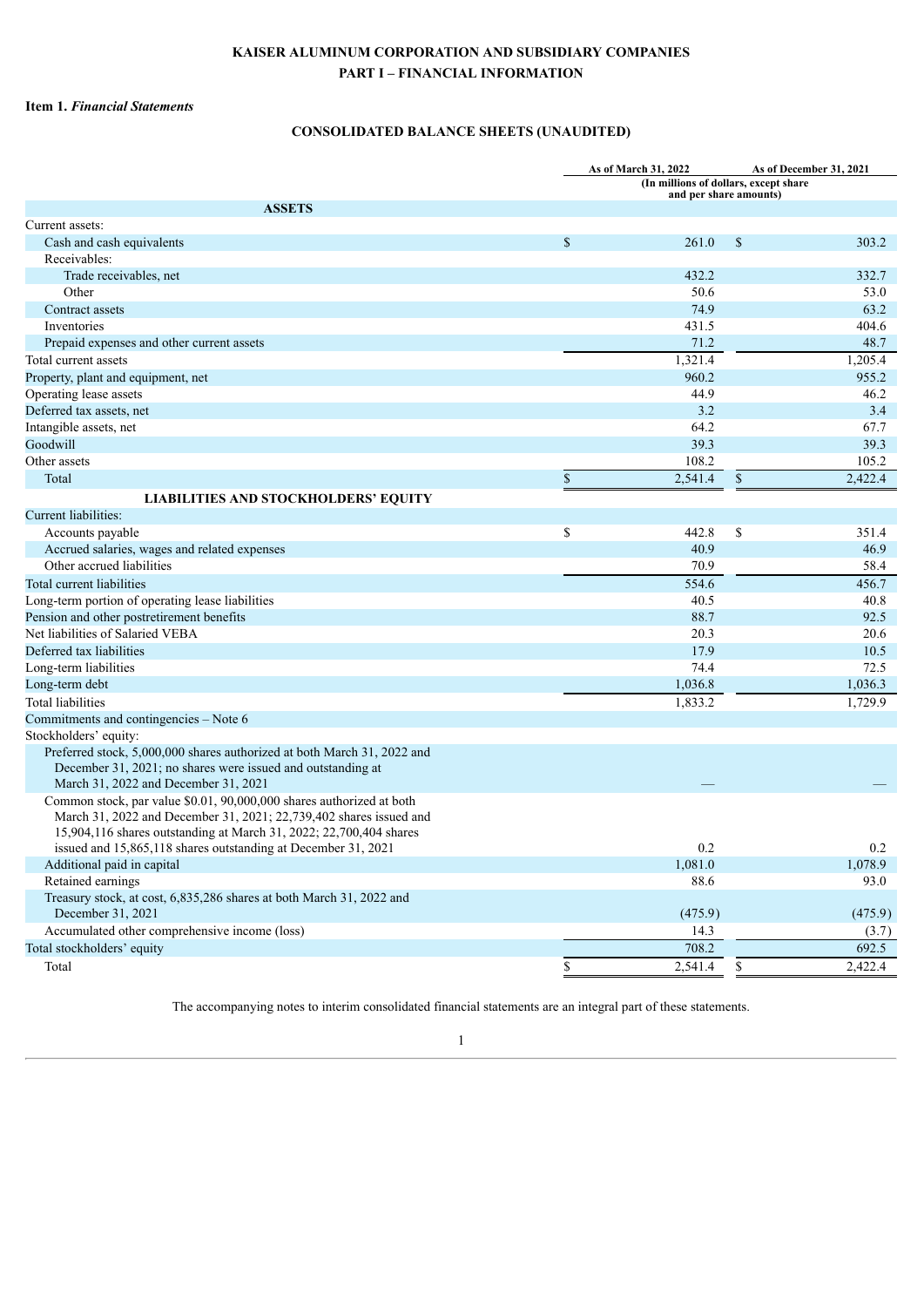# **KAISER ALUMINUM CORPORATION AND SUBSIDIARY COMPANIES STATEMENTS OF CONSOLIDATED INCOME (UNAUDITED)**

|                                                                                | Quarter Ended March 31, |                                                                 |     |        |  |
|--------------------------------------------------------------------------------|-------------------------|-----------------------------------------------------------------|-----|--------|--|
|                                                                                |                         | 2022                                                            |     | 2021   |  |
|                                                                                |                         | (In millions of dollars, except share and per share<br>amounts) |     |        |  |
| Net sales                                                                      | \$                      | 948.8                                                           | \$. | 324.0  |  |
| Costs and expenses:                                                            |                         |                                                                 |     |        |  |
| Cost of products sold, excluding depreciation and amortization and other items |                         | 865.9                                                           |     | 262.5  |  |
| Depreciation and amortization                                                  |                         | 27.5                                                            |     | 13.5   |  |
| Selling, general, administrative, research and development                     |                         | 30.2                                                            |     | 31.8   |  |
| Restructuring costs (benefit)                                                  |                         |                                                                 |     | (0.7)  |  |
| Total costs and expenses                                                       |                         | 923.6                                                           |     | 307.1  |  |
| Operating income                                                               |                         | 25.2                                                            |     | 16.9   |  |
| Other expense:                                                                 |                         |                                                                 |     |        |  |
| Interest expense                                                               |                         | (12.2)                                                          |     | (12.3) |  |
| Other expense, $net - Note 8$                                                  |                         | (1.6)                                                           |     | (0.4)  |  |
| Income before income taxes                                                     |                         | 11.4                                                            |     | 4.2    |  |
| Income tax (provision) benefit                                                 |                         | (3.3)                                                           |     | 0.3    |  |
| Net income                                                                     |                         | 8.1                                                             | \$  | 4.5    |  |
| Net income per common share:                                                   |                         |                                                                 |     |        |  |
| Basic                                                                          | <sup>\$</sup>           | 0.51                                                            | \$  | 0.28   |  |
| Diluted                                                                        | \$                      | 0.51                                                            | \$  | 0.28   |  |
| Weighted-average number of common shares outstanding (in thousands):           |                         |                                                                 |     |        |  |
| <b>Basic</b>                                                                   |                         | 15,866                                                          |     | 15,805 |  |
| Diluted                                                                        |                         | 16,038                                                          |     | 15,987 |  |

The accompanying notes to interim consolidated financial statements are an integral part of these statements.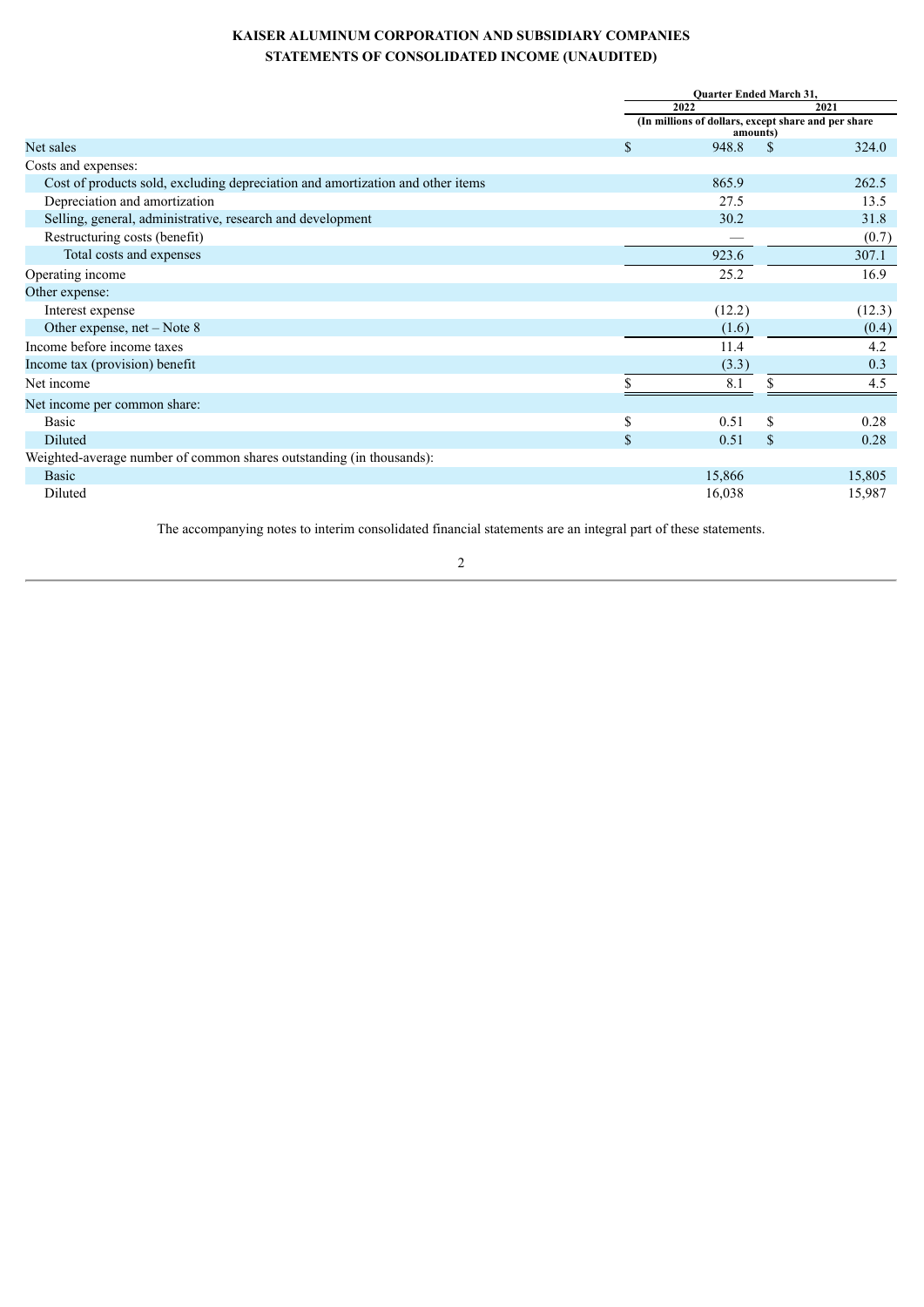# **KAISER ALUMINUM CORPORATION AND SUBSIDIARY COMPANIES STATEMENTS OF CONSOLIDATED COMPREHENSIVE INCOME (UNAUDITED)**

|                                                           |      | <b>Ouarter Ended March 31,</b> |  |       |
|-----------------------------------------------------------|------|--------------------------------|--|-------|
|                                                           | 2022 |                                |  | 2021  |
|                                                           |      | (In millions of dollars)       |  |       |
| Net income                                                |      | 8.1                            |  | 4.1   |
| Other comprehensive income (loss), net of tax $-$ Note 7: |      |                                |  |       |
| Defined benefit pension plan and Salaried VEBA            |      | 0.9                            |  | 0.7   |
| Cash flow hedges                                          |      | 17.1                           |  | 8.5   |
| Foreign currency translation                              |      |                                |  | (0.1) |
| Other comprehensive income, net of tax                    |      | 18.0                           |  |       |
| Comprehensive income                                      |      | 26.1                           |  | 13.6  |

The accompanying notes to interim consolidated financial statements are an integral part of these statements.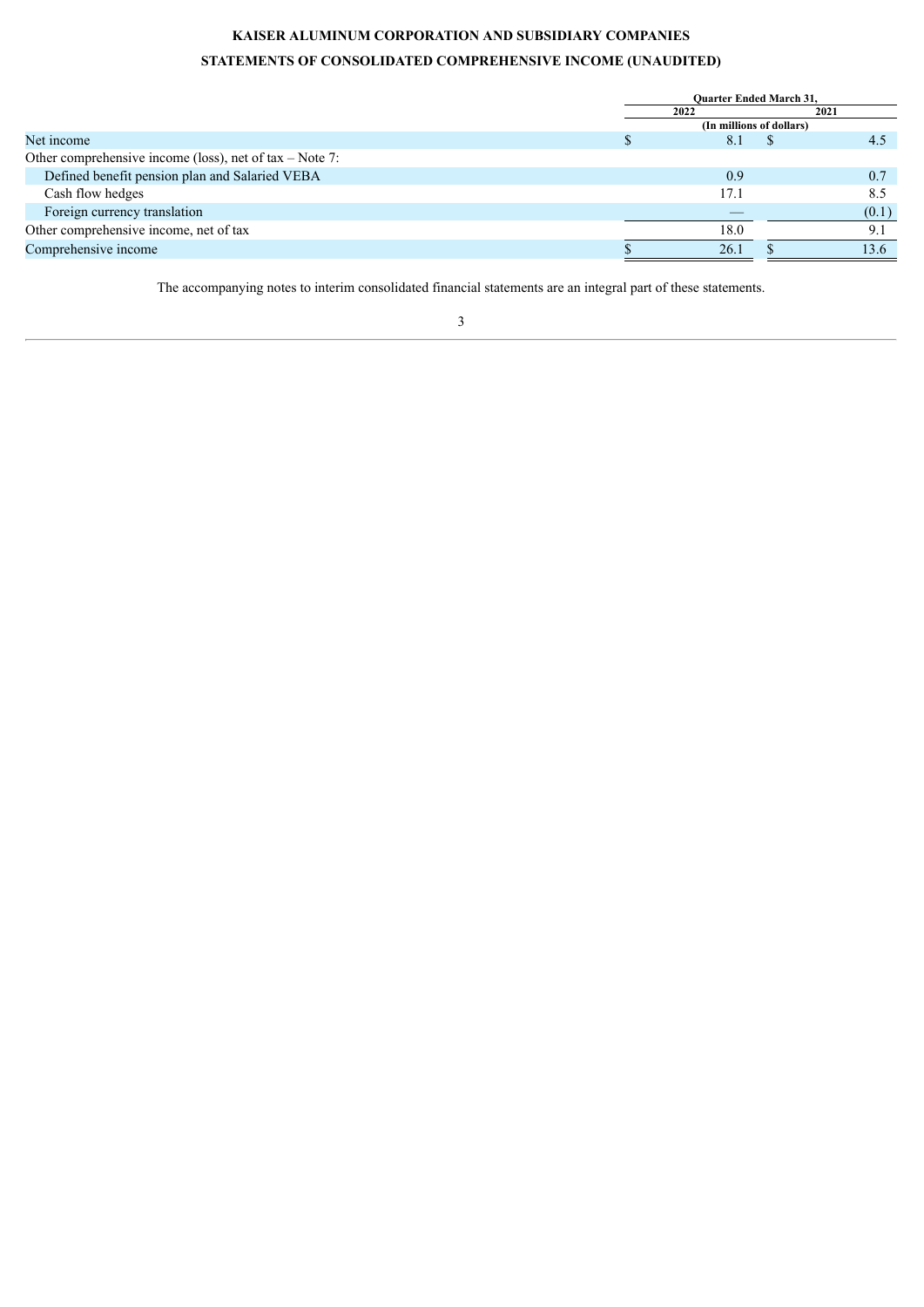# **KAISER ALUMINUM CORPORATION AND SUBSIDIARY COMPANIES STATEMENTS OF CONSOLIDATED STOCKHOLDERS**' **EQUITY (UNAUDITED)**

# **Quarter Ended March 31, 2022**

|                                                | Common                          |                        |     | <b>Additional</b>                                            |                      |                          | Accumulated<br>Other           |        |
|------------------------------------------------|---------------------------------|------------------------|-----|--------------------------------------------------------------|----------------------|--------------------------|--------------------------------|--------|
|                                                | <b>Shares</b><br>Outstanding1,2 | Common<br><b>Stock</b> |     | Paid in<br>Capital                                           | Retained<br>Earnings | <b>Treasury</b><br>Stock | Comprehensive<br>Income (Loss) | Total  |
|                                                |                                 |                        |     | (In millions of dollars, except share and per share amounts) |                      |                          |                                |        |
| BALANCE, December 31, 2021                     | 15,865,118                      |                        | 0.2 | 1,078.9                                                      | 93.0                 | $(475.9)$ \$             | (3.7)                          | 692.5  |
| Net income                                     |                                 |                        |     |                                                              | 8.1                  |                          |                                | 8.1    |
| Other comprehensive income, net of tax         |                                 |                        |     |                                                              |                      |                          | 18.0                           | 18.0   |
| Common shares issued (including impacts from   |                                 |                        |     |                                                              |                      |                          |                                |        |
| Long-Term Incentive programs)                  | 58,641                          |                        |     |                                                              |                      |                          |                                |        |
| Cancellation of shares to cover employees' tax |                                 |                        |     |                                                              |                      |                          |                                |        |
| withholdings upon vesting of non-vested shares | (19,643)                        |                        |     | (1.9)                                                        |                      |                          |                                | (1.9)  |
| Cash dividends declared3                       |                                 |                        |     |                                                              | (12.5)               |                          |                                | (12.5) |
| Amortization of unearned equity compensation   |                                 |                        |     | 4.0                                                          |                      |                          |                                | 4.0    |
| BALANCE, March 31, 2022                        | 15,904,116                      |                        | 0.2 | 1,081.0                                                      | 88.6                 | (475.9)                  | 14.3                           | 708.2  |

1 At March 31, 2022, 593,072 shares were available for awards under the Kaiser Aluminum Corporation 2021 Equity and Incentive Compensation Plan ("2021 Plan").

2 There were no repurchases of common stock during the quarter ended March 31, 2022. At March 31, 2022, \$93.1 million remained available to repurchase our common shares pursuant to the stock repurchase program.

3 Dividends declared per common share were \$0.77 for the quarter ended March 31, 2022.

The accompanying notes to interim consolidated financial statements are an integral part of these statements.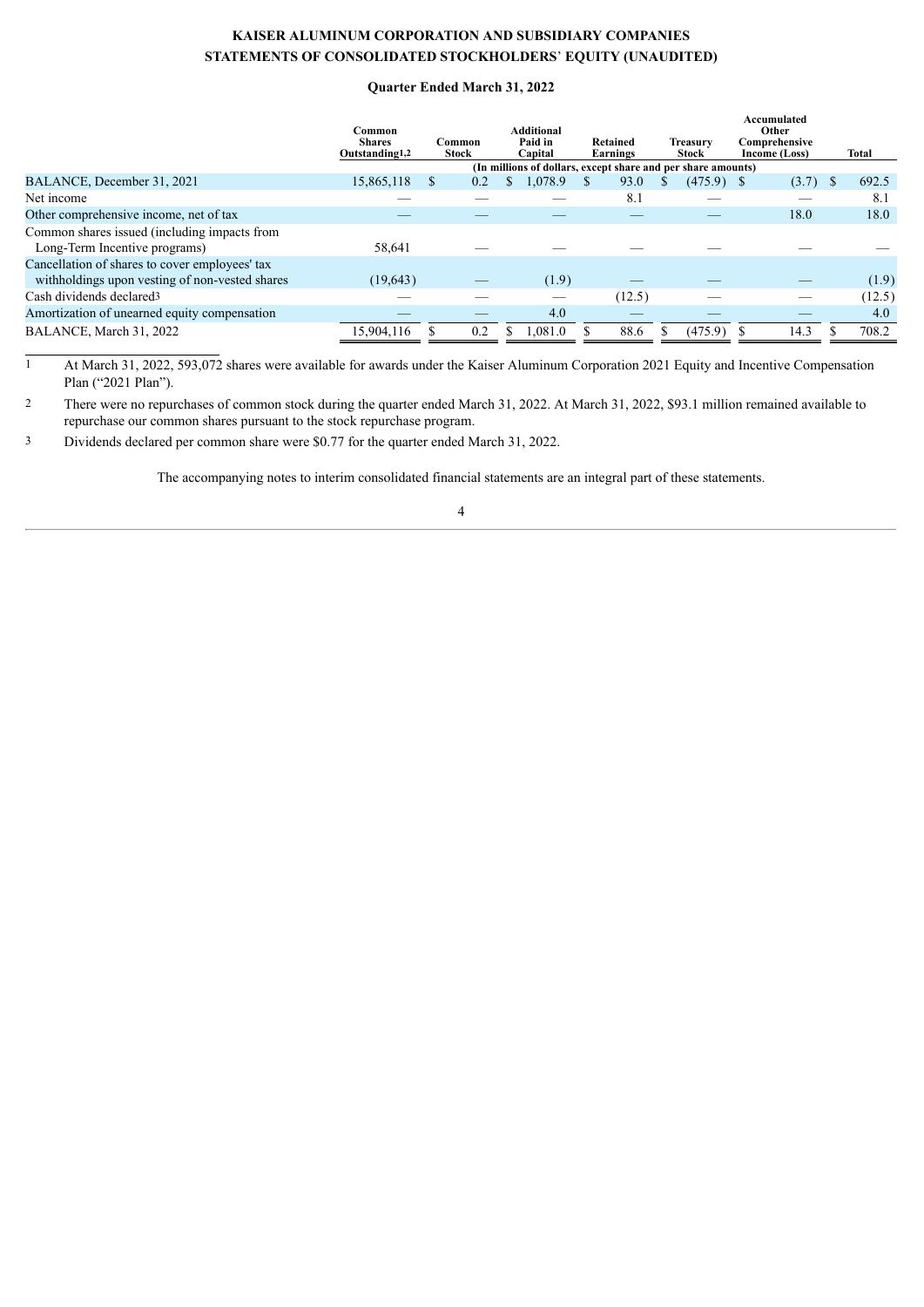# **KAISER ALUMINUM CORPORATION AND SUBSIDIARY COMPANIES STATEMENTS OF CONSOLIDATED STOCKHOLDERS**' **EQUITY CONTINUED (UNAUDITED)**

# **Quarter Ended March 31, 2021**

|                                                | Common<br><b>Shares</b><br>Outstanding1 | Common<br>Stock |     | <b>Additional</b><br>Paid in<br>Capital | Retained<br>Earnings                                         | Treasurv<br>Stock | Accumulated<br>Other<br>Comprehensive<br>Income (Loss) |     | Total  |
|------------------------------------------------|-----------------------------------------|-----------------|-----|-----------------------------------------|--------------------------------------------------------------|-------------------|--------------------------------------------------------|-----|--------|
|                                                |                                         |                 |     |                                         | (In millions of dollars, except share and per share amounts) |                   |                                                        |     |        |
| BALANCE, December 31, 2020                     | 15,812,169                              |                 | 0.2 | 1,068.6                                 | 158.2                                                        | $(475.9)$ \$      | (18.7)                                                 | - S | 732.4  |
| Net income                                     |                                         |                 |     |                                         | 4.5                                                          |                   |                                                        |     | 4.5    |
| Other comprehensive income, net of tax         |                                         |                 |     |                                         |                                                              |                   | 9.1                                                    |     | 9.1    |
| Common shares issued (including impacts from   |                                         |                 |     |                                         |                                                              |                   |                                                        |     |        |
| Long-Term Incentive programs)                  | 56,394                                  |                 |     |                                         |                                                              |                   |                                                        |     |        |
| Cancellation of shares to cover employees' tax |                                         |                 |     |                                         |                                                              |                   |                                                        |     |        |
| withholdings upon vesting of non-vested shares | (20.625)                                |                 |     | (2.4)                                   |                                                              |                   |                                                        |     | (2.4)  |
| Cash dividends declared <sub>2</sub>           |                                         |                 |     |                                         | (11.7)                                                       |                   |                                                        |     | (11.7) |
| Amortization of unearned equity compensation   |                                         |                 |     | 3.1                                     |                                                              |                   |                                                        |     | 3.1    |
| BALANCE, March 31, 2021                        | 15,847,938                              |                 | 0.2 | .069.3                                  | 151.0                                                        | (475.9)           | (9.6)                                                  |     | 735.0  |

<sup>1</sup> There were no repurchases of common stock during the quarter ended March 31, 2021.

2 Dividends declared per common share were \$0.72 for the quarter ended March 31, 2021.

The accompanying notes to interim consolidated financial statements are an integral part of these statements.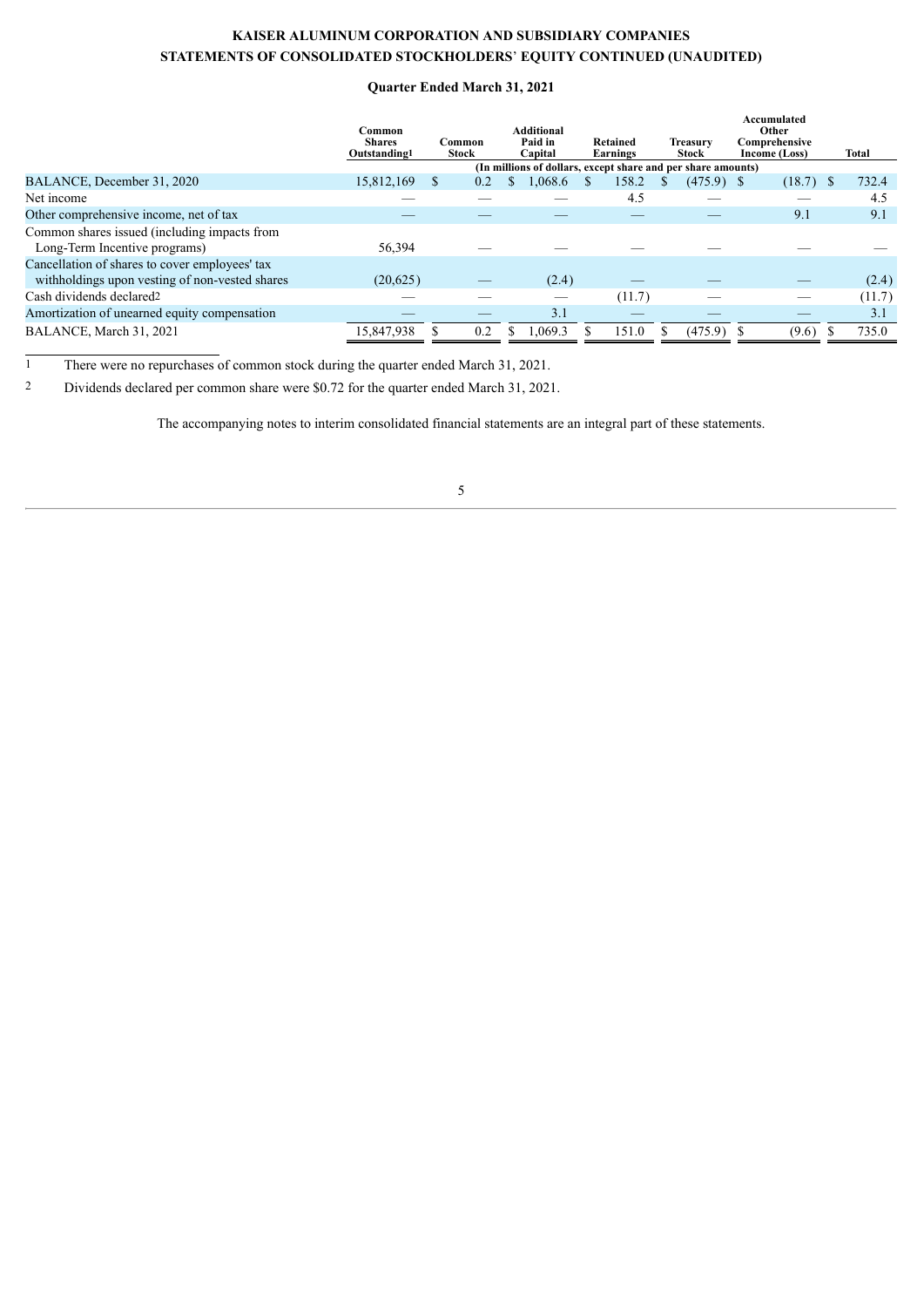# **KAISER ALUMINUM CORPORATION AND SUBSIDIARY COMPANIES STATEMENTS OF CONSOLIDATED CASH FLOWS (UNAUDITED)**

|                                                                                   | Quarter Ended March 31,  |             |         |  |
|-----------------------------------------------------------------------------------|--------------------------|-------------|---------|--|
|                                                                                   | 2022                     |             | 2021    |  |
|                                                                                   | (In millions of dollars) |             |         |  |
| Cash flows from operating activities <sup>1</sup> :<br>Net income                 | 8.1                      |             |         |  |
|                                                                                   | \$                       | \$          | 4.5     |  |
| Adjustments to reconcile net income to net cash provided by operating activities: |                          |             |         |  |
| Depreciation of property, plant and equipment                                     | 24.0                     |             | 12.8    |  |
| Amortization of definite-lived intangible assets                                  | 3.5                      |             | 0.7     |  |
| Amortization of debt premium and debt issuance costs                              | 0.6                      |             | 0.7     |  |
| Deferred income taxes                                                             | 2.0                      |             | (0.9)   |  |
| Non-cash equity compensation                                                      | 4.0                      |             | 3.1     |  |
| Loss on disposition of property, plant and equipment                              | 0.3                      |             |         |  |
| Changes in operating assets and liabilities, net of effects of acquisition:       |                          |             |         |  |
| Trade and other receivables                                                       | (97.1)                   |             | (31.7)  |  |
| Contract assets                                                                   | (11.7)                   |             | (8.3)   |  |
| Inventories                                                                       | (26.9)                   |             | (24.3)  |  |
| Prepaid expenses and other current assets                                         | (2.5)                    |             | (0.4)   |  |
| Accounts payable                                                                  | 92.9                     |             | 33.0    |  |
| <b>Accrued liabilities</b>                                                        | 6.5                      |             | 4.2     |  |
| Annual variable cash contributions to Salaried VEBA                               |                          |             | (1.7)   |  |
| Long-term assets and liabilities, net                                             | (2.3)                    |             | (3.1)   |  |
| Net cash provided by (used in) operating activities                               | 1.4                      |             | (11.4)  |  |
| Cash flows from investing activities <sup>1</sup> :                               |                          |             |         |  |
| Capital expenditures                                                              | (28.3)                   |             | (9.1)   |  |
| Cash payment for acquisition of the Warrick rolling mill                          |                          |             | (617.5) |  |
| Net cash used in investing activities                                             | (28.3)                   |             | (626.6) |  |
| Cash flows from financing activities <sup>1</sup> :                               |                          |             |         |  |
| Repayment of finance lease                                                        | (0.5)                    |             | (0.4)   |  |
| Cancellation of shares to cover employees' tax withholdings upon                  |                          |             |         |  |
| vesting of non-vested shares                                                      | (1.9)                    |             | (2.4)   |  |
| Cash dividends and dividend equivalents paid                                      | (12.5)                   |             | (11.7)  |  |
| Net cash used in financing activities                                             | (14.9)                   |             | (14.5)  |  |
| Net decrease in cash, cash equivalents and restricted cash during the period      | (41.8)                   |             | (652.5) |  |
| Cash, cash equivalents and restricted cash at beginning of period                 | 317.0                    |             | 794.3   |  |
| Cash, cash equivalents and restricted cash at end of period                       | \$<br>275.2              | $\mathbf S$ | 141.8   |  |

1 See Note 11 for supplemental cash flow information.

The accompanying notes to interim consolidated financial statements are an integral part of these statements.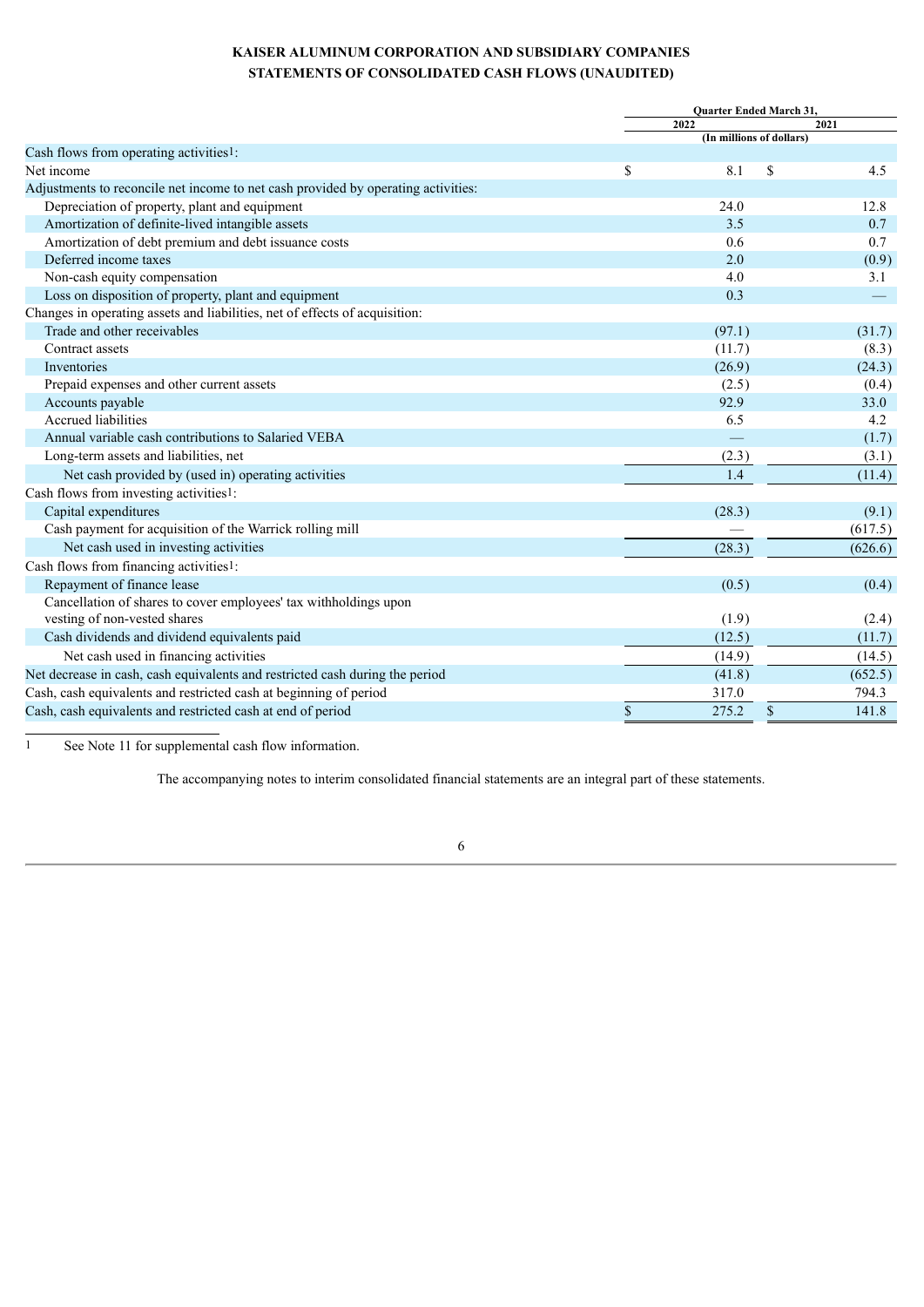# **NOTES INDEX**

<span id="page-8-0"></span>

| Note 1  | Basis of Presentation and Recent Accounting Pronouncements    | 8  |
|---------|---------------------------------------------------------------|----|
| Note 2  | <b>Supplemental Balance Sheet Information</b>                 | 9  |
| Note 3  | <b>Employee Benefits</b>                                      | 10 |
| Note 4  | Derivatives, Hedging Programs and Other Financial Instruments | 12 |
| Note 5  | Debt and Credit Facility                                      | 15 |
| Note 6  | <b>Commitments and Contingencies</b>                          | 16 |
| Note 7  | <b>Accumulated Other Comprehensive Income (Loss)</b>          | 18 |
| Note 8  | Other Expense, Net                                            | 18 |
| Note 9  | <b>Income Tax Matters</b>                                     | 19 |
| Note 10 | Net Income Per Share                                          | 19 |
| Note 11 | <b>Supplemental Cash Flow Information</b>                     | 20 |
| Note 12 | Business, Product and Geographical Area Information           | 20 |
| Note 13 | <b>Subsequent Events</b>                                      | 21 |
|         |                                                               |    |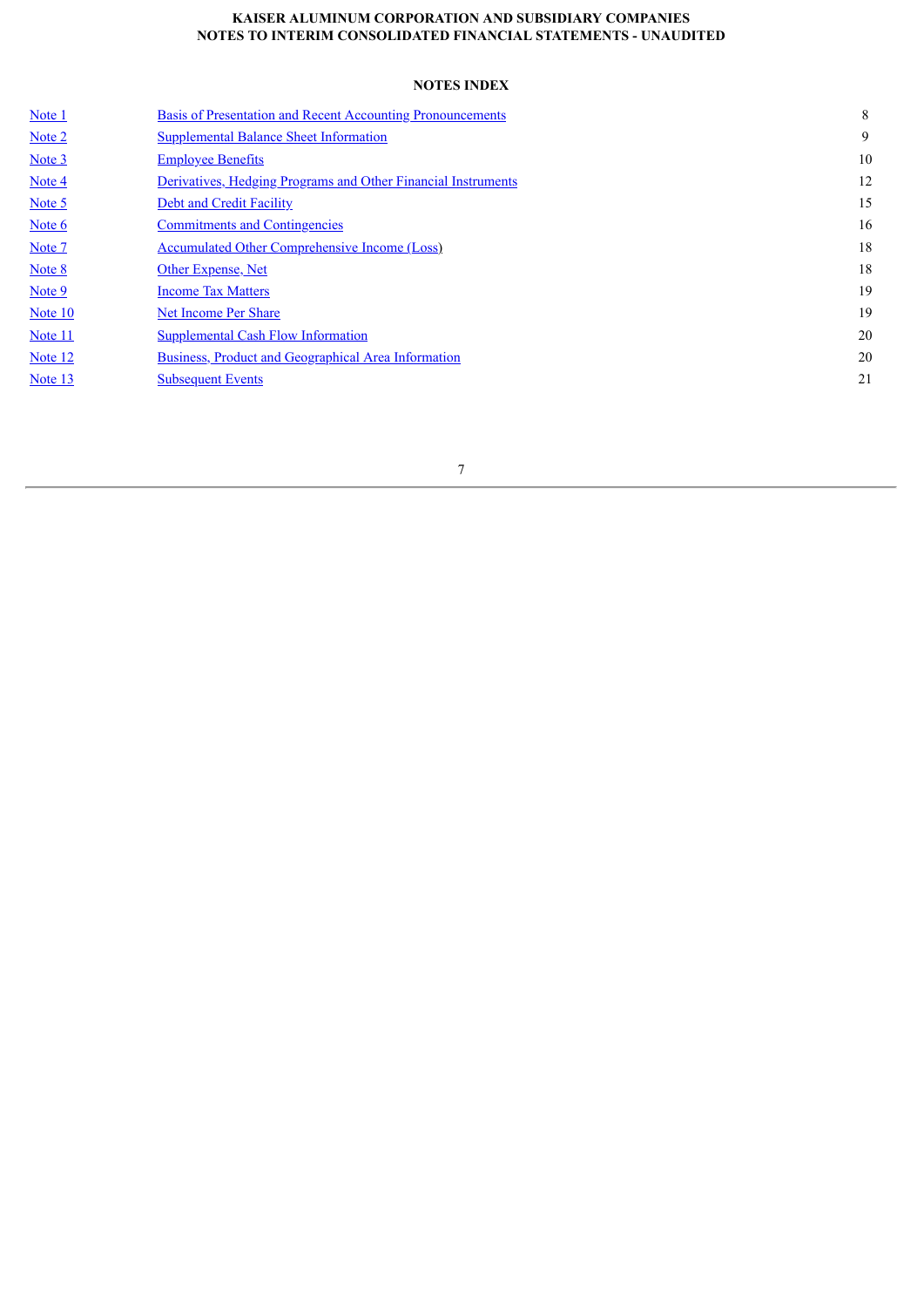#### <span id="page-9-0"></span>**1. Basis of Presentation and Recent Accounting Pronouncements**

This Quarterly Report on Form 10-Q (this "Report") should be read in conjunction with the Company's Annual Report on Form 10-K for the year ended December 31, 2021. Unless the context otherwise requires, references in these notes to interim consolidated financial statements - unaudited to "Kaiser Aluminum Corporation," "we," "us," "our," "the Company" and "our Company" refer collectively to Kaiser Aluminum Corporation and its subsidiaries.

*Principles of Consolidation and Basis of Presentation.* The accompanying unaudited consolidated financial statements include the accounts of our wholly owned subsidiaries and are prepared in accordance with United States generally accepted accounting principles ("GAAP") and the rules and regulations of the Securities and Exchange Commission ("SEC") applicable for interim periods and, therefore, do not include all information and footnotes required by GAAP for complete financial statements. In management's opinion, all adjustments (which include normal recurring adjustments) considered necessary for a fair presentation have been included. The results of operations for our interim periods are not necessarily indicative of the results of operations that may be achieved for the entire 2022 fiscal year. The financial information as of December 31, 2021 is derived from our audited consolidated financial statements and footnotes included in our Annual Report on Form 10-K for the year ended December 31, 2021.

*Use of Estimates in the Preparation of Financial Statements.* The preparation of financial statements in accordance with GAAP requires the use of estimates and assumptions that affect the reported amounts of assets and liabilities, disclosure of contingent assets and liabilities known to exist as of the date the financial statements are published and the reported amounts of revenues and expenses during the reporting period. Uncertainties with respect to such estimates and assumptions are inherent in the preparation of our consolidated financial statements; accordingly, it is possible that the actual results could differ from these estimates and assumptions, which could have a material effect on the reported amounts of our consolidated financial position and results of operations.

*Supply Chain Financing*. We are party to several supply chain financing arrangements, in which we may sell certain of our customers' trade accounts receivable to such customers' financial institutions without recourse. We sell our undivided interests in certain of these receivables at our discretion when we determine that the cost of these arrangements is less than the cost of servicing our receivables with existing debt. Under the terms of the agreements, we retain no rights or interest, have no obligations with respect to the sold receivables and do not service the receivables after the sale. As such, these transactions are being accounted for as a sale. During the quarter ended March 31, 2022, we sold trade accounts receivable totaling \$407.4 million related to these supply chain financing arrangements, of which our customers' financial institutions applied discount fees totaling \$2.9 million. We did not sell any of our trade accounts receivable during the quarter ended March 31, 2021. To the extent discount fees related to the sale of trade accounts receivable under supply chain financing arrangements are not reimbursed by our customers, they are included in Other expense, net. As of March 31, 2022, we had been and/or expected to be fully reimbursed by our customers for these discount fees.

*Government Grants.* From time-to-time, we receive grants from certain governmental agencies such as states and municipalities. We recognize government grants when we have reasonable assurance that we will comply with any conditions attached to the grant and the grant will be received. Government grants related to property, plant and equipment are presented as a reduction to the related asset's carrying amount. Grants related to compensation for costs already incurred or for immediate financial support, with no future related costs, are recognized as income in the period in which it is receivable.

#### *Adoption of New Accounting Pronouncements*

Accounting Standard Update ("ASU") No. 2021-10, *Government Assistance (Topic 832): Disclosures by Business Entities about Government Assistance* ("ASU 2021-10") was issued in November 2021. Under ASU 2021-10, the accounting entities with transactions with a government that are accounted for by analogy to a grant or contribution accounting model are required to annually disclose certain information regarding the transaction including: (i) nature and related accounting policy used; (ii) line items on the balance sheet and income statement affected by the transactions; (iii) amounts applicable to each line item; and (iv) significant terms and conditions. Our adoption of ASU 2021-10 during the quarter ended March 31, 2022 using a prospective approach did not have a material impact on our consolidated financial statements.

In March 2020, the Financial Accounting Standards Board ("FASB") issued ASU 2020-04, *Reference Rate Reform (Topic 848): Facilitation of the Ef ects of Reference Rate Reform on Financial Reporting* ("ASU 2020-04") and also issued subsequent amendments to the initial guidance (collectively, "Topic 848"). Topic 848 is effective for all entities as of March 12, 2020 through December 31, 2022 and provides optional guidance for contract modifications and certain hedging relationships associated with the transition from reference rates that are expected to be discontinued. As of March 31, 2022, some of our customers' supply chain financing contracts have transitioned to the Secured Overnight Financing Rate ("SOFR") to replace the London Interbank Offered

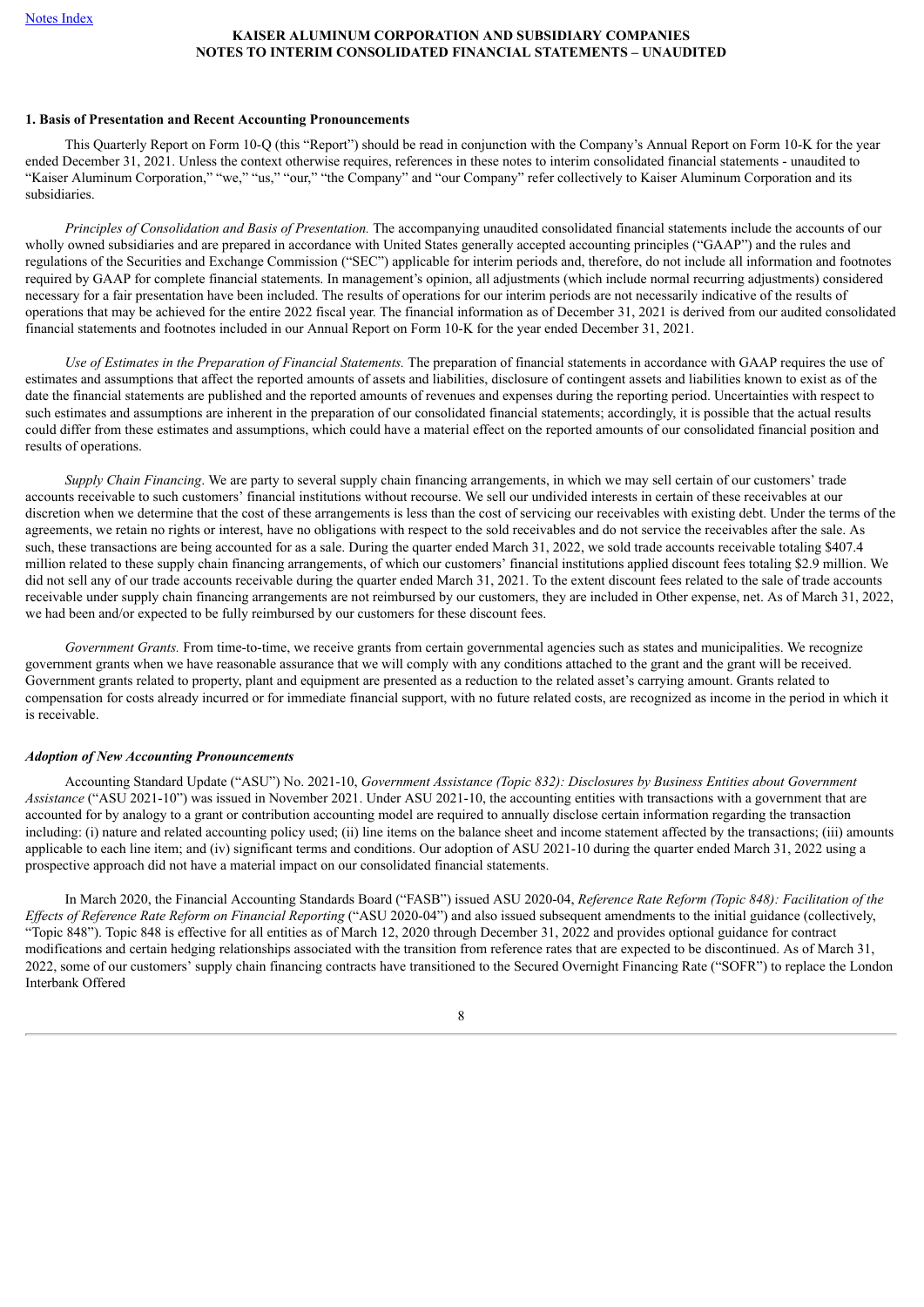Rate ("LIBOR"). Our adoption of Topic 848 did not have a material impact on our consolidated financial statements and we will continue to assess contract modifications in accordance with Topic 848.

# <span id="page-10-0"></span>**2. Supplemental Balance Sheet Information**

| (In millions of dollars)<br>Trade Receivables, Net<br>Billed trade receivables<br>\$<br>432.8<br>\$<br>333.5<br>Allowance for doubtful receivables<br>(0.6)<br>(0.8)<br>\$<br>$\mathbb{S}% _{t}\left( t\right) \equiv\mathbb{S}_{t}\left( t\right)$<br>Trade receivables, net<br>432.2<br>332.7<br><i>Inventories1</i><br>\$<br>$\mathbb{S}$<br>Finished products<br>83.7<br>90.3<br>169.2<br>162.2<br>Work-in-process<br>169.0<br>Raw materials<br>143.0<br>9.6<br>9.1<br>Operating supplies<br>\$<br>$\mathbb{S}$<br>431.5<br>Total<br>404.6<br>Property, Plant and Equipment, Net<br>\$<br>26.5<br>\$<br>Land and improvements<br>26.0<br>182.5<br>Buildings and leasehold improvements<br>179.0<br>Machinery and equipment<br>1,160.4<br>1,151.5<br>Construction in progress <sup>2</sup><br>89.8<br>75.3<br>1,459.2<br>1,431.8<br>Property, plant and equipment, gross<br>(503.4)<br>(480.4)<br>Accumulated depreciation and amortization<br>Assets held for sale<br>4.4<br>3.8<br>\$<br>$\mathbb{S}$<br>955.2<br>960.2<br>Property, plant and equipment, net |  | As of March 31, 2022 | As of December 31, 2021 |
|--------------------------------------------------------------------------------------------------------------------------------------------------------------------------------------------------------------------------------------------------------------------------------------------------------------------------------------------------------------------------------------------------------------------------------------------------------------------------------------------------------------------------------------------------------------------------------------------------------------------------------------------------------------------------------------------------------------------------------------------------------------------------------------------------------------------------------------------------------------------------------------------------------------------------------------------------------------------------------------------------------------------------------------------------------------------|--|----------------------|-------------------------|
|                                                                                                                                                                                                                                                                                                                                                                                                                                                                                                                                                                                                                                                                                                                                                                                                                                                                                                                                                                                                                                                                    |  |                      |                         |
|                                                                                                                                                                                                                                                                                                                                                                                                                                                                                                                                                                                                                                                                                                                                                                                                                                                                                                                                                                                                                                                                    |  |                      |                         |
|                                                                                                                                                                                                                                                                                                                                                                                                                                                                                                                                                                                                                                                                                                                                                                                                                                                                                                                                                                                                                                                                    |  |                      |                         |
|                                                                                                                                                                                                                                                                                                                                                                                                                                                                                                                                                                                                                                                                                                                                                                                                                                                                                                                                                                                                                                                                    |  |                      |                         |
|                                                                                                                                                                                                                                                                                                                                                                                                                                                                                                                                                                                                                                                                                                                                                                                                                                                                                                                                                                                                                                                                    |  |                      |                         |
|                                                                                                                                                                                                                                                                                                                                                                                                                                                                                                                                                                                                                                                                                                                                                                                                                                                                                                                                                                                                                                                                    |  |                      |                         |
|                                                                                                                                                                                                                                                                                                                                                                                                                                                                                                                                                                                                                                                                                                                                                                                                                                                                                                                                                                                                                                                                    |  |                      |                         |
|                                                                                                                                                                                                                                                                                                                                                                                                                                                                                                                                                                                                                                                                                                                                                                                                                                                                                                                                                                                                                                                                    |  |                      |                         |
|                                                                                                                                                                                                                                                                                                                                                                                                                                                                                                                                                                                                                                                                                                                                                                                                                                                                                                                                                                                                                                                                    |  |                      |                         |
|                                                                                                                                                                                                                                                                                                                                                                                                                                                                                                                                                                                                                                                                                                                                                                                                                                                                                                                                                                                                                                                                    |  |                      |                         |
|                                                                                                                                                                                                                                                                                                                                                                                                                                                                                                                                                                                                                                                                                                                                                                                                                                                                                                                                                                                                                                                                    |  |                      |                         |
|                                                                                                                                                                                                                                                                                                                                                                                                                                                                                                                                                                                                                                                                                                                                                                                                                                                                                                                                                                                                                                                                    |  |                      |                         |
|                                                                                                                                                                                                                                                                                                                                                                                                                                                                                                                                                                                                                                                                                                                                                                                                                                                                                                                                                                                                                                                                    |  |                      |                         |
|                                                                                                                                                                                                                                                                                                                                                                                                                                                                                                                                                                                                                                                                                                                                                                                                                                                                                                                                                                                                                                                                    |  |                      |                         |
|                                                                                                                                                                                                                                                                                                                                                                                                                                                                                                                                                                                                                                                                                                                                                                                                                                                                                                                                                                                                                                                                    |  |                      |                         |
|                                                                                                                                                                                                                                                                                                                                                                                                                                                                                                                                                                                                                                                                                                                                                                                                                                                                                                                                                                                                                                                                    |  |                      |                         |
|                                                                                                                                                                                                                                                                                                                                                                                                                                                                                                                                                                                                                                                                                                                                                                                                                                                                                                                                                                                                                                                                    |  |                      |                         |
|                                                                                                                                                                                                                                                                                                                                                                                                                                                                                                                                                                                                                                                                                                                                                                                                                                                                                                                                                                                                                                                                    |  |                      |                         |
|                                                                                                                                                                                                                                                                                                                                                                                                                                                                                                                                                                                                                                                                                                                                                                                                                                                                                                                                                                                                                                                                    |  |                      |                         |
|                                                                                                                                                                                                                                                                                                                                                                                                                                                                                                                                                                                                                                                                                                                                                                                                                                                                                                                                                                                                                                                                    |  |                      |                         |
|                                                                                                                                                                                                                                                                                                                                                                                                                                                                                                                                                                                                                                                                                                                                                                                                                                                                                                                                                                                                                                                                    |  |                      |                         |
| Other Accrued Liabilities                                                                                                                                                                                                                                                                                                                                                                                                                                                                                                                                                                                                                                                                                                                                                                                                                                                                                                                                                                                                                                          |  |                      |                         |
| \$<br>Uncleared cash disbursements<br>16.7<br>\$<br>10.9                                                                                                                                                                                                                                                                                                                                                                                                                                                                                                                                                                                                                                                                                                                                                                                                                                                                                                                                                                                                           |  |                      |                         |
| 16.3<br>Accrued income taxes and other taxes payable<br>9.5                                                                                                                                                                                                                                                                                                                                                                                                                                                                                                                                                                                                                                                                                                                                                                                                                                                                                                                                                                                                        |  |                      |                         |
| Accrued interest<br>10.3<br>9.9                                                                                                                                                                                                                                                                                                                                                                                                                                                                                                                                                                                                                                                                                                                                                                                                                                                                                                                                                                                                                                    |  |                      |                         |
| 2.3<br>Short-term environmental accrual – Note 6<br>2.6                                                                                                                                                                                                                                                                                                                                                                                                                                                                                                                                                                                                                                                                                                                                                                                                                                                                                                                                                                                                            |  |                      |                         |
| Other - Note 4<br>25.3<br>25.5                                                                                                                                                                                                                                                                                                                                                                                                                                                                                                                                                                                                                                                                                                                                                                                                                                                                                                                                                                                                                                     |  |                      |                         |
| \$<br>$\mathbb{S}$<br>70.9<br>58.4<br>Total                                                                                                                                                                                                                                                                                                                                                                                                                                                                                                                                                                                                                                                                                                                                                                                                                                                                                                                                                                                                                        |  |                      |                         |
| Long-Term Liabilities                                                                                                                                                                                                                                                                                                                                                                                                                                                                                                                                                                                                                                                                                                                                                                                                                                                                                                                                                                                                                                              |  |                      |                         |
| \$<br>31.8<br>\$<br>Workers' compensation accrual<br>31.9                                                                                                                                                                                                                                                                                                                                                                                                                                                                                                                                                                                                                                                                                                                                                                                                                                                                                                                                                                                                          |  |                      |                         |
| Long-term environmental accrual - Note 6<br>14.1<br>14.2                                                                                                                                                                                                                                                                                                                                                                                                                                                                                                                                                                                                                                                                                                                                                                                                                                                                                                                                                                                                           |  |                      |                         |
| Other long-term liabilities<br>28.5<br>26.4                                                                                                                                                                                                                                                                                                                                                                                                                                                                                                                                                                                                                                                                                                                                                                                                                                                                                                                                                                                                                        |  |                      |                         |
| $\mathbb S$<br>$\mathbb S$<br>74.4<br>72.5<br>Total                                                                                                                                                                                                                                                                                                                                                                                                                                                                                                                                                                                                                                                                                                                                                                                                                                                                                                                                                                                                                |  |                      |                         |

1 At March 31, 2022 and December 31, 2021 the current cost of our inventory exceeded its stated last-in, first-out ("LIFO") value by \$210.5 million and \$137.1 million, respectively.

2 Based on market conditions, we temporarily idled projects within Construction in progress totaling \$20.6 million and \$24.9 million as of March 31, 2022 and December 31, 2021, respectively, all of which are expected to resume at a future date.

# <span id="page-10-1"></span>**3. Employee Benefits**

## *Defined Contribution Plans*

We sponsor defined contribution 401(k) savings plans for certain hourly and salaried employees. Employees may contribute a portion of their compensation to the plans and we match a specified percentage of these contributions in equivalent form of the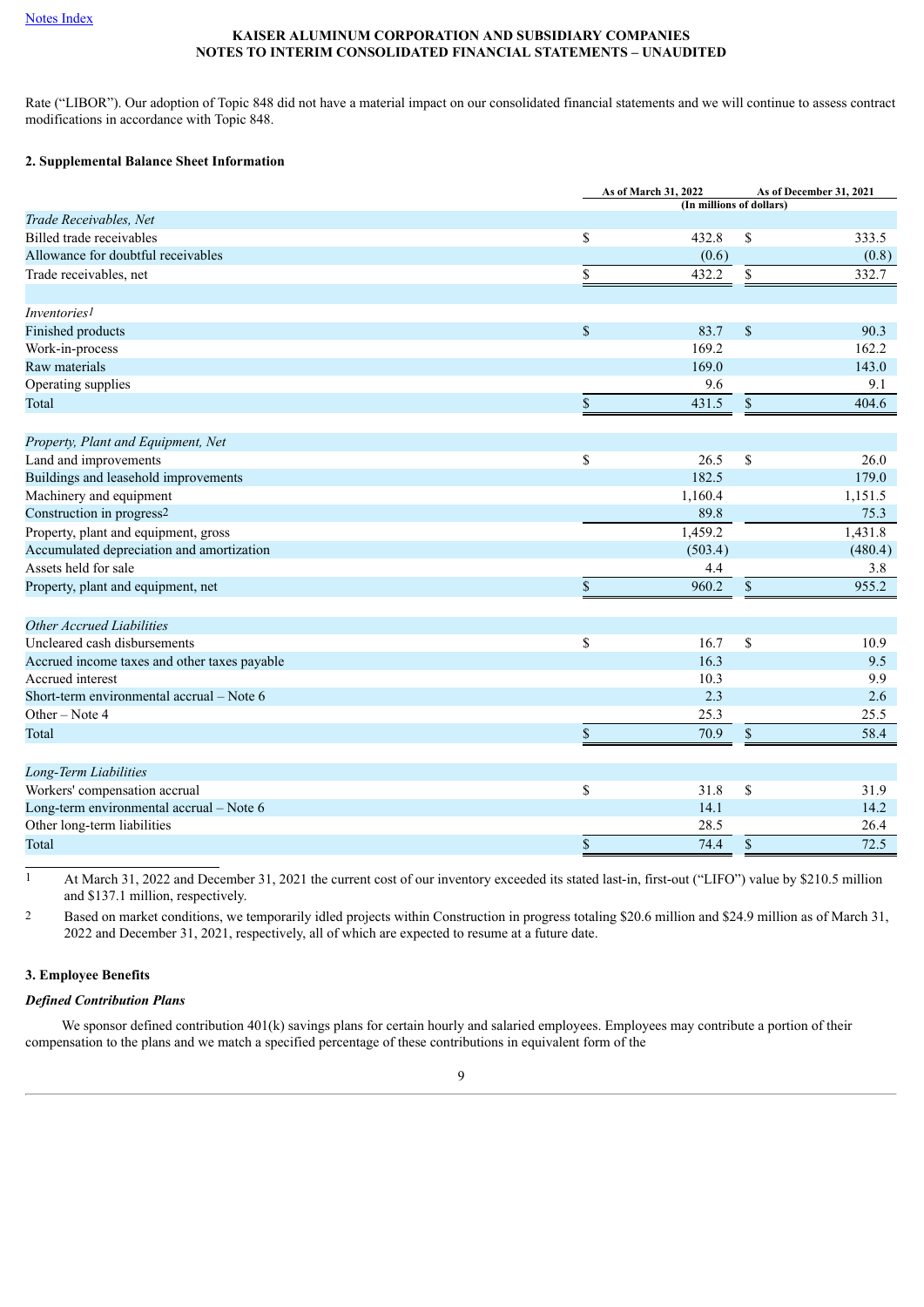investments elected by the employee. Additionally, we make fixed annual contributions for certain hourly and salaried employees in varying amounts depending on hire date.

### *Deferred Compensation Plan*

We sponsor a non-qualified, unfunded, unsecured plan of deferred compensation for certain employees who would otherwise suffer a loss of benefits under our defined contribution plan as a result of the limitations imposed by the Internal Revenue Code of 1986. Despite the plan being an unfunded plan, we make an annual contribution to a rabbi trust to fulfill future funding obligations, as contemplated by the terms of the plan. The assets in the trust are held in various investment funds at certain registered investment companies and are accounted for as equity investments with changes in fair value recorded within Other expense, net (see Note 8). Assets of our deferred compensation plan are included in Other assets, classified within Level 1 of the fair value hierarchy and are measured and recorded at fair value based on their quoted market prices. The fair value of these assets at March 31, 2022 and December 31, 2021 was \$10.1 million and \$10.5 million, respectively. Offsetting liabilities relating to the deferred compensation plan are included in Other accrued liabilities and Long-term liabilities.

#### *Other Benefits*

*Short-Term Incentive Plans ("STI Plans").* We have annual short-term incentive compensation plans for senior management and certain other employees payable at our election in cash, shares of common stock or a combination of cash and shares of common stock. Amounts earned under STI Plans are based on our adjusted earnings before interest, taxes, depreciation and amortization ("Adjusted EBITDA"), modified for certain safety, quality, delivery, cost and individual performance factors. The Adjusted EBITDA targets are determined based on the return on adjusted net assets. Most of our production facilities have similar programs for both hourly and salaried employees. As of March 31, 2022, we had a liability of \$4.8 million recorded within Accrued salaries, wages and related expenses for estimated probable future payments relating to the three month performance period of our 2022 STI Plan.

We provide other benefits for certain members of senior management, including certain of our named executive officers, related to terminations of employment in specified circumstances, including in connection with a change in control, by us without cause and by the executive officer with good reason.

#### *Defined Benefit Plans*

*Pension.* We sponsor defined benefit pension plans for certain hourly bargaining unit employees and salaried employees. Pension benefits generally depend on length of service, job grade and remuneration. Substantially all benefits are paid through pension trusts that are sufficiently funded to ensure that all plans can pay benefits to retirees as they become due. We use a December 31 measurement date for our pension plans. We also provide contributions to multi-employer pension plans sponsored by the United Steel, Paper and Forestry, Rubber, Manufacturing, Energy, Allied Industrial and Service Workers International Union, AFL-CIO, CLC, the International Association of Machinists and certain other unions at certain of our production facilities.

*OPEB.* We sponsor a healthcare and life insurance postretirement benefit plan ("OPEB") covering certain eligible retirees. Generally, the medical plans are unfunded and pay a percentage of medical expenses, reduced by deductibles and other coverage. Life benefits are generally provided by insurance contracts. We use a December 31 measurement date for our OPEB plan.

*Salaried VEBA Postretirement Obligation.* Certain retirees who retired prior to 2004 and certain employees who were hired prior to February 2002 and have subsequently retired or will retire with the requisite age and service, along with their surviving spouses and eligible dependents, are eligible to participate in a voluntary employees' beneficiary association ("VEBA") that provides healthcare cost, medical cost and long-term care insurance cost reimbursement benefits ("Salaried VEBA"). We have an ongoing obligation with no express termination date to make annual variable cash contributions up to a maximum of \$2.9 million to the Salaried VEBA. No payment was required with respect to 2021 during the quarter ended March 31, 2022. We account for the Salaried VEBA as a defined benefit plan in our financial statements.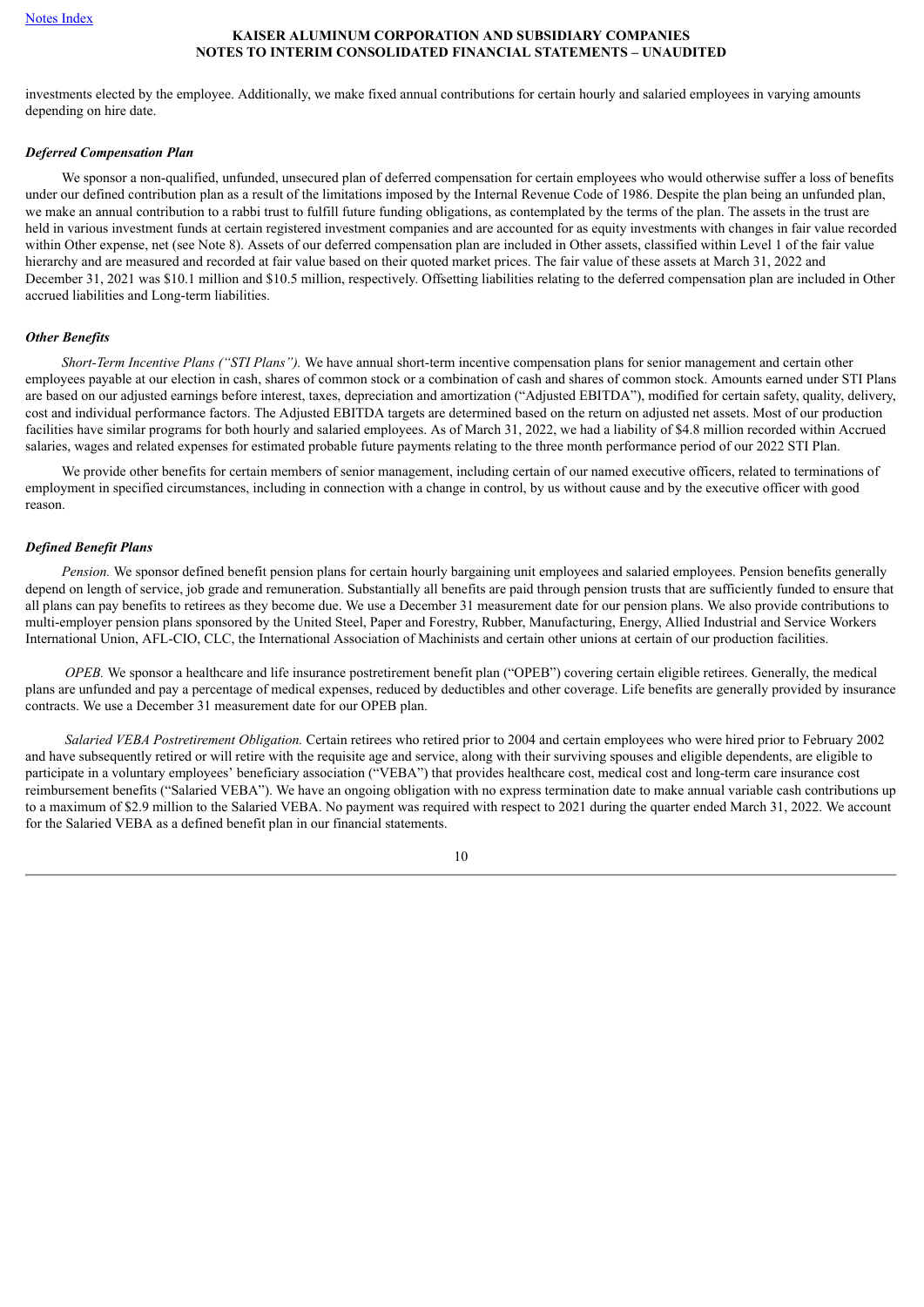The following table presents the total expense related to all postretirement benefit plans (in millions of dollars):

|                                          | <b>Ouarter Ended March 31,</b> |  |      |  |  |  |
|------------------------------------------|--------------------------------|--|------|--|--|--|
|                                          | 2022                           |  | 2021 |  |  |  |
| Defined contribution plans <sup>1</sup>  | 5.1                            |  |      |  |  |  |
| Deferred compensation plan2              | (0.3)                          |  |      |  |  |  |
| Multiemployer pension plans <sup>1</sup> | 1.2                            |  |      |  |  |  |
| Salaried VEBA2                           | 0.9                            |  | 0.6  |  |  |  |
| Pension plans <sup>3</sup>               | 1.4                            |  |      |  |  |  |
| OPEB <sup>3</sup>                        | 0.9                            |  |      |  |  |  |
| Total                                    | 9.8                            |  |      |  |  |  |

- Substantially all of the expense related to employee benefits are in Cost of products sold, excluding depreciation and amortization and other items ("Cost of products sold" or "COGS") with the remaining balance in Selling, general, administrative, research and development ("SG&A and R&D").
- 2 The deferred compensation plan and the current service cost component of Net periodic postretirement benefit cost relating to Salaried VEBA are included within our Statements of Consolidated Income in SG&A and R&D for all periods presented. All other components of Net periodic postretirement benefit cost relating to Salaried VEBA are included within Other expense, net, on our Statements of Consolidated Income.
- <sup>3</sup> The current service cost component of Net periodic postretirement benefit cost relating to both the pension plans and the OPEB are included within our Statements of Consolidated Income in COGS for all periods presented. All other components of Net periodic postretirement benefit cost relating to both the pension plans and the OPEB are included within Other expense, net, on our Statements of Consolidated Income.

*Components of Net Periodic Postretirement Benefit Cost.* Our results of operations included the following impacts associated with the Salaried VEBA, pension plans and OPEB: (i) a charge for service rendered by employees; (ii) a charge for accretion of interest; (iii) a benefit for the expected return on plan assets; (iv) amortization of prior service costs associated with plan amendments; and (v) amortization of net actuarial differences.

The following table presents the components of Net periodic postretirement benefit cost (in millions of dollars):

|                                                 | <b>Pension Plans1</b><br><b>Ouarter Ended March 31,</b> |       |  |      | <b>OPEB</b><br><b>Ouarter Ended March 31,</b> |                  | <b>Salaried VEBA</b><br><b>Ouarter Ended March 31,</b> |  |       |
|-------------------------------------------------|---------------------------------------------------------|-------|--|------|-----------------------------------------------|------------------|--------------------------------------------------------|--|-------|
|                                                 |                                                         | 2022  |  | 2021 | 2022                                          | 2021             | 2022                                                   |  | 2021  |
| Service cost                                    |                                                         | 1.4   |  |      | 0.4                                           | $n/a \text{ }$ S | $\overline{\phantom{m}}$                               |  |       |
| Interest cost                                   |                                                         | 0.2   |  |      | 0.5                                           | n/a              | 0.5                                                    |  | 0.4   |
| Expected return on plan assets                  |                                                         | (0.2) |  |      |                                               | n/a              | (0.8)                                                  |  | (0.8) |
| Amortization of prior service cost <sup>2</sup> |                                                         |       |  |      |                                               | n/a              | $\sqrt{2}$                                             |  | 0.9   |
| Amortization of net actuarial loss              |                                                         |       |  |      |                                               | n/a              |                                                        |  | 0.1   |
| Total net periodic postretirement benefit cost  |                                                         | . .4  |  |      | 0.9                                           | $n/a$ S          | 0.9                                                    |  | 0.6   |

1 Net periodic benefit cost for the quarter ended March 31, 2021 included only the Canadian pension plan. Net periodic benefit cost for the U.S. pension plan was not included in our Statements of Consolidated Income until the March 31, 2021 acquisition date of our Warrick County, Indiana ("Warrick") facility.

2 We amortize prior service cost on a straight-line basis over the average remaining years of service to full eligibility for benefits of the active plan participants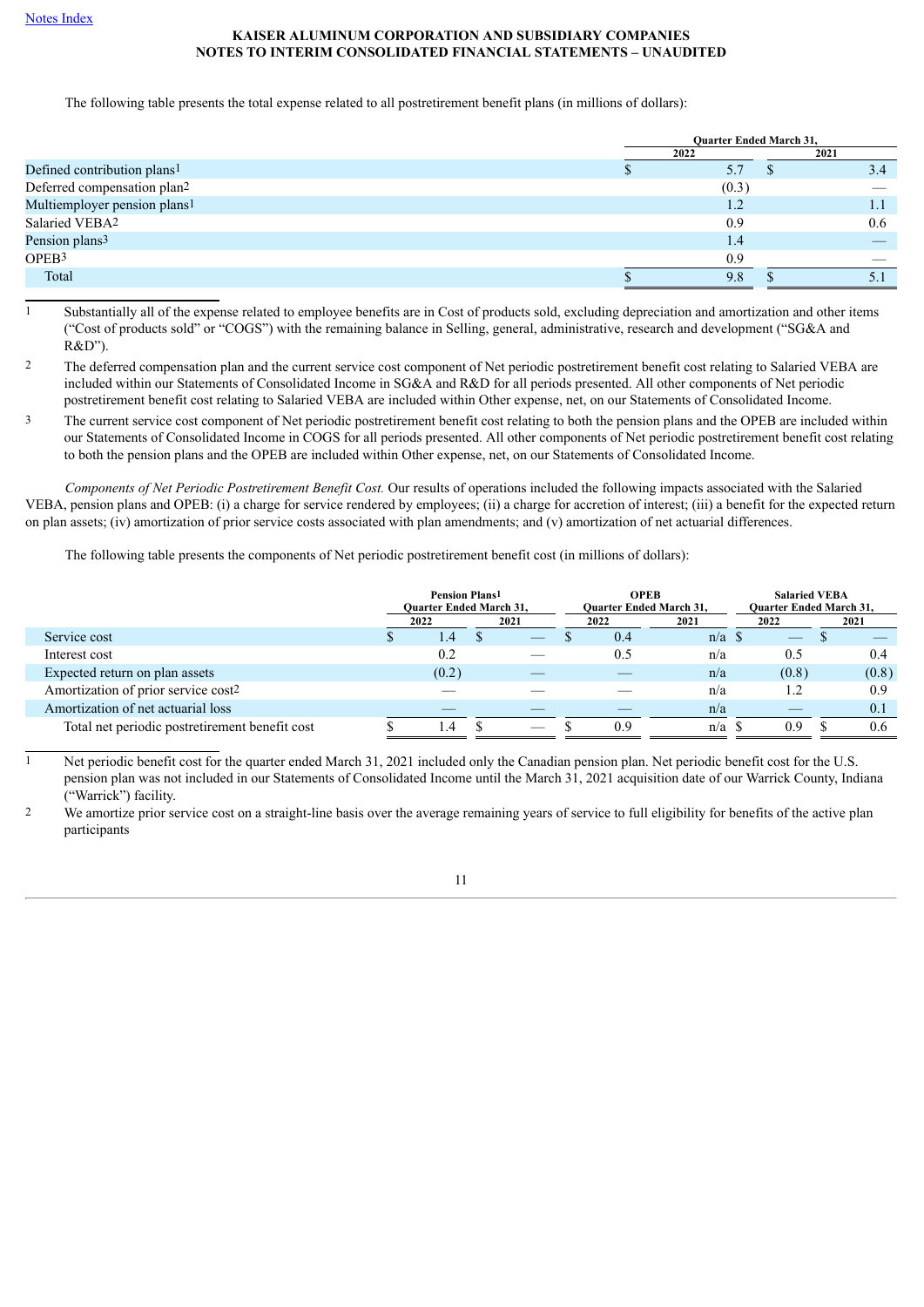### <span id="page-13-0"></span>**4. Derivatives, Hedging Programs and Other Financial Instruments**

*Overview.* In conducting our business, we enter into derivative transactions, including forward contracts and options, to limit our exposure to: (i) metal price risk related to our sale of fabricated aluminum products and the purchase of metal, including primary and scrap, or recycled, aluminum, our main raw material, and certain alloys used as raw material for our fabrication operations; (ii) energy price risk relating to fluctuating prices of natural gas and electricity used in our production processes; and (iii) foreign currency requirements with respect to cash commitments for equipment purchases and/or other agreements denominated in foreign currency. We do not use derivative financial instruments for trading or other speculative purposes. Hedging transactions are executed centrally on behalf of all of our operations to minimize transaction costs, monitor consolidated net exposures and allow for increased responsiveness to changes in market factors.

Our derivative activities are overseen by a committee ("Hedging Committee"), which is composed of our chief executive officer, chief financial officer, chief accounting officer, vice president of treasury, risk and procurement and other officers and employees selected by the chief executive officer. The Hedging Committee meets regularly to review commodity price exposure, derivative positions and strategy. Management reviews the scope of the Hedging Committee's activities with our Board of Directors.

We are exposed to counterparty credit risk on all of our derivative instruments, which we manage by monitoring the credit quality of our counterparties, allocating our hedging positions among multiple counterparties to limit exposure to any single entity and using options as part of the hedging strategy. Our counterparties are major investment grade financial institutions or trading companies and our hedged transactions are governed by negotiated reciprocal credit lines, which generally require collateral to be posted above specified credit thresholds which may adjust up or down, depending on our liquidity. As a result, we believe the risk of loss is remote and contained. The aggregate fair value of our derivative instruments that were in a net liability position was zero at March 31, 2022 and December 31, 2021 and we had no collateral posted as of those dates.

Additionally, our firm-price customer sales commitments create incremental customer credit risk related to metal price movements. Under certain circumstances, we mitigate this risk by periodically requiring cash collateral from them, which we classify as deferred revenue and include as a component of Other accrued liabilities. We had no cash collateral posted from our customers at March 31, 2022 and December 31, 2021.

### *Cash Flow Hedges*

We designate as cash flow hedges forward swap contracts for aluminum, energy and, from time-to-time, zinc and copper ("Alloying Metals") used in our fabrication operations and foreign currency forward contracts for supplies and services for which payments are due in foreign currency. Unrealized gains and losses associated with our cash flow hedges are deferred in Other comprehensive income, net of tax, and reclassified to COGS when such hedges settle or when it is probable that the original forecasted transactions will not occur by the end of the originally specified time period. See Note 7 for the total amount of gain or loss on derivative instruments designated and qualifying as cash flow hedging instruments and fair value hedging instruments that was reported in Accumulated other comprehensive income (loss) ("AOCI"), as well as the related reclassifications into earnings and tax effects. Cumulative gains and losses related to cash flow hedges are reclassified out of AOCI and recorded within COGS when the associated hedged commodity purchases impact earnings.

*Aluminum Hedges*. Our pricing of fabricated aluminum products is generally intended to lock in a conversion margin (representing the value added from the fabrication process(es)) and to pass through aluminum price fluctuations to our customers. For some of our higher value added products sold on a spot basis, the pass through of aluminum price movements can sometimes lag by as much as several months, with a favorable impact to us when aluminum prices decline and an adverse impact to us when aluminum prices increase. Additionally, in certain instances, we enter into firm-price arrangements with our customers for stipulated volumes to be delivered in the future. Because we generally purchase primary and secondary aluminum on a floating price basis, the lag in passing through aluminum price movements to customers on some of our higher value added products sold on a spot basis and the volume that we have committed to sell to our customers under a firm-price arrangement create aluminum price risk for us. We use third-party hedging instruments to limit exposure to aluminum price risk related to the aluminum pass through lag on some of our products and firm-price customer sales contracts.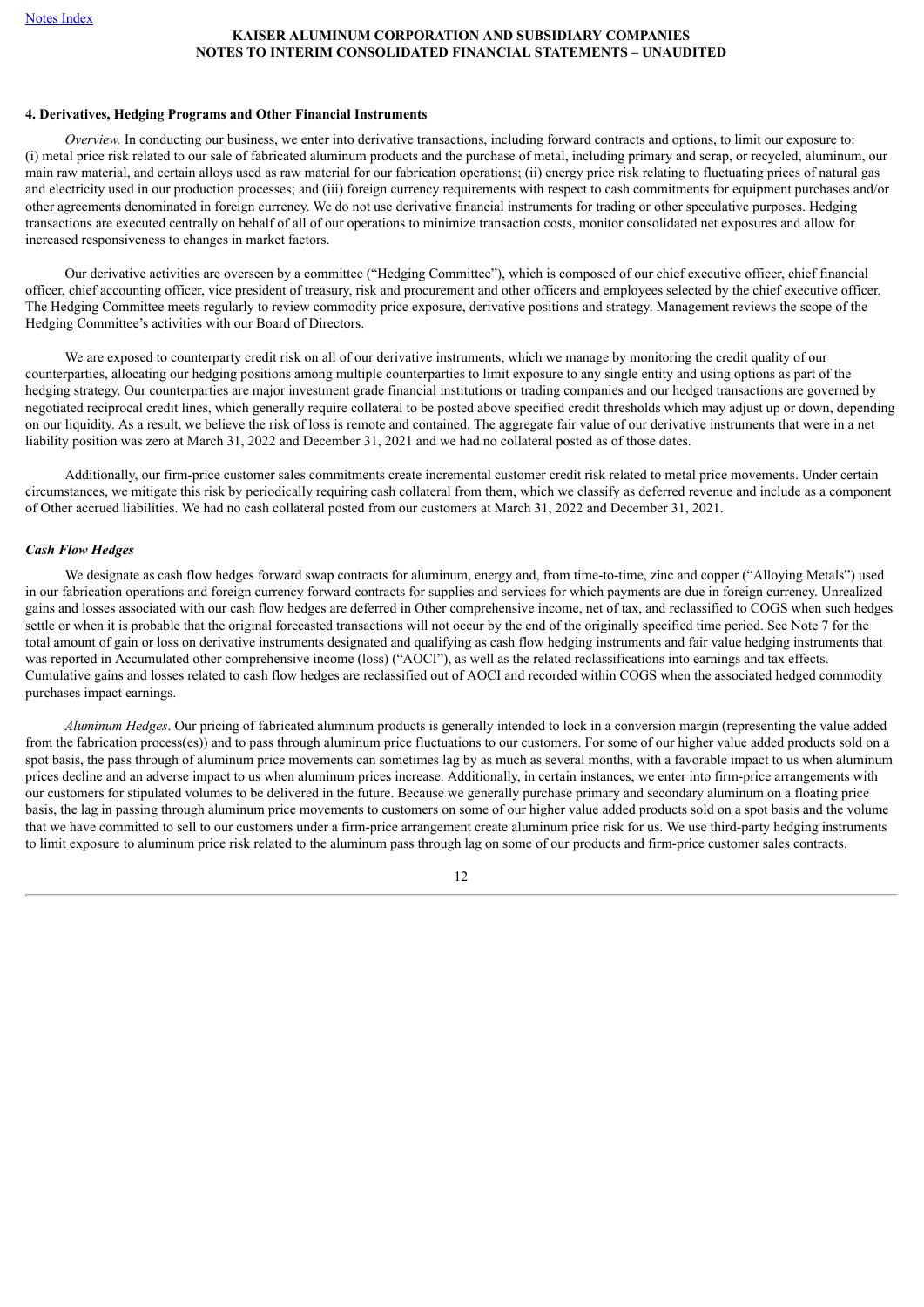*Alloying Metals Hedges*. We are exposed to risk of fluctuating prices for alloying metals used as raw materials in our fabrication operations. We, from time to time, in the ordinary course of business, enter into hedging transactions and/or physical delivery commitments with third parties to mitigate our risk from fluctuations in alloying metals prices that are not passed through pursuant to the terms of our customer contracts.

*Energy Hedges*. We are exposed to risk of fluctuating prices for natural gas and electricity. We, from time to time, in the ordinary course of business, enter into hedging transactions and/or physical delivery commitments with third parties to mitigate our risk from fluctuations in natural gas and electricity prices that are not passed through pursuant to the terms of our customer contracts.

The following table summarizes the percentages as of March 31, 2022 of our expected variable priced purchases of metal alloys and energy for which we have executed derivative and/or physical delivery commitments to reduce price fluctuations for each of the following years:

|                        | Remainder<br>of 2022 | 2023 | 2024 | 2025 | 2026 |
|------------------------|----------------------|------|------|------|------|
| Zinc                   | 63%                  |      |      |      |      |
| Copper                 | 63%                  |      |      |      |      |
| Magnesium <sup>1</sup> | 100%                 | —    |      |      |      |
| Silicon                | 100%                 | __   |      |      |      |
| <b>Natural Gas</b>     | 48%                  | 48%  | 46%  | 25%  | 20%  |
| Electricity            | 78%                  | 43%  |      |      |      |

We have contracts in place to cover the noted percentage of our requirements at a firm or predetermined price, however our primary supplier of magnesium declared force majeure and is supplying less than the full volume contracted and our magnesium cost will fluctuate for any shortfalls until our supplier's capacity is fully restored.

*Foreign Currency Hedges.* We are exposed to foreign currency exchange risk related to certain supply and service agreements with vendors for which payments are due in foreign currency. We, from time to time, in the ordinary course of business, use foreign currency forward contracts in order to mitigate the exposure to currency exchange rate fluctuations related to these purchases.

## *Non-Designated Hedges of Operational Risks*

From time-to-time, we enter into commodity contracts that are not designated as hedging instruments to mitigate certain short-term commodity impacts, as identified. The gain or loss on these derivatives is recognized within COGS.

## *Notional Amount of Derivative Contracts*

The following table summarizes our derivative positions at March 31, 2022:

| <b>Aluminum</b>                             | <b>Maturity Period</b><br>(month/year) | <b>Notional Amount of</b><br>Contracts (mmlbs)      |
|---------------------------------------------|----------------------------------------|-----------------------------------------------------|
| Fixed price purchase contracts              | $4/22$ through $12/23$                 | 109.3                                               |
| Fixed price sales contracts                 | 8/22 through 10/22                     | 3.0                                                 |
| Midwest premium swap contracts <sup>1</sup> | $4/22$ through $12/23$                 | 92.0                                                |
| <b>Alloying Metals</b>                      | <b>Maturity Period</b><br>(month/year) | <b>Notional Amount of</b><br>Contracts (mmlbs)      |
| Fixed price purchase contracts              | $4/22$ through $12/22$                 | 4.8                                                 |
| <b>Natural Gas</b>                          | <b>Maturity Period</b><br>(month/year) | <b>Notional Amount of</b><br>Contracts (mmbtu)      |
| Fixed price purchase contracts              | $4/22$ through $12/25$                 | 4,740,000                                           |
| Electricity                                 | <b>Maturity Period</b><br>(month/year) | <b>Notional Amount of</b><br><b>Contracts (Mwh)</b> |
| Fixed price purchase contracts              | $4/22$ through $12/22$                 | 165,025                                             |
|                                             |                                        |                                                     |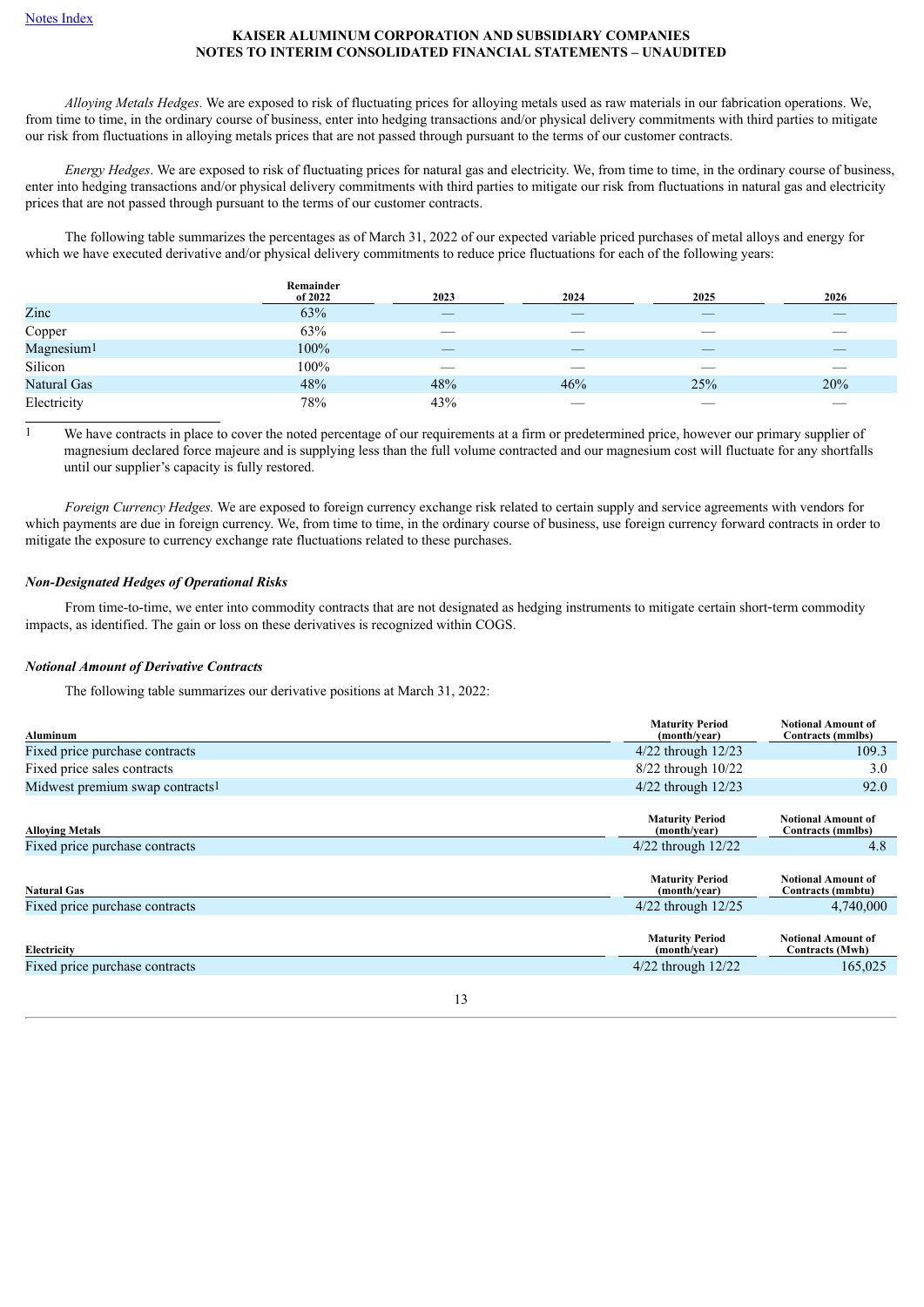| Euro                          | <b>Maturity Period</b><br>(month/year) | Notional Amount of<br><b>Contracts (euro)</b> |
|-------------------------------|----------------------------------------|-----------------------------------------------|
| Fixed price forward contracts | $6/22$ through $3/23$                  | 38.720                                        |
|                               |                                        |                                               |

Regional premiums represent the premium over the London Metal Exchange price for primary aluminum which is incurred on our purchases of primary aluminum.

# *Gain*

The following table summarizes the amount of gain included on our Statements of Consolidated Income associated with all derivative contracts (in millions of dollars):

|                                                                                                                                              |              | <b>Ouarter Ended March 31,</b><br>2022<br>2021 |    |       | <b>Statements of Consolidated</b><br><b>Income Classification</b> |
|----------------------------------------------------------------------------------------------------------------------------------------------|--------------|------------------------------------------------|----|-------|-------------------------------------------------------------------|
| Total of income and expense line items presented in our<br>Statements of Consolidated Income in which the effects of hedges<br>are recorded: |              |                                                |    |       |                                                                   |
| Cash flow hedges                                                                                                                             |              | 865.9                                          | S  | 262.5 | Cost of products sold                                             |
| Gain recognized in our Statements of Consolidated Income related<br>to cash flow hedges:                                                     |              |                                                |    |       |                                                                   |
| Aluminum                                                                                                                                     | $\mathbb{S}$ | $(18.7)$ \$                                    |    | (2.9) | Cost of products sold                                             |
| <b>Alloying Metals</b>                                                                                                                       |              |                                                |    | (0.9) | Cost of products sold                                             |
| Natural gas                                                                                                                                  |              | (0.9)                                          |    |       | Cost of products sold                                             |
| Electricity                                                                                                                                  |              | (0.3)                                          |    |       | Cost of products sold                                             |
| Total gain recognized in our Statements of Consolidated Income<br>related to cash flow hedges                                                | S            | (19.9)                                         | -S | (3.8) |                                                                   |
| Gain recognized in our Statements of Consolidated Income related<br>to non-designated hedges:                                                |              |                                                |    |       |                                                                   |
| Alloying Metals – Realized (gain) loss                                                                                                       | \$           | $(0.6)$ \$                                     |    |       | Cost of products sold                                             |
| Alloying Metals - Unrealized gain                                                                                                            |              | (1.0)                                          |    | (0.3) | Cost of products sold                                             |
| Total gain recognized in our Statements of Consolidated Income<br>related to non-designated hedges                                           | S            | (1.6)                                          | S. | (0.3) |                                                                   |

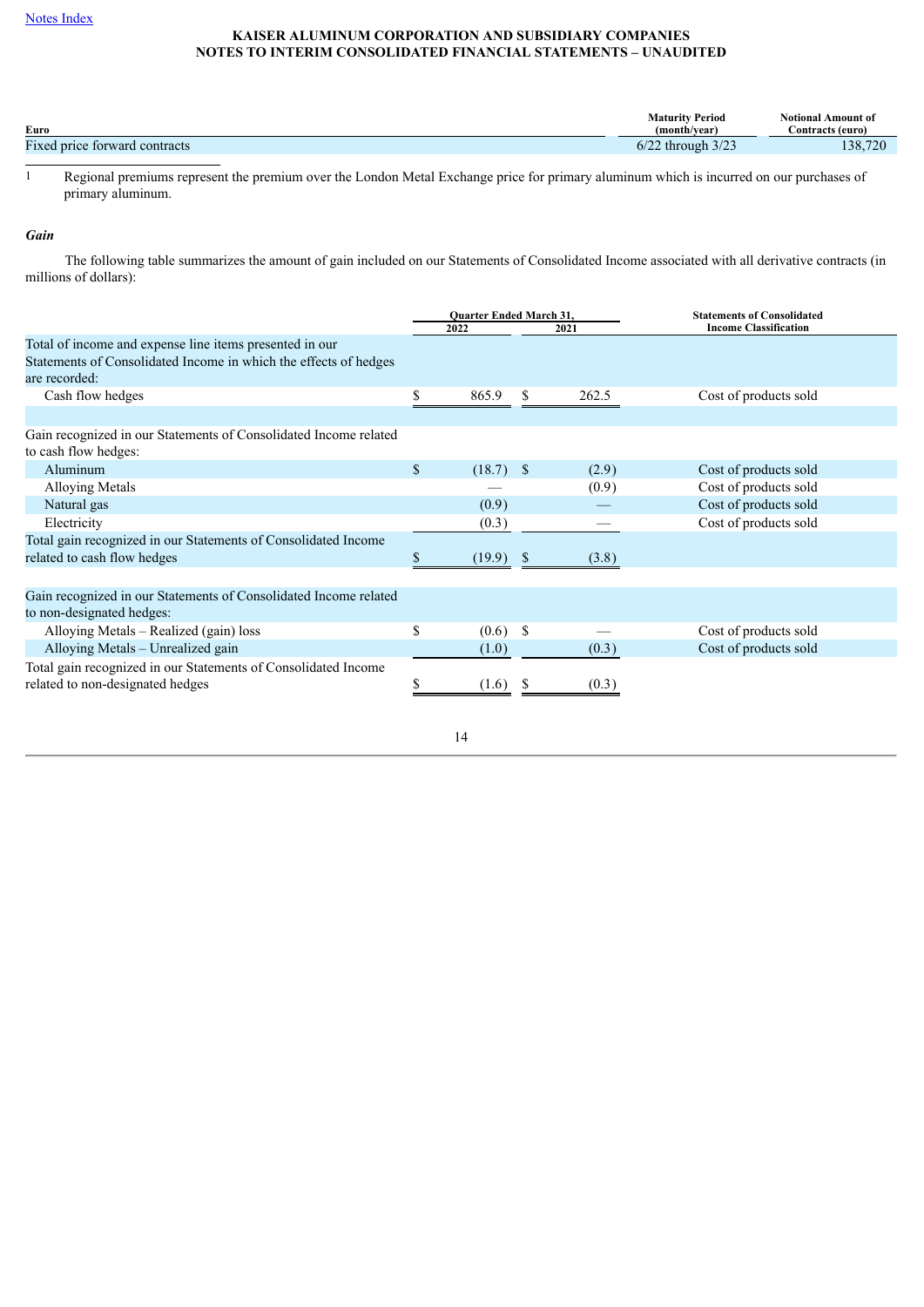# *Fair Values of Derivative Contracts*

The fair values of our derivative contracts are based upon trades in liquid markets. Valuation model inputs can be verified, and valuation techniques do not involve significant judgment. The fair values of such financial instruments are classified within Level 2 of the fair value hierarchy.

All of our derivative contracts with counterparties are subject to enforceable master netting arrangements. We reflect the fair value of our derivative contracts on a gross basis on our Consolidated Balance Sheets. The following table presents the fair value of our derivative financial instruments (in millions of dollars):

|                                                | As of March 31, 2022 |                    |            |  |                   |  | As of December 31, 2021 |                    |            |                   |      |
|------------------------------------------------|----------------------|--------------------|------------|--|-------------------|--|-------------------------|--------------------|------------|-------------------|------|
|                                                | <b>Assets</b>        | <b>Liabilities</b> |            |  | <b>Net Amount</b> |  | <b>Assets</b>           | <b>Liabilities</b> |            | <b>Net Amount</b> |      |
| <b>Cash Flow Hedges:</b>                       |                      |                    |            |  |                   |  |                         |                    |            |                   |      |
| $Aluminum -$                                   |                      |                    |            |  |                   |  |                         |                    |            |                   |      |
| Fixed price purchase contracts                 | \$<br>26.5           | <sup>\$</sup>      | $(1.0)$ \$ |  | $25.5$ \$         |  | 12.2                    | -S                 | $(1.1)$ \$ |                   | 11.1 |
| Fixed price sales contracts                    |                      |                    | (0.7)      |  | (0.7)             |  |                         |                    |            |                   |      |
| Midwest premium swap contracts                 | 6.9                  |                    | (0.2)      |  | 6.7               |  | 5.5                     |                    | (0.1)      |                   | 5.4  |
| Natural gas – Fixed price purchase contracts   | 8.0                  |                    |            |  | 8.0               |  | 3.0                     |                    | (0.1)      |                   | 2.9  |
| $Electricity$ – Fixed price purchase contracts | 6.1                  |                    |            |  | 6.1               |  | 4.4                     |                    | (0.6)      |                   | 3.8  |
| Total cash flow hedges                         | 47.5                 |                    | (1.9)      |  | 45.6              |  | 25.1                    |                    | (1.9)      |                   | 23.2 |
|                                                |                      |                    |            |  |                   |  |                         |                    |            |                   |      |
| <b>Non-Designated Hedges:</b>                  |                      |                    |            |  |                   |  |                         |                    |            |                   |      |
| Alloying Metals $-$                            |                      |                    |            |  |                   |  |                         |                    |            |                   |      |
| Fixed price purchase contracts                 | 2.5                  |                    |            |  | 2.5               |  | 1.6                     |                    | (0.1)      |                   | 1.5  |
| Total non-designated hedges                    | 2.5                  |                    |            |  | 2.5               |  | 1.6                     |                    | (0.1)      |                   | 1.5  |
|                                                |                      |                    |            |  |                   |  |                         |                    |            |                   |      |
| Total                                          | 50.0                 |                    | (1.9)      |  | 48.1              |  | 26.7                    |                    | (2.0)      |                   | 24.7 |

The following table presents the total amounts of derivative assets and liabilities on our Consolidated Balance Sheets (in millions of dollars):

|                                           | As of March 31, 2022 | As of December 31, 2021 |
|-------------------------------------------|----------------------|-------------------------|
| <b>Derivative assets:</b>                 |                      |                         |
| Prepaid expenses and other current assets | 45.9                 | 25.0                    |
| Other assets                              | 4.1                  |                         |
| Total derivative assets                   | 50.0                 | 26.7                    |
| <b>Derivative liabilities:</b>            |                      |                         |
| Other accrued liabilities                 | $(1.8)$ \$           | (1.9)                   |
| Long-term liabilities                     | (0.1)                | (0.1)                   |
| Total derivative liabilities              | (1.9)                | (2.0)                   |

## *Fair Value of Other Financial Instruments*

*All Other Financial Assets and Liabilities.* We believe that the fair values of our accounts receivable, contract assets, accounts payable and accrued liabilities approximate their respective carrying values due to their short maturities and nominal credit risk.

#### <span id="page-16-0"></span>**5. Debt and Credit Facility**

#### *Senior Notes*

*4.50% Senior Notes.* In May 2021, we issued \$550.0 million aggregate principal amount of 4.50% unsecured senior notes due June 1, 2031 at 100% of the principal amount ("4.50% Senior Notes"). The unamortized amount of debt issuance costs as of March 31, 2022 relating to the 4.50% Senior Notes was \$7.8 million. Interest expense, including amortization of debt issuance costs and debt premium, relating to the 4.50% Senior Notes was \$6.4 million for the quarter ended March 31, 2022. The effective interest

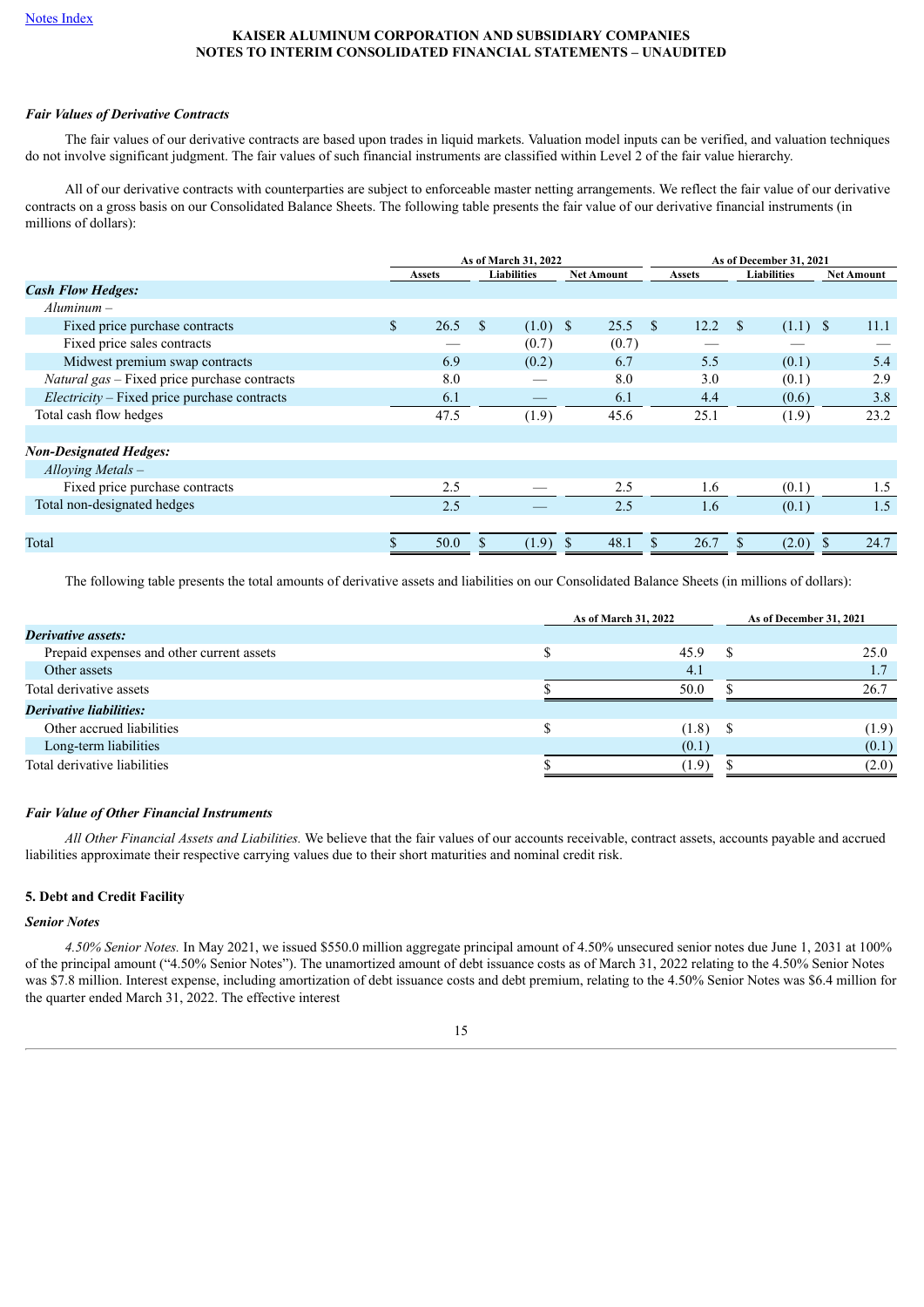rate of the 4.50% Senior Notes is approximately 4.7% per annum, taking into account the amortization of debt issuance costs. The fair value of the outstanding 4.50% Senior Notes, which are Level 1 liabilities calculated based on pricing from trades around the balance sheet date, was approximately \$492.2 million and \$542.6 million at March 31, 2022 and December 31, 2021, respectively.

*6.50% Senior Notes.* In April 2020 and May 2020, we issued \$300.0 million and \$50.0 million, respectively, aggregate principal amounts of our 6.50% unsecured senior notes due May 1, 2025 at 100% and 101%, respectively, of the principal amounts ("6.50% Senior Notes"). On May 21, 2021 we redeemed in full the remaining balance of our 6.50% Senior Notes at a redemption price of 108.83% of the principal amount plus \$1.3 million of accrued and unpaid interest for a total net cash outflow of \$382.2 million. Upon redemption of the 6.50% Senior Notes, we recorded a loss on extinguishment of debt of \$35.9 million within Other expense, net on our Statements of Consolidated Income, which included the premium payment of \$30.9 million and a write-off of the remaining unamortized premium and debt issuance costs of \$5.0 million. The effective interest rate of the 6.50% Senior Notes was approximately 6.8% per annum, taking into account the amortization of premium and debt issuance costs. Interest expense, including amortization of debt issuance costs, relating to the 6.50% Senior Notes was \$6.0 million for the quarter ended March 31, 2021.

*4.625% Senior Notes.* In November 2019, we issued \$500.0 million aggregate principal amount of 4.625% unsecured senior notes due March 1, 2028 at 100% of the principal amount ("4.625% Senior Notes"). The unamortized amount of debt issuance costs as of March 31, 2022 was \$5.4 million. Interest expense, including amortization of debt issuance costs, relating to the 4.625% Senior Notes was \$6.0 million for both quarters ended March 31, 2022 and March 31, 2021, respectively. The effective interest rate of the 4.625% Senior Notes was approximately 4.8% per annum, taking into account the amortization of debt issuance costs. The fair value of the outstanding 4.625% Senior Notes, which are Level 1 liabilities, was approximately \$470.2 million and \$506.9 million at March 31, 2022 and December 31, 2021, respectively.

The amount of interest expense capitalized as construction in progress was \$0.6 million and \$0.1 million during the quarters ended March 31, 2022 and March 31, 2021, respectively.

### *Revolving Credit Facility*

Our credit agreement with Wells Fargo Bank, National Association, as administrative agent, and the other financial institutions party thereto ("Revolving Credit Facility") provides us with a \$375.0 million funding commitment through October 2024.

On April 7, 2022, we entered Amendment No. 3 to our Revolving Credit Facility. See Note 13 for details regarding the revised terms of the Revolving Credit Facility as amended.

#### <span id="page-17-0"></span>**6. Commitments and Contingencies**

*Commitments.* We have a variety of financial commitments, including purchase agreements, forward foreign exchange and forward sales contracts, indebtedness and letters of credit (see Note 4 and Note 5).

*Environmental Contingencies.* We are subject to a number of environmental laws and regulations, to potential fines or penalties assessed for alleged breaches of such laws and regulations and to potential claims based upon such laws and regulations. We are also subject to legacy environmental contingencies related to activities that occurred at operating facilities prior to July 6, 2006, which represent the majority of our environmental accruals. The status of these environmental contingencies are discussed below. We have established procedures for regularly evaluating environmental loss contingencies. Our environmental accruals represent our undiscounted estimate of costs reasonably expected to be incurred based on presently enacted laws and regulations, currently available facts, existing requirements, existing technology and our assessment of the likely remediation actions to be taken.

We continue to pursue remediation activities, primarily to address the historical use of oils containing polychlorinated biphenyls ("PCBs") at our Spokane, Washington ("Trentwood") facility. Our remediation efforts are in collaboration with the Washington State Department of Ecology ("Ecology"), to which we submitted a feasibility study in 2012 of remediation alternatives and from which we received permission to begin certain remediation activities pursuant to a signed work order. We have completed a number of sections of the work plan and have received satisfactory completion approval from Ecology on those sections. In cooperation with Ecology, we constructed an experimental treatment facility to determine the treatability and evaluate the feasibility of removing PCBs from ground water under the Trentwood facility. In 2015, we began treatment operations involving a walnut shell filtration system, which we optimized for maximum PCB capture during 2020. Furthermore, based on advancements in technology, we signed an Amended Agreed Order with Ecology in 2020 to evaluate and implement new technologies for PCB removal from groundwater on a pilot basis.

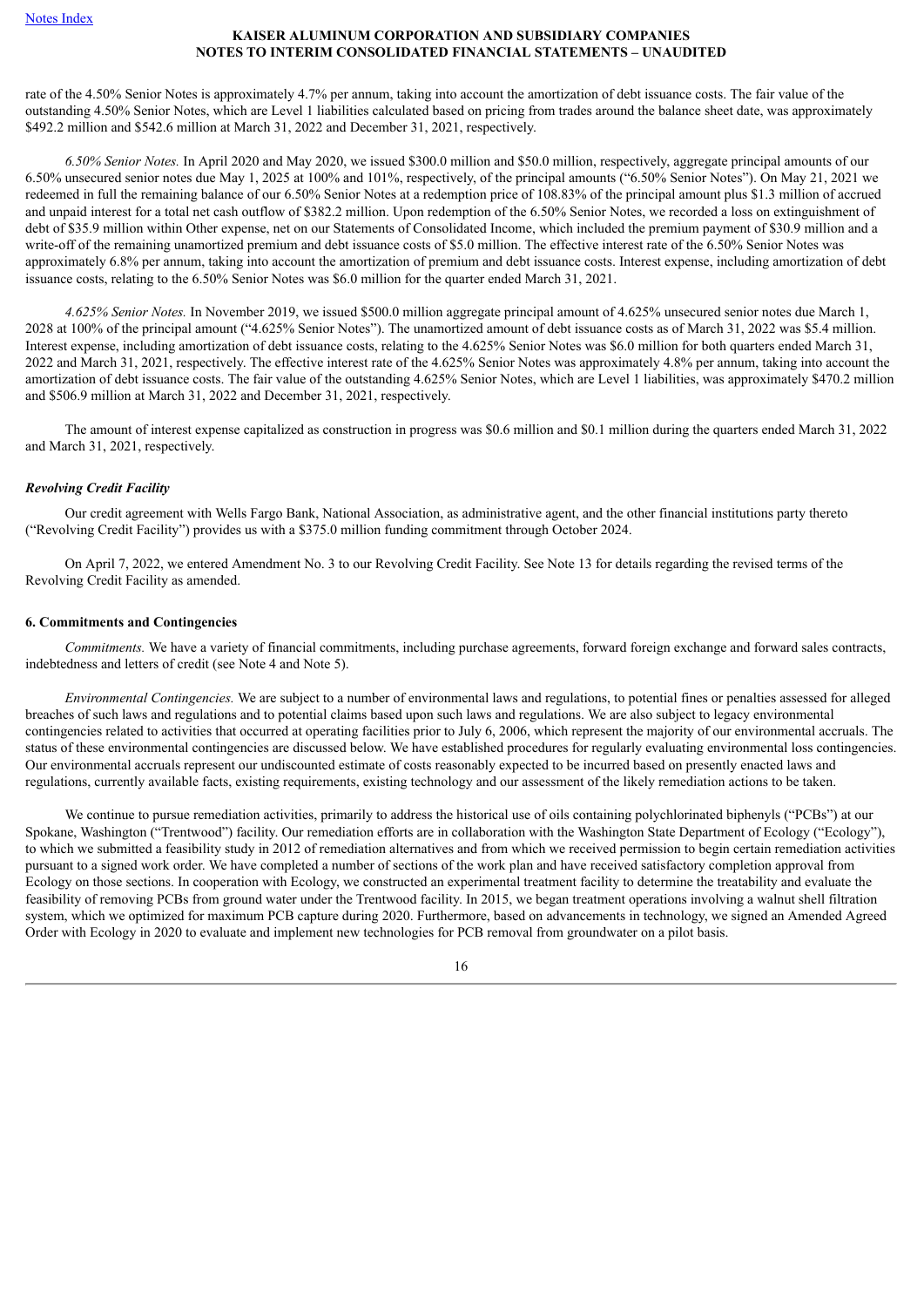The primary technology we are evaluating is Ultraviolet Light Advanced Oxidation Process. As the long-term success of the new methodology cannot be reasonably determined at this time, it is possible we may need to make upward adjustments to our related accruals and cost estimates as the long term results become available.

Pursuant to a consent agreement with the Ohio Environmental Protection Agency ("OEPA"), we initiated an investigational study of our Newark, Ohio ("Newark") facility related to historical on-site waste disposal. During the quarter ended December 31, 2018, we submitted our remedial investigation study to the OEPA for review and approval. The final remedial investigation report was approved by the OEPA during the quarter ended December 31, 2020. We are currently preparing the required feasibility study, which we expect to submit to the OEPA for review during the quarter ending September 30, 2022. The actual and final remediation cost estimates will not be fully determinable until the feasibility study has been accepted by the OEPA and the selected remediation design work plans are completed, which we expect to occur in the next 17 to 23 months.

At March 31, 2022, our environmental accrual of \$16.4 million represented our estimate of the incremental remediation cost based on: (i) proposed alternatives in the final feasibility study related to the Trentwood facility; (ii) currently available facts with respect to our Newark facility; and (iii) facts related to certain other locations owned or formerly owned by us. In accordance with approved and proposed remediation action plans, we expect that the implementation and ongoing monitoring could occur over a period of 30 or more years.

As additional facts are developed, feasibility studies are completed, remediation plans are modified, necessary regulatory approvals for the implementation of remediation are obtained, alternative technologies are developed and/or other factors change, there may be revisions to management's estimates and actual costs may exceed the current environmental accruals. We believe at this time that it is reasonably possible that undiscounted costs associated with these environmental matters may exceed current accruals by amounts that could be, in the aggregate, up to an estimated \$11.7 million over the remediation period. It is reasonably possible that our recorded estimate will change in the next 12 months.

*Warrick Rolling Mill CARO Liability.* During the quarter ended March 31, 2022, we identified conditional asset retirement obligations ("CAROs") related to the future removal and disposal of asbestos that is contained within the Warrick rolling mill facility. We believe that the asbestos is appropriately contained in accordance with current environmental regulations. If the facility were demolished or subject to renovation activities that disturb the asbestos, certain environmental regulations are in place which specify the manner in which the asbestos must be handled and disposed. We are required to record the fair value of CAROs if they can be reasonably estimated. As of March 31, 2022, we established a liability of \$2.3 million related to these CAROs within Long-term liabilities on our Consolidated Balance Sheets.

*Other Contingencies.* We are party to various lawsuits, claims, investigations and administrative proceedings that arise in connection with past and current operations. We evaluate such matters on a case-by-case basis and our policy is to vigorously contest any such claims we believe are without merit. We accrue for a legal liability when it is both probable that a liability has been incurred and the amount of the loss is reasonably estimable. Quarterly, in addition to when changes in facts and circumstances require it, we review and adjust these accruals to reflect the impacts of negotiations, settlements, rulings, advice of legal counsel and other information and events pertaining to a particular case. While uncertainties are inherent in the final outcome of such matters and it is presently impossible to determine the actual cost that may ultimately be incurred, we believe that we have sufficiently accrued for such matters and that the ultimate resolution of pending matters will not have a material impact on our consolidated financial position, operating results or liquidity.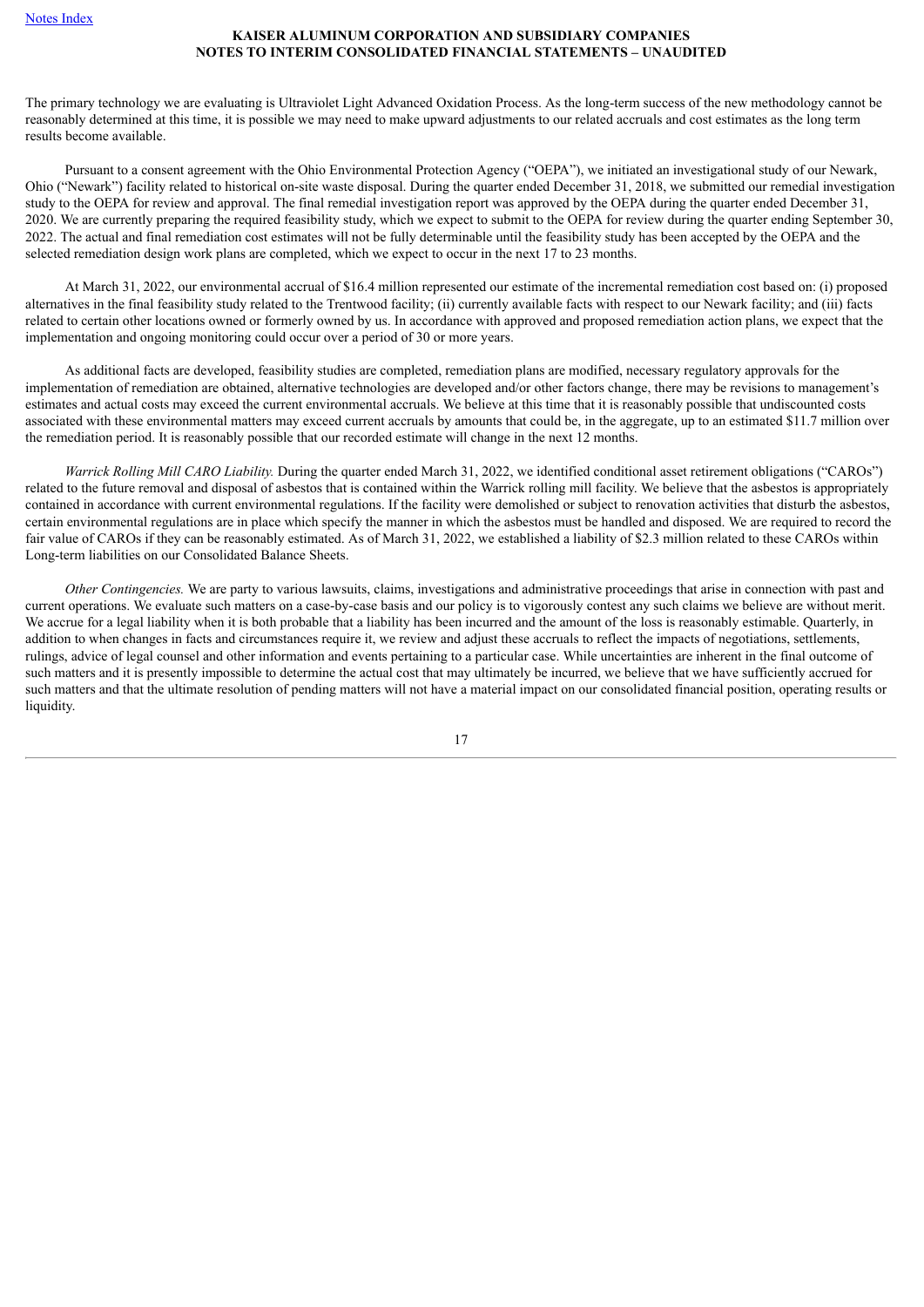# <span id="page-19-0"></span>**7. Accumulated Other Comprehensive Income (Loss)**

The following table presents the changes in the accumulated balances for each component of AOCI (in millions of dollars):

|                                                                         | Quarter Ended March 31, |    |        |  |
|-------------------------------------------------------------------------|-------------------------|----|--------|--|
|                                                                         | 2022                    |    | 2021   |  |
| <b>Defined Benefit Pension Plan and Salaried VEBA:</b>                  |                         |    |        |  |
| Beginning balance                                                       | \$<br>(21.4)            | -S | (19.8) |  |
| Amortization of net actuarial loss <sup>1</sup>                         |                         |    | 0.1    |  |
| Amortization of prior service cost <sup>1</sup>                         | 1.2                     |    | 0.9    |  |
| Less: income tax expense <sup>2</sup>                                   | (0.3)                   |    | (0.3)  |  |
| Other comprehensive income, net of tax                                  | 0.9                     |    | 0.7    |  |
| <b>Ending balance</b>                                                   | (20.5)                  | \$ | (19.1) |  |
| <b>Cash Flow Hedges:</b>                                                |                         |    |        |  |
| Beginning balance                                                       | \$<br>17.7              | \$ | 1.1    |  |
| Unrealized gain on cash flow hedges                                     | 42.3                    |    | 13.9   |  |
| Less: income tax expense                                                | (10.0)                  |    | (3.3)  |  |
| Net unrealized gain on cash flow hedges                                 | 32.3                    |    | 10.6   |  |
| Reclassification of unrealized gain upon settlement of cash flow hedges | (19.9)                  |    | (2.7)  |  |
| Less: income tax benefit <sup>2</sup>                                   | 4.7                     |    | 0.6    |  |
| Net gain reclassified from AOCI to Net income                           | (15.2)                  |    | (2.1)  |  |
| Other comprehensive income, net of tax                                  | 17.1                    |    | 8.5    |  |
| Ending balance <sup>3</sup>                                             | 34.8                    | \$ | 9.6    |  |
| <b>Foreign Currency Translation:</b>                                    |                         |    |        |  |
| Beginning balance                                                       | \$                      | \$ |        |  |
| Other comprehensive income (loss), net of tax                           |                         |    | (0.1)  |  |
| <b>Ending balance</b>                                                   |                         |    | (0.1)  |  |
| Total AOCI ending balance                                               | \$<br>14.3              | \$ | (9.6)  |  |

1 Amounts amortized out of AOCI relating to Salaried VEBA adjustments were included within Other expense, net, as a component of Net periodic postretirement benefit cost relating to Salaried VEBA.

2 Income tax amounts reclassified out of AOCI were included as a component of Income tax (provision) benefit.

3 As of March 31, 2022, we estimate a net mark-to-market gain before tax of \$41.6 million in AOCI will be reclassified into Net income upon settlement within the next 12 months.

# <span id="page-19-1"></span>**8. Other Expense, Net**

Other expense, net, consisted of the following (in millions of dollars):

|                                          |      | <b>Ouarter Ended March 31,</b> |  |       |  |  |
|------------------------------------------|------|--------------------------------|--|-------|--|--|
|                                          | 2022 |                                |  | 2021  |  |  |
| Interest income                          |      |                                |  | 0.1   |  |  |
| Net periodic postretirement benefit cost |      | (1.4)                          |  | (0.6) |  |  |
| Unrealized loss on equity securities     |      | (0.4)                          |  | (0.1) |  |  |
| All other, net                           |      | 0.2                            |  |       |  |  |
| Other expense, net                       |      | (1.6)                          |  | (0.4) |  |  |
|                                          |      |                                |  |       |  |  |

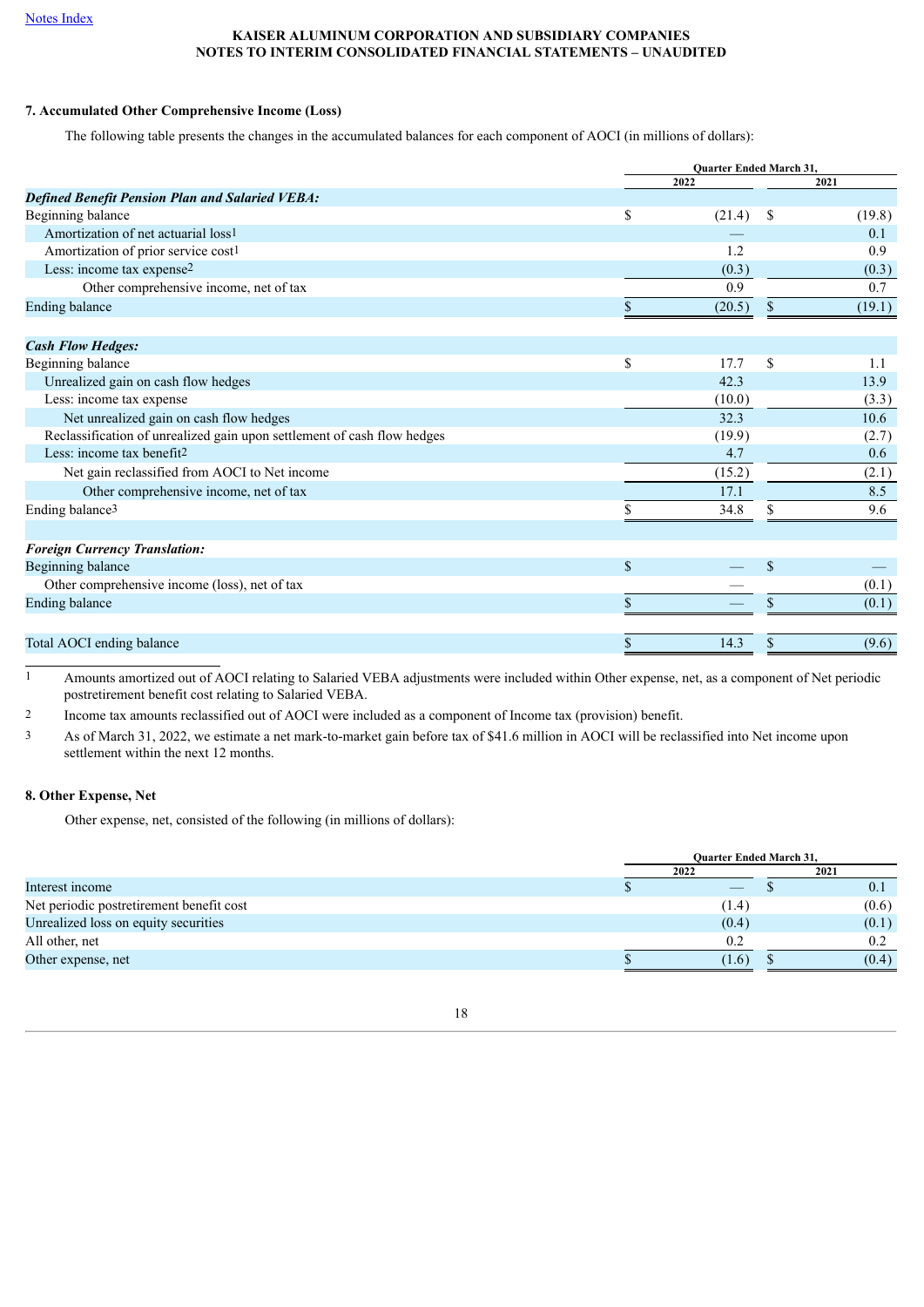## <span id="page-20-0"></span>**9. Income Tax Matters**

The income tax (provision) benefit consisted of the following (in millions of dollars):

|          | <b>Ouarter Ended March 31,</b> |  |                |  |  |
|----------|--------------------------------|--|----------------|--|--|
|          | 2022                           |  | 2021           |  |  |
| Domestic | (20)<br>. <u>.</u>             |  | V.O            |  |  |
| Foreign  | (0.4)                          |  | V.J            |  |  |
| Total    | $\sqrt{2}$<br>ر . ر            |  | $\mathsf{U}$ . |  |  |

The income tax (provision) benefit for the quarters ended March 31, 2022 and March 31, 2021 was \$(3.3) million and \$0.3 million, respectively, reflecting an effective tax rate of 29% and (6%), respectively. The difference between the effective tax rate and the projected blended statutory tax rate for the quarter ended March 31, 2022 was primarily due to: (i) an increase of 4% of pre-tax income for the recognition of excess book benefits from stock based compensation; (ii) an increase of 1% of pre-tax income related to state tax adjustments for certain state net operating losses; and (iii) an increase of 1% of pre-tax income related to non‑deductible compensation expense, partially offset by a decrease of 2% of pre-tax income related to a Federal Research and Development credit.

The difference between the effective tax rate and the projected blended statutory tax rate for the quarter ended March 31, 2021 was primarily due to: (i) a decrease of 15% of pre-tax income for a change in state tax rate due to the Warrick rolling mill acquisition; (ii) a decrease of 10% of pre-tax income related to the valuation allowance for certain state net operating losses; and (iii) a decrease of 6% of pre-tax income for the recognition of excess tax benefits from stock-based compensation.

Our gross unrecognized benefits relating to uncertain tax positions were \$4.6 million and \$4.1 million at March 31, 2022 and December 31, 2021, respectively, of which, \$4.6 million and \$4.1 million would be recorded through our income tax provision and thus impact the effective tax rate at March 31, 2022 and December 31, 2021, respectively, if the gross unrecognized tax benefits were to be recognized.

We do not expect our gross unrecognized tax benefits to significantly change within the next 12 months.

#### <span id="page-20-1"></span>**10. Net Income Per Share**

Basic net income per share is computed by dividing distributed and undistributed net income allocable to common shares by the weighted-average number of common shares outstanding during the applicable period. The basic weighted-average number of common shares outstanding during the period excludes non-vested share-based payment awards. Diluted net income per share was calculated under the treasury stock method for the quarters ended March 31, 2022 and March 31, 2021, which in both periods was more dilutive than the two-class method.

The following table sets forth the computation of basic and diluted net income per share (in millions of dollars, except share and per share amounts):

|                                                                                                              | <b>Ouarter Ended March 31,</b> |        |  |        |
|--------------------------------------------------------------------------------------------------------------|--------------------------------|--------|--|--------|
|                                                                                                              |                                | 2022   |  | 2021   |
| Numerator:                                                                                                   |                                |        |  |        |
| Net income                                                                                                   |                                | 8.1    |  | 4.5    |
| Denominator – Weighted-average common shares outstanding (in thousands):                                     |                                |        |  |        |
| Basic                                                                                                        |                                | 15,866 |  | 15,805 |
| Add: dilutive effect of non-vested common shares, restricted stock units and performance shares <sup>1</sup> |                                | 172    |  | 182    |
| Diluted                                                                                                      |                                | 16.038 |  | 15,987 |
|                                                                                                              |                                |        |  |        |
| Net income per common share, Basic:                                                                          |                                | 0.51   |  | 0.28   |
| Net income per common share, Diluted:                                                                        |                                | 0.51   |  | 0.28   |
|                                                                                                              |                                |        |  |        |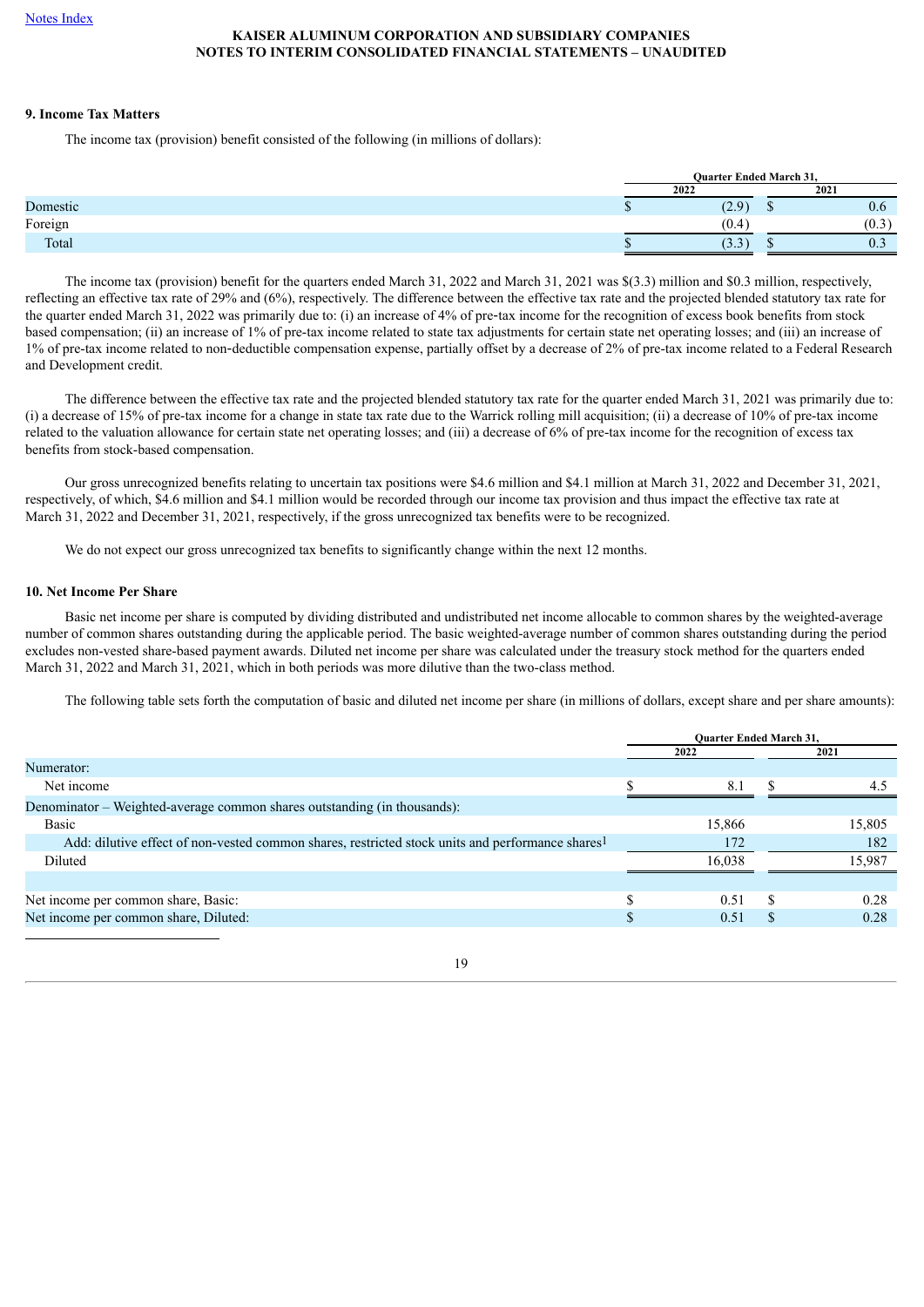1 Quantities in the following discussion are denoted in whole shares. During the quarters ended March 31, 2022 and March 31, 2021, approximately 33,000 and 22,000 shares, respectively, were excluded from the weighted-average diluted shares computation as their inclusion would have been anti-dilutive.

### <span id="page-21-0"></span>**11. Supplemental Cash Flow Information**

|                                                                                  | <b>Ouarter Ended March 31.</b> |                          |  |      |
|----------------------------------------------------------------------------------|--------------------------------|--------------------------|--|------|
|                                                                                  |                                | 2022                     |  | 2021 |
|                                                                                  |                                | (In millions of dollars) |  |      |
| Interest paid                                                                    |                                | 11.2                     |  | 11.7 |
| Non-cash investing and financing activities (included in Accounts payable):      |                                |                          |  |      |
| Unpaid purchases of property and equipment                                       |                                | 12.6                     |  |      |
|                                                                                  |                                |                          |  |      |
| Supplemental lease disclosures:                                                  |                                |                          |  |      |
| Operating lease liabilities arising from obtaining operating lease assets        |                                |                          |  | 13.6 |
| Cash paid for amounts included in the measurement of operating lease liabilities |                                | 2.4                      |  |      |
| Finance lease liabilities arising from obtaining finance lease assets            |                                |                          |  |      |

|                                                                                                   | As of March 31. |                          |  |       |  |
|---------------------------------------------------------------------------------------------------|-----------------|--------------------------|--|-------|--|
|                                                                                                   |                 | 2022                     |  | 2021  |  |
|                                                                                                   |                 | (In millions of dollars) |  |       |  |
| Components of cash, cash equivalents and restricted cash:                                         |                 |                          |  |       |  |
| Cash and cash equivalents                                                                         |                 | 261.0                    |  | 128.0 |  |
| Restricted cash included in Other assets <sup>1</sup>                                             |                 | 14.2                     |  | 13.8  |  |
| Total cash, cash equivalents and restricted cash presented on our Statements of Consolidated Cash |                 |                          |  |       |  |
| <b>Flows</b>                                                                                      |                 | 275.2                    |  | 141.8 |  |

<sup>1</sup> We are required to keep on deposit certain amounts that are pledged or held as collateral relating to workers' compensation and other agreements. We account for such deposits as restricted cash. From time to time, such restricted funds could be returned to us or we could be required to pledge additional cash.

### <span id="page-21-1"></span>**12. Business, Product and Geographical Area Information**

Our primary line of business is the production of semi-fabricated specialty aluminum mill products, such as bare and coated coils, plate and sheet and extruded and drawn products, for the following end market applications: (i) aerospace and high strength ("Aero/HS products"); (ii) beverage and food packaging products ("Packaging"); (iii) automotive ("Automotive Extrusions"); (iv) general engineering ("GE products"); and (v) other industrial ("Other products"). We operate 13 focused production facilities in the United States and one in Canada. Our chief operating decision maker reviews and evaluates our business as a single operating segment.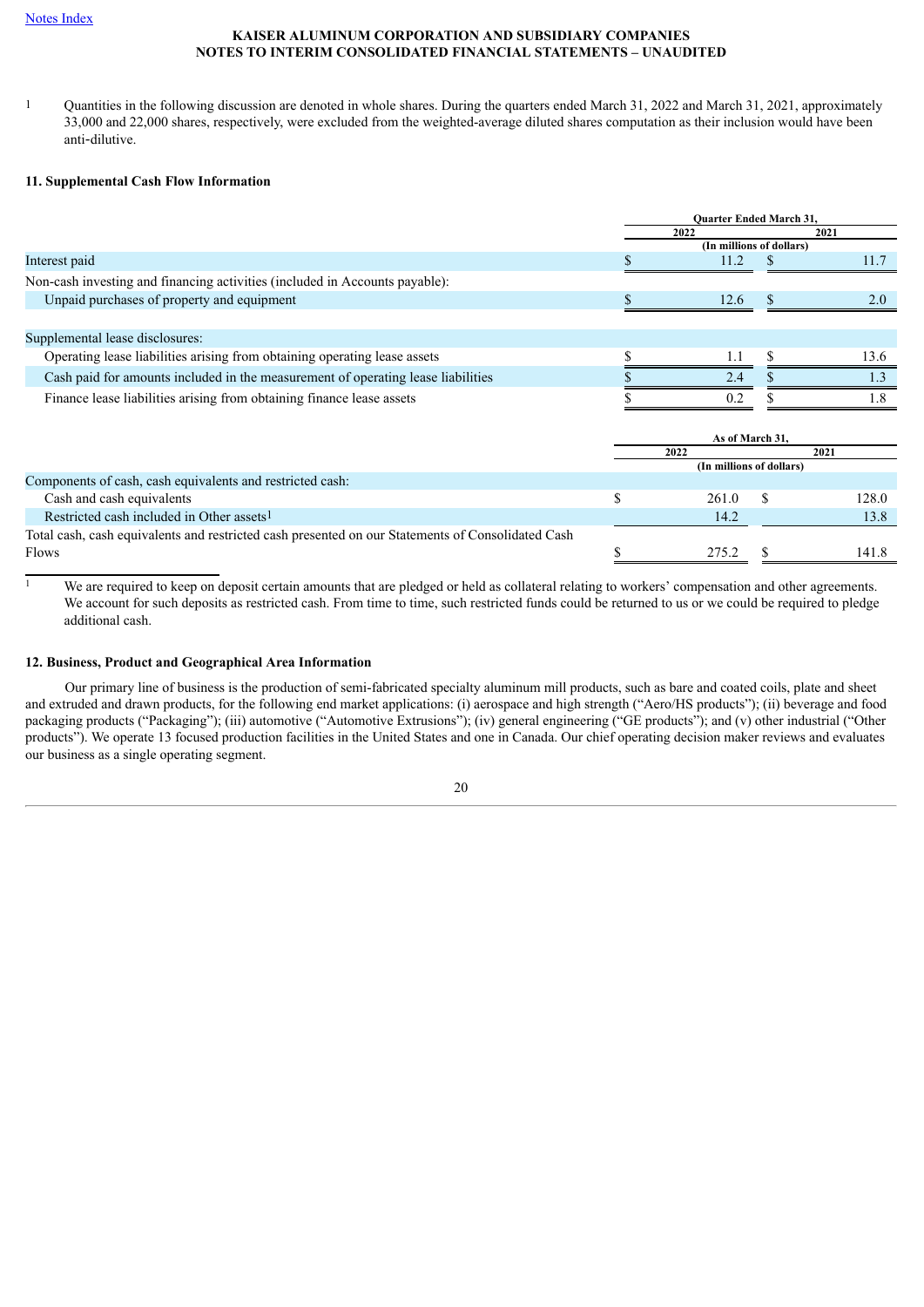The following table presents Net sales by end market applications and by timing of control transfer (in millions of dollars):

|                                         | <b>Ouarter Ended March 31,</b> |               |       |  |
|-----------------------------------------|--------------------------------|---------------|-------|--|
|                                         | 2022                           |               | 2021  |  |
| Net sales:                              |                                |               |       |  |
| Aero/HS products                        | \$<br>176.6                    | <sup>\$</sup> | 111.7 |  |
| Packaging                               | 448.0                          |               |       |  |
| <b>Automotive Extrusions</b>            | 63.8                           |               | 57.6  |  |
| GE products                             | 251.2                          |               | 150.4 |  |
| Other products                          | 9.2                            |               | 4.3   |  |
| Total net sales                         | 948.8                          | \$            | 324.0 |  |
|                                         |                                |               |       |  |
| Timing of revenue recognition:          |                                |               |       |  |
| Products transferred at a point in time | \$<br>772.0                    | \$            | 200.2 |  |
| Products transferred over time          | 176.8                          |               | 123.8 |  |
| Total net sales                         | 948.8                          | \$            | 324.0 |  |

The following table presents geographic information for income taxes paid (in millions of dollars):

|                         | <b>Ouarter Ended March 31,</b> |  |      |  |  |  |
|-------------------------|--------------------------------|--|------|--|--|--|
|                         | 2022                           |  | 2021 |  |  |  |
| Income taxes paid:      |                                |  |      |  |  |  |
| Domestic                | $0_{\cdot}$                    |  | 0.1  |  |  |  |
| Foreign                 |                                |  | 0.3  |  |  |  |
| Total income taxes paid |                                |  | J.4  |  |  |  |

## <span id="page-22-0"></span>**13. Subsequent Events**

*Dividend Declaration.* On April 14, 2022, we announced that our Board of Directors declared a quarterly cash dividend of \$0.77 per common share. As such, we expect to pay approximately \$12.5 million (including dividend equivalents) on or about May 13, 2022 to stockholders of record and the holders of certain restricted stock units at the close of business on April 25, 2022.

*Revolving Credit Facility Amendment.* On April 7, 2022, we entered into the Amendment No. 3 to our Revolving Credit Facility (as amended, the "Amended Credit Agreement") with Wells Fargo Bank, National Association, the administrative agent, and the other financial institutions party thereto. The Amended Credit Agreement among others: (i) increased the commitment from \$375.0 million to \$575.0 million (of which up to a maximum of \$50 million may be utilized for letters of credit); (ii) extended the maturity date from the earlier of (a) February 15, 2024 (if certain conditions were met) and (b) October 30, 2024 to April 7, 2027; (iii) removed eligible equipment from the borrowing base and as collateral; and (iv) updated relevant benchmark provisions to reference SOFR instead of LIBOR.

The following table summarizes availability and usage of our Revolving Credit Facility as determined by a borrowing base calculated as follows (in millions of dollars):

|                                                                     | Pro Forma as of March 31, 20221 | As of December 31, 2021 |  |  |  |
|---------------------------------------------------------------------|---------------------------------|-------------------------|--|--|--|
| Revolving Credit Facility borrowing commitment                      | 575.0                           | 375.0                   |  |  |  |
| Borrowing base availability                                         | 575.0                           | 375.0                   |  |  |  |
| Less: Outstanding borrowings under Revolving Credit Facility        |                                 |                         |  |  |  |
| Less: Outstanding letters of credit under Revolving Credit Facility | (12.5)                          | (7.7)                   |  |  |  |
| Remaining borrowing availability                                    | 562.5                           | 367.3                   |  |  |  |

Represents borrowing base calculated as if the agreement was in effect at March 31, 2022.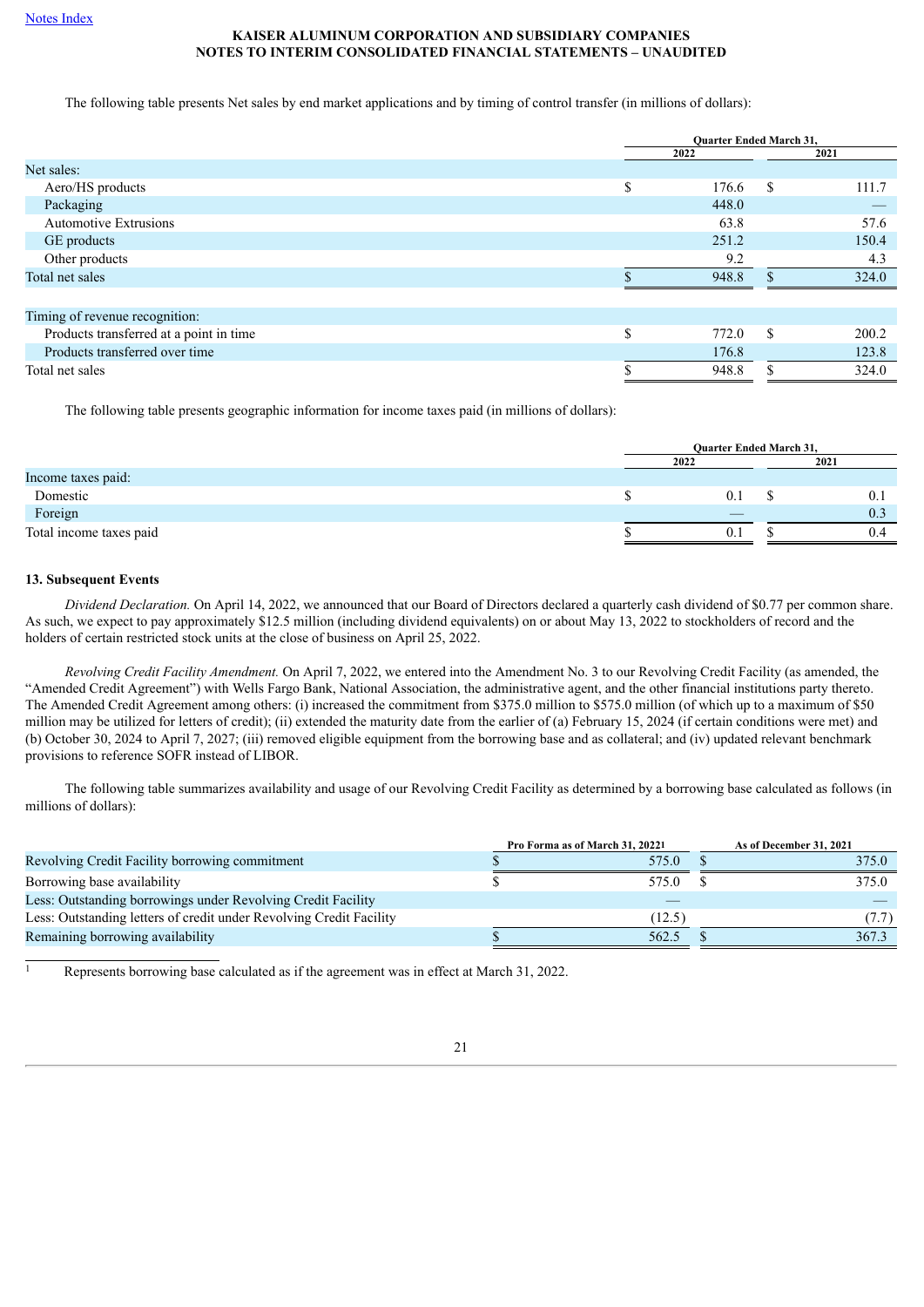#### <span id="page-23-0"></span>**Item 2.** *Management*'*s Discussion and Analysis of Financial Condition and Results of Operations*

#### **Forward-Looking Statements**

This Quarterly Report on Form 10-Q ("Report") contains statements which constitute "forward-looking statements" within the meaning of the Private Securities Litigation Reform Act of 1995. These statements appear throughout this Report and can be identified by the use of forward-looking terminology such as "believes," "expects," "may," "estimates," "will," "should," "plans" or "anticipates," or the negative of the foregoing or other variations of comparable terminology, or by discussions of strategy. Readers are cautioned that any such forward-looking statements are not guarantees of future performance and involve significant risks and uncertainties and that actual results may vary from those in the forward-looking statements as a result of various factors. These factors include: (i) the effectiveness of management's strategies and decisions, including strategic investments, capital spending strategies, processes and countermeasures implemented to address operational and supply chain challenges and the execution of those strategies; (ii) general economic and business conditions, including the impact of the global outbreak of Coronavirus Disease 2019 ("COVID-19") and governmental and other actions taken in response, cyclicality, reshoring, supply interruptions, including the most recent disruptions resulting from the supply demand imbalances in the magnesium and silicon markets, and other conditions that impact demand drivers in the aerospace/high strength, automotive, general engineering, packaging and other end markets we serve; (iii) our ability to participate in mature and anticipated new automotive programs expected to launch in the future and successfully launch new automotive programs; (iv) changes or shifts in defense spending due to competing national priorities; (v) pricing, market conditions and our ability to effectively execute commercial and labor strategies, pass through cost increases, including the institution of surcharges, and flex costs in response to changing economic conditions and inflation; (vi) developments in technology; (vii) the impact of our future earnings, cash flows, financial condition, capital requirements and other factors on our financial strength and flexibility; (viii) new or modified statutory or regulatory requirements; and (ix) the successful integration of acquired operations and technologies continue to drive innovative solutions and further advance our capabilities. This Item and Part I, Item 1A. "Risk Factors" included in our Annual Report on Form 10-K for the year ended December 31, 2021 each identify other factors that could cause actual results to vary. No assurance can be given that these are all of the factors that could cause actual *results to vary materially from the forward*‑*looking statements.*

The following discussion and analysis of our financial condition and results of operations should be read in conjunction with Part I, Item 1. "Financial Statements" of this Report and our consolidated financial statements and related notes included in Part II, Item 8. "Financial Statements and *Supplementary Data" of our Annual Report on Form 10-K for the year ended December 31, 2021.*

#### **Non-GAAP Financial Measures**

This information contains certain non-GAAP financial measures. A non-GAAP financial measure is defined as a numerical measure of a company's financial performance that excludes or includes amounts so as to be different than the most directly comparable measure calculated and presented in accordance with generally accepted accounting principles ("GAAP") in the statements of income, balance sheets or statements of cash flows of the company. We have provided a reconciliation of non‑GAAP financial measures to the most directly comparable financial measure in the accompanying tables. We have also provided discussion of the reasons we believe that presentation of the non-GAAP financial measures provide useful information to investors, as well as any additional ways in which we use the non-GAAP financial measures. The non-GAAP financial measures used in the following discussions are value added revenue ("VAR"), adjusted earnings before interest, taxes, depreciation and amortization ("Adjusted EBITDA") and ratios related thereto. These measures are presented because management uses this information to monitor and evaluate financial results and trends and believes this information to also be useful for investors.

In the discussion of operating results below, we refer to certain items as "non-run-rate items." For purposes of such discussion, non-run-rate items are items that, while they may recur from period-to-period: (i) are particularly material to results; (ii) affect costs primarily as a result of external market factors; and (iii) may not recur in future periods if the same level of underlying performance were to occur. Non-run-rate items are part of our business and operating environment but are worthy of being highlighted for the benefit of readers of our financial statements. Our intent is to allow users of the financial statements to consider our results both in light of and separately from such items. For a reconciliation of Adjusted EBITDA to Net income, see "Results of Operations - *Selected Operational and Financial Information*" below. Reconciliations of certain forward-looking non-GAAP financial measures to comparable GAAP measures are not provided because certain items required for such reconciliations are outside of our control and/or cannot be reasonably predicted or provided without unreasonable effort.

#### **Metal Pricing Policies**

A fundamental part of our business model is to remain neutral to the impact from fluctuations in the market price for aluminum and certain alloys, thereby earning profit predominately from the conversion of aluminum into semi-fabricated mill products. We refer to this as "metal price neutrality." We purchase primary and scrap, or recycled, aluminum, our main raw material, and alloys at prices that fluctuate on a monthly basis, and our pricing policies generally allow us to pass the underlying cost of aluminum and alloys

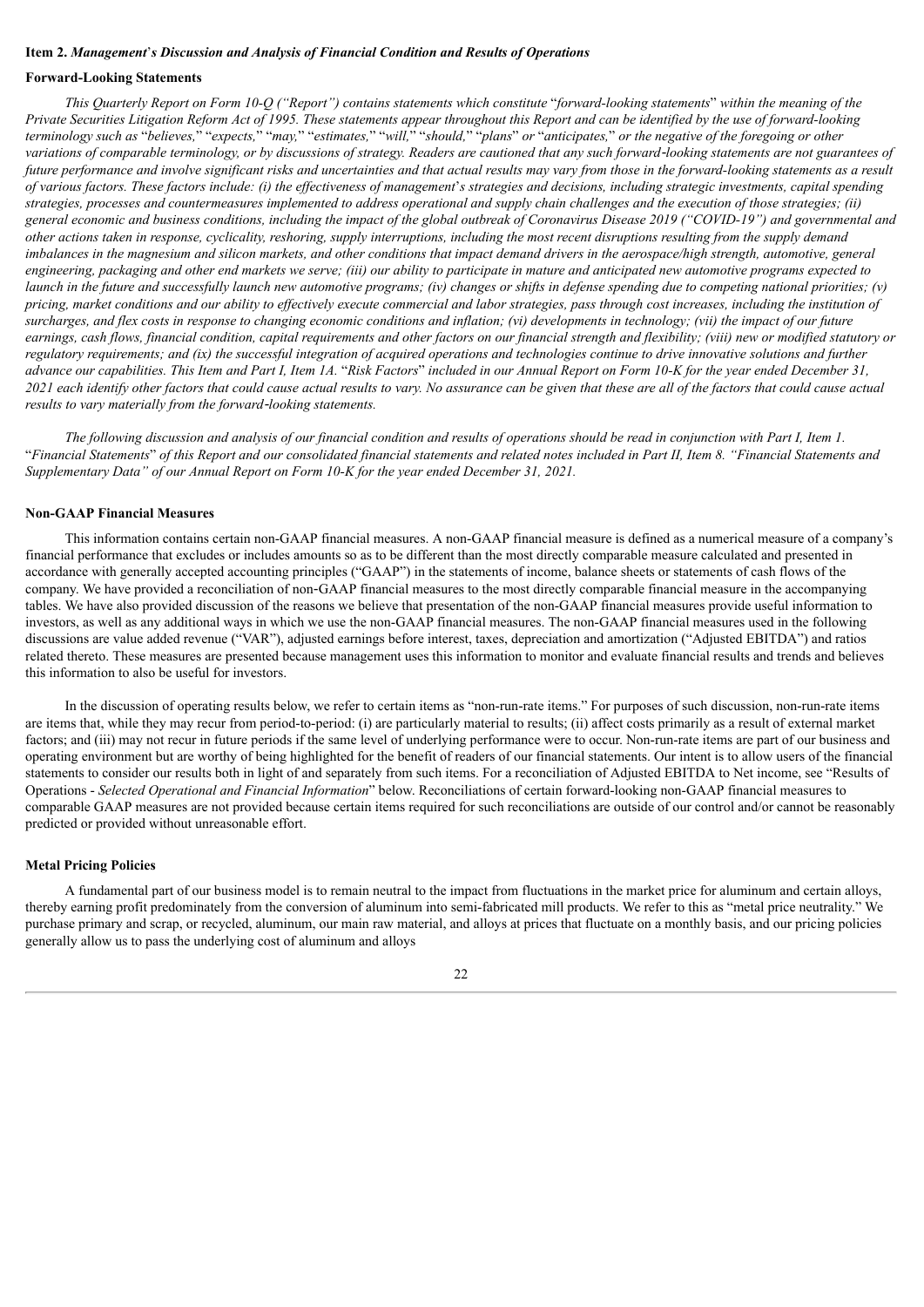through to our customers so that we remain neutral to metal pricing. However, for some of our higher VAR products sold on a spot basis, competitive dynamics may limit the amount and/or delay the timing of selling price increases to recover our increased aluminum and alloy costs, resulting in a lag up to several months during which we may be exposed to metal price risk. As a result, we can experience an adverse impact when aluminum and alloy prices increase, and a favorable impact to us when aluminum and alloy prices decline, as we and our competitors tend to defer adjusting pricing unless market dynamics require such in a declining metal cost environment. Additionally, we sometimes enter into firm-price customer sales agreements that specify a firm underlying metal price plus a conversion price. Spot sales with lagged aluminum and alloy price pass through and firm-price sales agreements create price exposure for us, which we mitigate through a hedging program with an objective to remain metal price neutral.

Our pricing policies and hedging program are intended to significantly reduce or eliminate the impact on our profitability of fluctuations in underlying price of primary and scrap, or recycled, aluminum, our main raw material, and alloys so that our earnings are predominantly associated with the conversion of aluminum to semi-fabricated mill products. To allow users of our financial statements to consider the impact of aluminum and alloy cost on our Net sales, we disclose Net sales as well as VAR, which is Net sales less the Hedged Cost of Alloyed Metal. As used in this discussion, "Hedged Cost of Alloyed Metal" is the cost of aluminum at the average Midwest Transaction Price ("Midwest Price") plus the cost of alloying elements and any realized gains and/or losses on settled hedges related to the metal sold in the referenced period. The average Midwest Price of aluminum reflects the primary aluminum supply/demand dynamics in North America. For a reconciliation of VAR to Net sales, see "Results of Operations - *Selected Operational and Financial Information*" below.

#### **Business Overview**

We manufacture and sell semi-fabricated specialty aluminum mill products for the following end market applications: (i) aerospace and high strength ("Aero/HS products"); (ii) aluminum beverage and food packaging ("Packaging"); (iii) automotive ("Automotive Extrusions"); (iv) general engineering ("GE products"); and (v) other industrial ("Other products"). Our fabricated aluminum mill products include flat-rolled (plate, sheet and coil), extruded (rod, bar, hollows and shapes), drawn (rod, bar, pipe, tube and wire) and certain cast aluminum products. The sophistication of our products is due to the metallurgy and physical properties of the metal and the special characteristics that are required for particular end uses. We strategically choose to serve technically challenging applications for which we can deploy our core metallurgical and process technology capabilities to produce highly engineered mill products with differentiated characteristics that present opportunities for us to receive premium pricing and to create long-term profitable growth.

With respect to the global market for flat-rolled aluminum mill products, our focus is on heat treat plate and sheet for applications that require higher strength and other desired product attributes that cannot be achieved by common alloy rolled products. The primary end market applications of flat-rolled heat treat plate and sheet, which are produced at our rolling mill in Spokane, Washington ("Trentwood"), are Aero/HS products (which we sell globally) and GE products (which we predominantly sell within North America). On March 31, 2021, with the completion of our acquisition of Alcoa Warrick LLC and certain assets comprising the aluminum casting and rolling mill facility located in Warrick County, Indiana (collectively, "Warrick"), we expanded our flat-rolled aluminum products to include bare and coated aluminum coil for can stock applications in the beverage and food packaging industry in North America. Our Packaging products require demanding attributes and can be further processed to include coating and slitting depending on customer specifications.

In the areas of aluminum extrusions, we focus on demanding Aero/HS products, Automotive Extrusions and GE products that require high strength, machinability or other specific properties where we can create and maintain a defensible competitive position because of our technical expertise, strong production capability and high product quality. Our 11 extrusion/drawing facilities, 10 of which are in the United States and one of which is in Canada, serve primarily North American demand for aerospace, automotive or general engineering applications. Additionally, we have a facility in Columbia, New Jersey, that focuses on multi-material advanced manufacturing methods and techniques, which include multi-axis computer numerical control ("CNC") machining, additive manufacturing ("3D Printing"), welding and fabrication for demanding aerospace and defense, automotive, high tech and general industrial applications. Our consolidated Net sales for the three months ended March 31, 2022 totaled \$948.8 million on 335.4 million pounds shipped from our facilities. We employed approximately 3,972 people at March 31, 2022.

We have long-standing relationships with our customers, which consist primarily of blue-chip companies including leading aerospace and automotive manufacturers, tier one aerospace and automotive suppliers, food and beverage packaging manufacturers and metal service centers. As of March 31, 2022, approximately 72% of our shipments has been sold direct to manufacturers or tier one suppliers and approximately 28% has been sold to metal service centers. In our served markets, we seek to be the supplier of choice by pursuing "Best in Class" customer satisfaction driven by quality, availability, service and delivery performance. We believe we differentiate our product portfolio through our broad product offering and our KaiserSelect® products, which are engineered and manufactured to deliver enhanced product characteristics with improved consistency, so as to result in better performance, lower waste and, in many cases, lower production cost for our customers.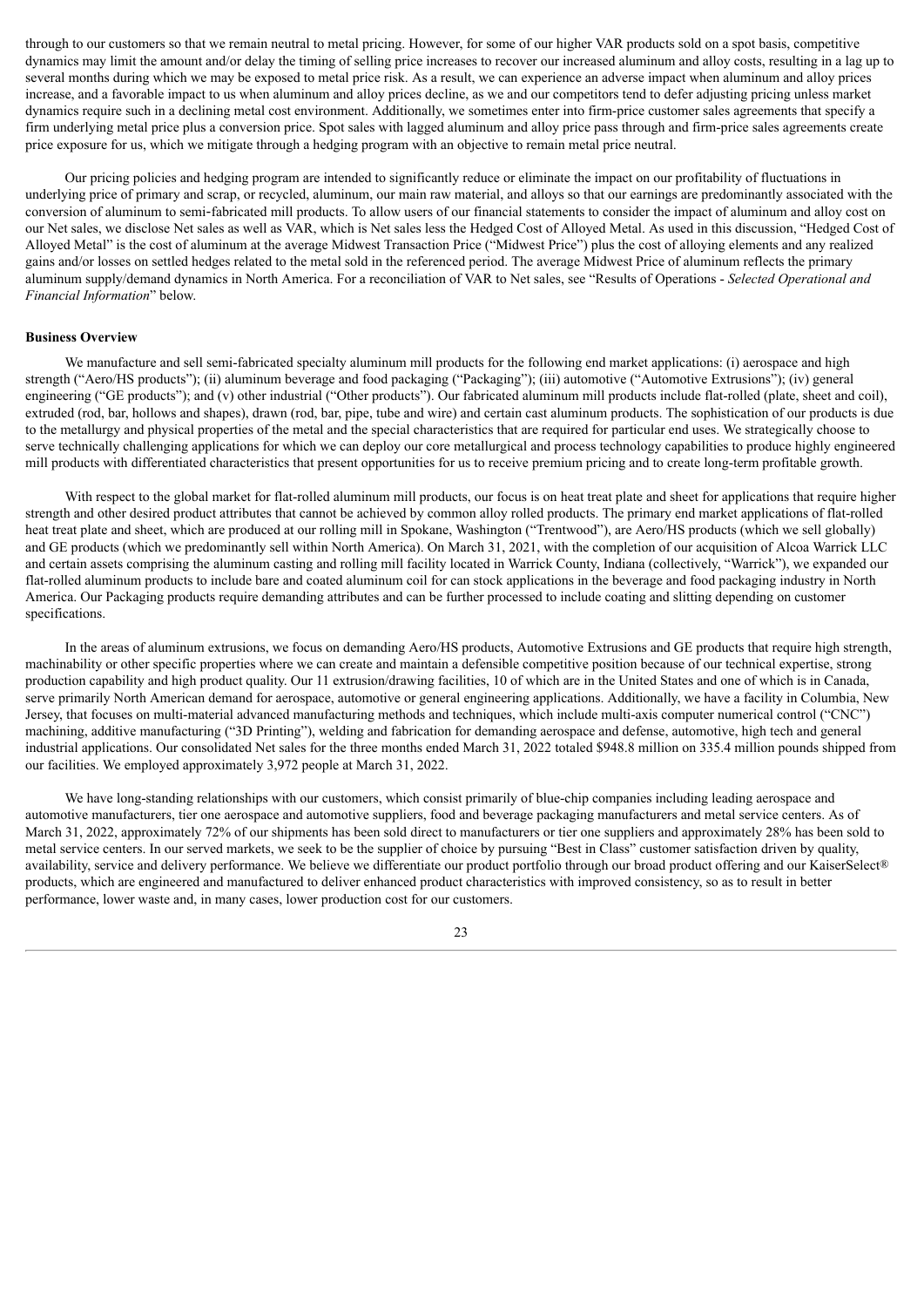#### **Highlights of the quarter ended March 31, 2022 include:**

- Strong demand for GE products and Packaging;
- Steadily increasing demand for Aero/HS products;
- Flat demand for Automotive Extrusions due to continued shortage of semiconductor chips;
- Higher freight costs due to rail and port shipping constraints;
- Lingering supply chain issues related to metal and magnesium impacted results; and
- Cash dividends and dividend equivalents of \$0.77 per share or \$12.5 million paid during the quarter ended March 31, 2022.

#### **Results of Operations**

#### *Consolidated Results of Operations*

*Net Sales.* Net sales totaled \$948.8 million and \$324.0 million for the quarters ended March 31, 2022 and March 31, 2021, respectively, reflecting a 198.5 million pound (145%) increase in shipment volume and a \$0.46/lb (19%) increase in average realized sales price per pound. The shipment volume increase reflected: (i) a 174.7 million pound addition in Packaging due to our Warrick acquisition; (ii) a 16.4 million pound (23%) increase in GE products reflecting continued strength in underlying demand, restocking in the service center supply chain and improved pricing; and (iii) a 9.4 million pound (26%) increase in Aero/HS products, reflecting strong demand for defense and business jet applications and a steady recovery in demand for commercial aerospace applications, partially offset by a 3.9 million pound (14%) decrease in Automotive Extrusions driven by the shortage of semiconductor chips that has impacted North American production levels. The average realized sales price per pound reflected a \$0.61/lb (54%) increase in average Hedged Cost of Alloyed Metal price per pound offset by a \$0.15/lb (12%) decrease in VAR per pound due primarily to the introduction of lower VAR per pound Packaging products. See the table in "*Selected Operational and Financial Information"* below for further details.

*Cost of Products Sold, Excluding Depreciation and Amortization and Other Items.* Cost of products sold, excluding depreciation and amortization and other items for the quarter ended March 31, 2022 totaled \$865.9 million, or 91% of Net sales, compared to \$262.5 million, or 81% of Net sales, for the quarter ended March 31, 2021. The increase of \$603.4 million was largely attributable to the addition of Packaging and reflected a \$426.1 million increase in Hedged Cost of Alloyed Metal and a \$177.3 million increase in net manufacturing conversion and other costs. Of the \$426.1 million increase in Hedged Cost of Alloyed Metal, \$220.8 million was due to higher shipment volume, as discussed above in "*Net Sales,"* and \$205.3 million was due to higher hedged metal prices*.* The \$177.3 million increase in net manufacturing conversion and other costs was primarily due to the addition of Packaging and additional overhead associated with the related increase in volume, as well as higher energy, freight, benefit and metal costs driven by inflation, transportation bottlenecks and supply chain inefficiencies. See "*Selected Operational and Financial Information"* below for a further discussion of the comparative results of operations for the quarters ended March 31, 2022 and March 31, 2021.

*Selling, General, Administrative, Research and Development (*"*SG&A and R&D*"*).* SG&A and R&D expense totaled \$30.2 million and \$31.8 million for the quarters ended March 31, 2022 and March 31, 2021, respectively. The decrease during the quarter ended March 31, 2022 was primarily due to a \$8.3 million decrease in consulting costs, partially offset by: (i) a \$3.9 million increase in salaries, benefits and incentives and (ii) a \$3.1 million increase in costs related to the addition of Warrick operations and related transition service agreements ("TSAs") with Alcoa Corporation to facilitate the integration.

*Restructuring Cost (Benefit).* Restructuring cost (benefit) was a benefit of \$0.7 million for the quarter March 31, 2021 due to cost estimate revisions. We fulfilled all remaining obligations under this restructuring plan as of December 31, 2021.

*Interest Expense.* Interest expense represents cash and non-cash interest expense incurred on our unsecured senior notes and our credit agreement with Wells Fargo Bank, National Association, as administrative agent, and the other financial institutions party thereto ("Revolving Credit Facility"), net of capitalized interest. Interest expense was \$12.2 million and \$12.3 million for the quarters ended March 31, 2022 and March 31, 2021, respectively. See Note 5 of Notes to Interim Consolidated Financial Statements included in this Report for a discussion of our debt and credit facilities that were in effect during the quarters ended March 31, 2022 and March 31, 2021 and interest expense capitalized as part of construction in progress.

*Other Expense, Net.* See Note 8 of Notes to Interim Consolidated Financial Statements included in this Report for details.

*Income Tax (Provision) Benefit.* See Note 9 of Notes to Interim Consolidated Financial Statements included in this Report for disclosure regarding our income tax (provision) benefit.

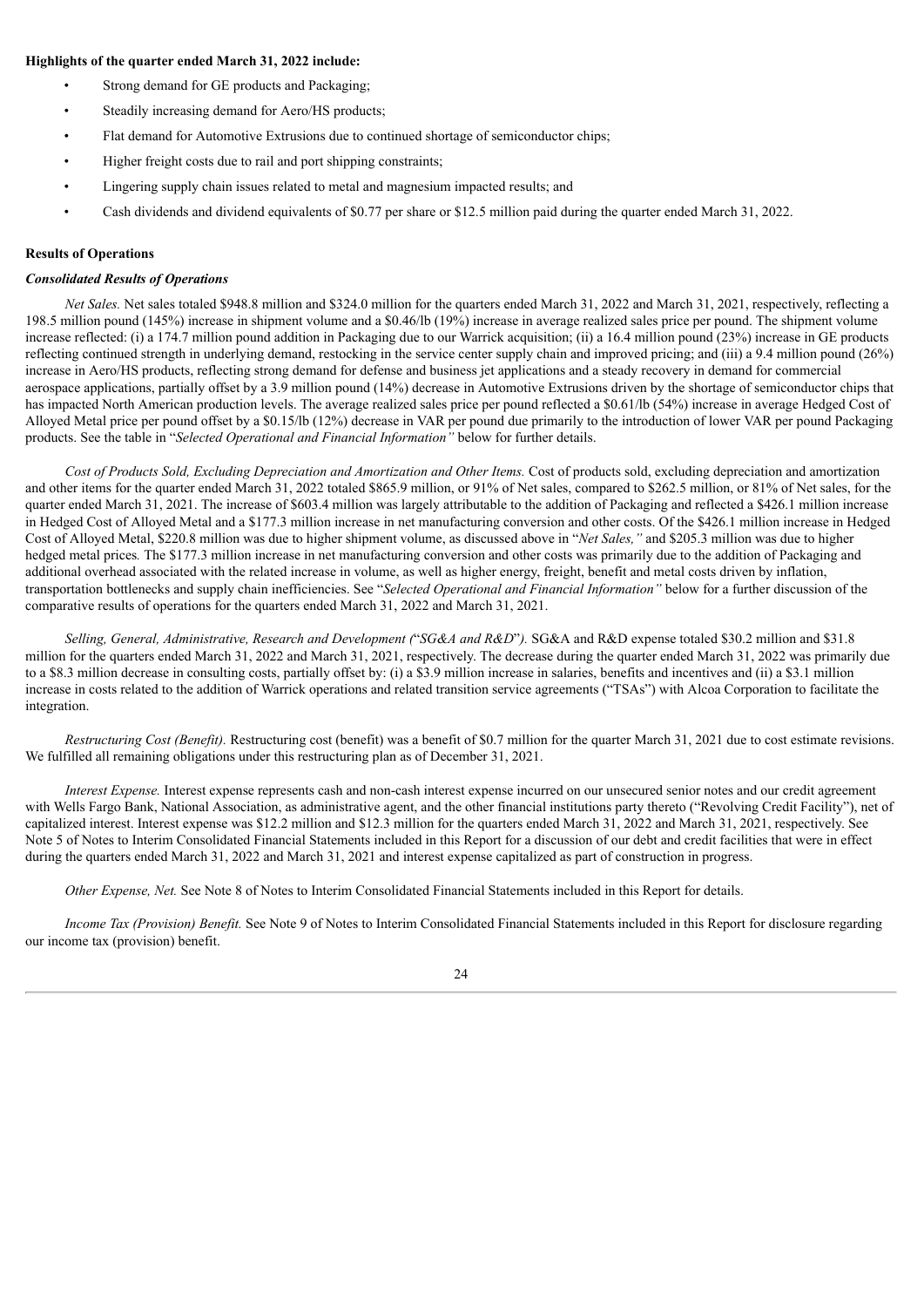### *Selected Operational and Financial Information*

The following data should be read in conjunction with our consolidated financial statements and the notes thereto included in Part I, Item 1. "Financial Statements" of this Report. Interim results are not necessarily indicative of those for a full year.

The table below provides selected operational and financial information (in millions of dollars):

|                                                            | <b>Ouarter Ended March 31.</b> |       |  |       |  |
|------------------------------------------------------------|--------------------------------|-------|--|-------|--|
|                                                            |                                | 2022  |  | 2021  |  |
| Net income                                                 |                                | 8.1   |  | 4.5   |  |
| Interest expense                                           |                                | 12.2  |  | 12.3  |  |
| Other expense, net                                         |                                | 1.6   |  | 0.4   |  |
| Income tax provision (benefit)                             |                                | 3.3   |  | (0.3) |  |
| Depreciation and amortization                              |                                | 27.5  |  | 13.5  |  |
| Non-run-rate items:                                        |                                |       |  |       |  |
| Restructuring cost (benefit)                               |                                |       |  | (0.7) |  |
| Adjustments to plant-level LIFO1                           |                                | 2.7   |  | (2.9) |  |
| Mark-to-market gain on derivative instruments <sup>2</sup> |                                | (1.0) |  | (0.3) |  |
| Acquisition costs <sup>3</sup>                             |                                | 0.6   |  | 11.0  |  |
| Total non-run-rate items                                   |                                | 2.3   |  | 7.1   |  |
| Adjusted EBITDA                                            |                                | 55.0  |  | 37.5  |  |
|                                                            |                                |       |  |       |  |

1 We manage our business on a monthly last-in, first-out ("LIFO") basis at each plant, but report inventory externally on an annual LIFO basis in accordance with GAAP on a consolidated basis. This line item represents the conversion from GAAP LIFO applied on a consolidated basis to monthly LIFO applied on a plant-by-plant basis.

2 Mark-to-market gain on derivative instruments represented: (i) for 2022 and 2021, the gain on non-designated commodity hedges and (ii) for 2021, the reversal of mark-to-market (gain) loss on commodity hedges entered into prior to the adoption of Accounting Standards Update ("ASU") No. 2017-12, *Derivatives and Hedging (Topic 815): Targeted Improvements to Accounting for Hedging Activities* ("ASU 2017-12") and settled in the periods presented above. Adjusted EBITDA reflects the realized gains and losses related to these derivatives upon settlement.

3 Acquisition costs are non-run-rate acquisition-related transaction costs, which include professional fees, as well non‑cash hedging charges recorded in connection with our Warrick acquisition.

Adjusted EBITDA for the quarter ended March 31, 2022 was \$17.5 million higher than Adjusted EBITDA for the quarter ended March 31, 2021. Adjusted EBITDA for the quarter ended March 31, 2022 reflected the addition of Packaging and improvement in Aero/HS products and GE products, partially offset by higher costs, supply chain challenges and operating inefficiencies as discussed in "Consolidated Results of Operations" above.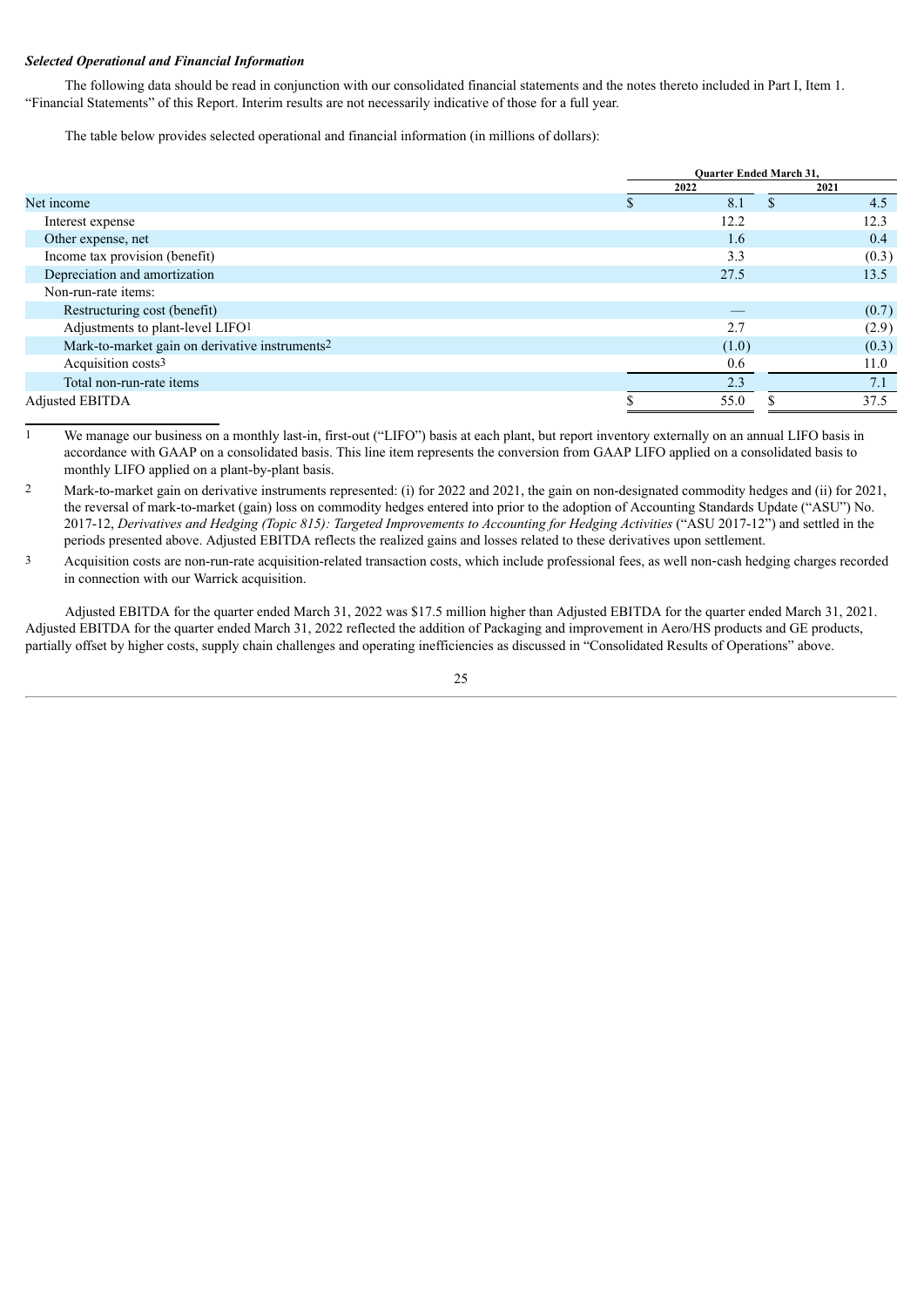The following table provides our shipment and VAR information (in millions of dollars, except shipments and VAR per pound) by end market applications:

|                                    |                    | Quarter Ended March 31, |                         |        |                         |                    |                     |                         |        |
|------------------------------------|--------------------|-------------------------|-------------------------|--------|-------------------------|--------------------|---------------------|-------------------------|--------|
|                                    |                    | 2022                    |                         |        |                         |                    | 2021                |                         |        |
| <b>Aero/HS Products:</b>           |                    |                         |                         |        |                         |                    |                     |                         |        |
| Shipments (mmlbs)                  |                    | 45.5                    |                         |        |                         |                    | 36.1                |                         |        |
|                                    |                    | $\mathbb S$             |                         | \$/lb  |                         | \$                 |                     |                         | \$/lb  |
| Net sales                          | \$                 | 176.6                   | \$                      | 3.88   | \$                      |                    | 111.7               | $\mathbb S$             | 3.09   |
| Less: Hedged Cost of Alloyed Metal |                    | (81.3)                  |                         | (1.79) |                         |                    | (40.9)              |                         | (1.13) |
| <b>VAR</b>                         | \$                 | 95.3                    | $\overline{\$}$         | 2.09   | $\overline{\$}$         |                    | 70.8                | $\mathbb S$             | 1.96   |
|                                    |                    |                         |                         |        |                         |                    |                     |                         |        |
| Packaging:                         |                    |                         |                         |        |                         |                    |                     |                         |        |
| Shipments (mmlbs)                  |                    | 174.7                   |                         |        |                         |                    |                     |                         |        |
|                                    |                    | \$                      |                         | \$/lb  |                         | \$                 |                     |                         | \$/lb  |
| Net sales                          | $\mathbf{\hat{S}}$ | 448.0                   | $\mathsf{\$}$           | 2.56   | $\overline{\$}$         |                    |                     | $\mathbf{\hat{S}}$      |        |
| Less: Hedged Cost of Alloyed Metal |                    | (301.8)                 |                         | (1.72) |                         |                    |                     |                         |        |
| <b>VAR</b>                         | $\mathbf{\hat{S}}$ | 146.2                   | $\overline{\mathbb{S}}$ | 0.84   | $\overline{\mathbb{S}}$ |                    |                     | $\overline{\mathbf{S}}$ |        |
|                                    |                    |                         |                         |        |                         |                    |                     |                         |        |
| <b>Automotive Extrusions:</b>      |                    |                         |                         |        |                         |                    |                     |                         |        |
| Shipments (mmlbs)                  |                    | 23.3                    |                         |        |                         | 27.2               |                     |                         |        |
|                                    |                    | \$                      |                         | \$/lb  |                         | $\pmb{\mathbb{S}}$ |                     |                         | \$/lb  |
| Net sales                          | \$                 | 63.8                    | $\overline{\$}$         | 2.74   | \$                      |                    | $\frac{57.6}{57.6}$ | $\mathbb{S}$            | 2.12   |
| Less: Hedged Cost of Alloyed Metal |                    | (40.2)                  |                         | (1.73) |                         |                    | (29.9)              |                         | (1.10) |
| <b>VAR</b>                         | $\mathsf{\$}$      | 23.6                    | $\overline{\$}$         | 1.01   | $\overline{\mathbb{S}}$ |                    | 27.7                | $\mathbb S$             | 1.02   |
|                                    |                    |                         |                         |        |                         |                    |                     |                         |        |
| <b>GE Products:</b>                |                    |                         |                         |        |                         |                    |                     |                         |        |
| Shipments (mmlbs)                  |                    | 87.6                    |                         |        |                         |                    | 71.2                |                         |        |
|                                    |                    | \$                      |                         | \$/lb  |                         | \$                 |                     |                         | \$/lb  |
| Net sales                          | $\mathsf{\$}$      | 251.2                   | $\overline{\$}$         | 2.87   | $\overline{\$}$         |                    | 150.4               | $\mathbb S$             | 2.11   |
| Less: Hedged Cost of Alloyed Metal |                    | (149.1)                 |                         | (1.70) |                         |                    | (78.9)              |                         | (1.11) |
| <b>VAR</b>                         | $\mathbf{\hat{S}}$ | 102.1                   | $\overline{\$}$         | 1.17   | $\overline{\$}$         |                    | 71.5                | $\mathsf{\$}$           | 1.00   |
|                                    |                    |                         |                         |        |                         |                    |                     |                         |        |
| <b>Other Products:</b>             |                    |                         |                         |        |                         |                    |                     |                         |        |
| Shipments (mmlbs)                  |                    | 4.3                     |                         |        |                         |                    | 2.4                 |                         |        |
|                                    |                    | \$                      |                         | \$/lb  |                         | $\mathbf{s}$       |                     |                         | \$/lb  |
| Net sales                          | $\mathbb S$        | 9.2                     | $\overline{\mathbb{S}}$ | 2.14   | $\overline{\mathbb{S}}$ |                    | 4.3                 | $\overline{\$}$         | 1.79   |
| Less: Hedged Cost of Alloyed Metal |                    | (6.0)                   |                         | (1.40) |                         |                    | (2.6)               |                         | (1.08) |
| <b>VAR</b>                         | $\overline{\$}$    | 3.2                     | $\overline{\$}$         | 0.74   | $\overline{\mathbb{S}}$ |                    | 1.7                 | $\overline{\$}$         | 0.71   |
|                                    |                    |                         |                         |        |                         |                    |                     |                         |        |
| <b>Total:</b>                      |                    |                         |                         |        |                         |                    |                     |                         |        |
| Shipments (mmlbs)                  |                    | 335.4                   |                         |        |                         |                    | 136.9               |                         |        |
|                                    |                    | \$                      |                         | \$/lb  |                         | \$                 |                     |                         | \$/lb  |
| Net sales                          | $\mathbf{\hat{S}}$ | 948.8                   | $\overline{\$}$         | 2.83   | $\overline{\$}$         |                    | 324.0               | $\overline{\$}$         | 2.37   |
| Less: Hedged Cost of Alloyed Metal |                    | (578.4)                 |                         | (1.73) |                         |                    | (152.3)             |                         | (1.12) |
| <b>VAR</b>                         | $\mathsf{\$}$      | 370.4                   | $\overline{\mathbb{S}}$ | 1.10   | $\overline{\$}$         |                    | 171.7               | $\overline{\$}$         | 1.25   |
|                                    |                    |                         |                         |        |                         |                    |                     |                         |        |

# *Outlook*

While we continue to navigate through an inflationary cost environment and manage supply chain challenges, we remain confident in the initiatives we are taking to further improve manufacturing efficiencies and operating performance. As we look to the remainder of the year, we reiterate our outlook and continue to anticipate a year-over-year increase in VAR of 20% to 25% and a consolidated EBITDA margin (Adjusted EBITDA as a percentage of VAR) of 17% to 20% for the full year 2022. In line with the outlook provided for our full year major maintenance spending, we expect major maintenance expense for the quarter ended June 30, 2022 to be approximately \$8.0 million to \$10.0 million higher than the quarter ended March 31, 2022 due to the timing of projects planned at several facilities.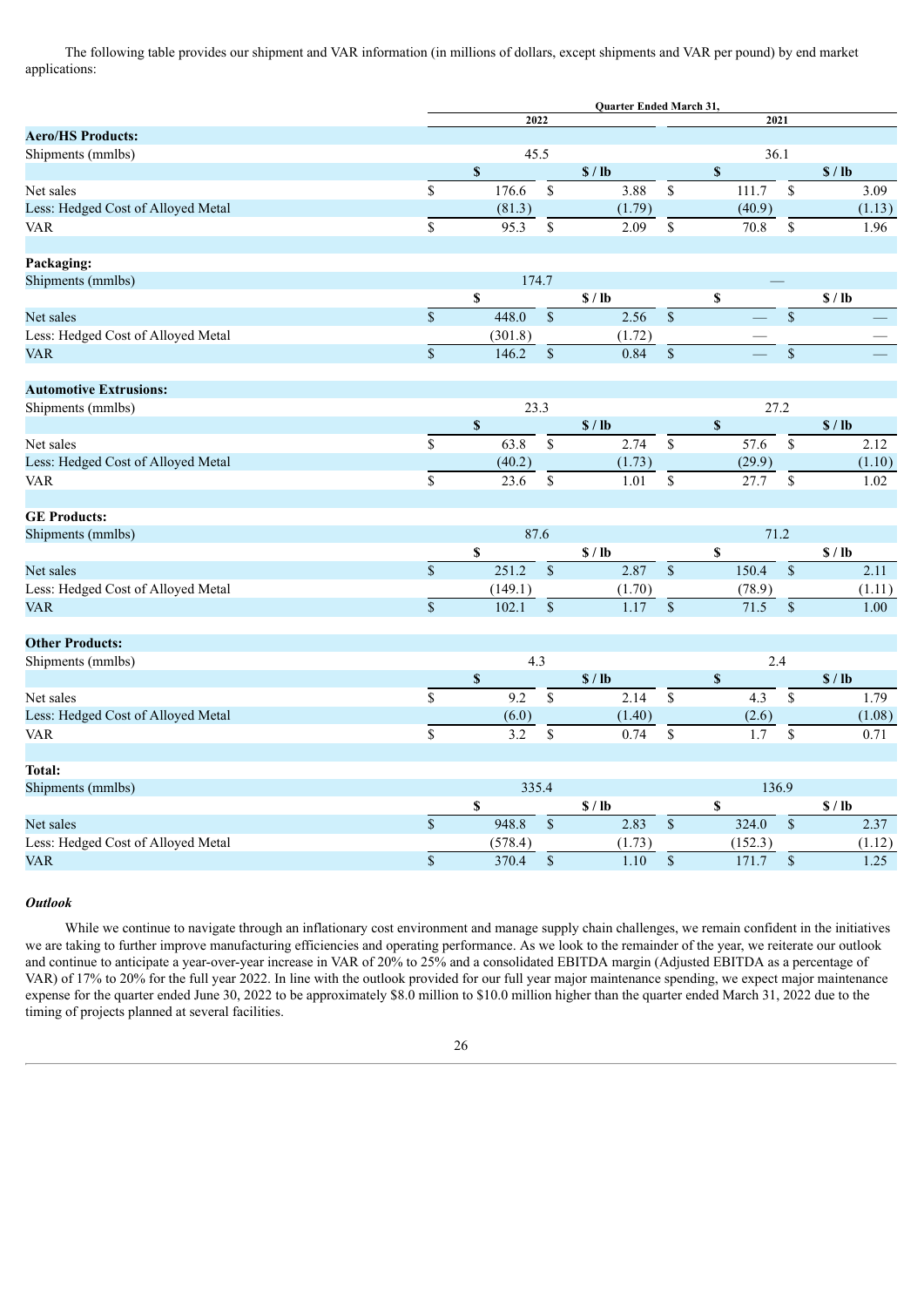### **Liquidity and Capital Resources**

#### *Summary*

The following table summarizes our liquidity (in millions of dollars):

|                                                                                               | As of March 31, 2022 | As of December 31, 2021 |       |
|-----------------------------------------------------------------------------------------------|----------------------|-------------------------|-------|
| Available cash and cash equivalents                                                           |                      | 261.0                   | 303.2 |
| Borrowing availability under Revolving Credit Facility, net of letters of credit <sup>1</sup> |                      | 562.5                   | 367.3 |
| Total liquidity                                                                               |                      | 823.5                   | 670.5 |

1 Borrowing availability under the Revolving Credit Facility as determined by a borrowing base calculated as of March 31, 2022 using the terms of our amended Revolving Credit Facility (see "*Sources of Liquidity"* below for discussion of amendment made to our Revolving Credit Facility on April 7, 2022) and December 31, 2021 using the terms of the Revolving Credit Facility in effect as of that date.

We place our cash in bank deposits and money market funds with high credit quality financial institutions. Cash equivalents primarily consist of money market funds, which are highly liquid.

See Note 11 of Notes to Interim Consolidated Financial Statements included in this Report for information regarding restricted cash at March 31, 2022.

There were no borrowings under our Revolving Credit Facility as of both March 31, 2022 and December 31, 2021 (see Note 5 and Note 13 of Notes to Interim Consolidated Financial Statements included in this Report).

#### *Cash Flows*

The following table summarizes our cash flows from operating, investing and financing activities (in millions of dollars):

|                                   | <b>Ouarter Ended March 31,</b> |  |         |  |  |
|-----------------------------------|--------------------------------|--|---------|--|--|
|                                   | 2022                           |  | 2021    |  |  |
| Total cash provided by (used in): |                                |  |         |  |  |
| Operating activities              | $\cdot$ .4                     |  | (11.4)  |  |  |
| Investing activities              | (28.3)                         |  | (626.6) |  |  |
| Financing activities              | (14.9)                         |  | (14.5)  |  |  |

Cash provided by operating activities for the quarter ended March 31, 2022 reflected results of business activity described within "Consolidated Results of Operations" above, as well as the following working capital changes: (i) an increase in trade and other receivables of \$97.1 million, the majority of which was driven by Warrick receivables added during the quarter ended March 31, 2022 and the remainder of which was due to the timing and mix of sales and an increase in metal price; (ii) an increase in accounts payable of \$92.9 million, the majority of which was driven by Warrick payables added during the quarter ended March 31, 2022 and higher metal cost; and (iii) an increase in inventory of \$26.9 million due primarily to higher inventory pounds to satisfy increased demand, as well as a higher per pound inventory cost.

Cash used in operating activities for the quarter ended March 31, 2021 reflected: (i) an increase in accounts payable of \$33.0 million driven predominantly by the volume of metal purchases; (ii) an increase in trade and other receivables of \$31.7 million driven primarily by improved Net sales; (iii) an increase in inventory of \$24.3 million; and (iv) an increase in spending of \$11.0 million for acquisition costs, primarily comprised of professional fees.

See Statements of Consolidated Cash Flows included in this Report for further details on our cash flows from operating, investing and financing activities for the quarters ended March 31, 2022 and March 31, 2021.

#### *Sources of Liquidity*

We believe our available cash and cash equivalents, borrowing availability under the Revolving Credit Facility and funds generated from operations are our most significant sources of liquidity, and that our Revolving Credit Facility and unsecured notes have covenants that allow us to operate our business with limited restrictions and significant flexibility for the foreseeable future. While we believe these sources will be sufficient to finance our working capital requirements, planned capital expenditures,

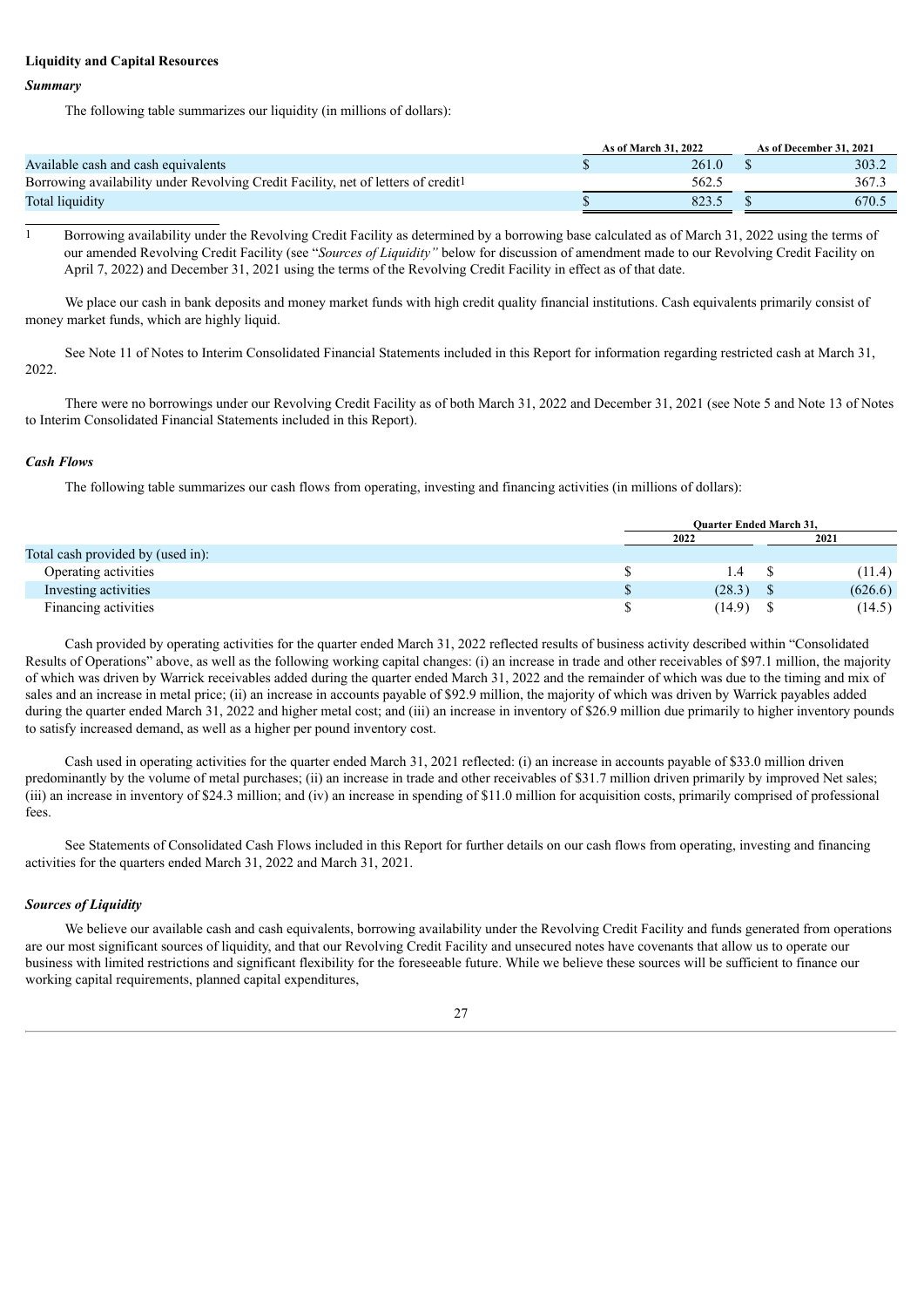investments, debt service obligations and other cash requirements for at least the next 12 months, and while we also believe that alternative sources of liquidity will remain available in the event we seek to add liquidity for opportunistic or other reasons in the future, our ability to fund such cash requirements will depend upon our future operating performance (which will be affected by prevailing economic conditions) and financial, business and other factors, some of which are beyond our control.

We do not believe that covenants contained in the Revolving Credit Facility are reasonably likely to limit our ability to raise additional debt or equity should we choose to do so during the next 12 months, nor do we believe it is likely that during the next 12 months we will trigger the availability threshold that would require measuring and maintaining a fixed charge coverage ratio. On April 7, 2022, we executed Amendment No. 3 of our Revolving Credit Facility to: (i) increase the commitment to \$575.0 million; (ii) extend the maturity date; (iii) update our borrowing base; and (iv) update relevant benchmark provisions to reference the Secured Overnight Financing Rate ("SOFR"). See Note 5 and Note 13 of Notes to Interim Consolidated Financial Statements included in this Report for further details. During the quarter ending March 31, 2022 and as of April 18, 2022, there were no borrowings under the Revolving Credit Facility.

See Note 9 of Notes to Consolidated Financial Statements included in our Annual Report on Form 10-K for the year ended December 31, 2021 for a description of our Revolving Credit Facility.

We engage in certain customer-based supply chain financing programs to accelerate the receipt of payment for outstanding accounts receivable from certain customers. Costs of these programs are typically reimbursed to us by the customer. Receivables transferred under these customer-based supply chain financing programs generally meet the requirements to be accounted for as sales resulting in the derecognition of such receivables from our consolidated balance sheets. Receivables involved with these customer-based supply chain finance programs for the quarter ended March 31, 2022 constituted approximately 43% of our net sales. See Note 1 of Notes to Interim Consolidated Financial Statements included in this Report for further details with respect to these supply chain financing programs.

# *Debt*

See Note 9 of Notes to Consolidated Financial Statements included in Part II, Item 8. "Financial Statements and Supplementary Data" in our Annual Report on Form 10-K for the year ended December 31, 2021 for mandatory principal and cash interest payments on the outstanding borrowings.

We do not believe that covenants in the indentures governing the 4.50% Senior Notes due 2031 ("4.50% Senior Notes") and 4.625% Senior Notes due 2028 ("4.625% Senior Notes") are reasonably likely to limit our ability to obtain additional debt or equity financing should we choose to do so during the next 12 months.

#### *Capital Expenditures and Investments*

We strive to strengthen our competitive position across our end markets through strategic capital investment. Significant investments over the past decade have positioned us well with increased capacity and expanded manufacturing capabilities while more recent capital projects have focused on further enhancing manufacturing cost efficiency, improving product quality and promoting operational security, which we believe are critical to maintaining and strengthening our position in an increasingly competitive market environment. A significant portion of our capital spending over the past several years related to the modernization project at our Trentwood facility, which focused on equipment upgrades throughout the process flow to reduce conversion costs, increase efficiency and further improve our competitive cost position on all products produced at our Trentwood facility. In addition, a significant portion of the investment also focused on modernizing legacy equipment and the process flow for thin gauge plate to achieve KaiserSelect® quality enhancements for these Aero/HS and GE products. These improvements have allowed us to gain incremental manufacturing capacity to enable future sales growth.

Our capital investment plans remain focused on supporting demand growth through capacity expansion, sustaining our operations, enhancing product quality and increasing operating efficiencies. We anticipate total capital spending in 2022 of approximately \$180.0 million to \$200.0 million, of which approximately 60% of total spending will be focused on growth initiatives, primarily reflecting investment in the new roll coat line at Warrick and modest spending related to the Trentwood facility expansion project. In addition, we have prepared for a multiple week outage early in the third quarter 2022 to refurbish the large plate stretcher at our Trentwood facility. The investment of approximately \$30.0 million is a highly efficient use of capital that will allow us to defer the \$145.0 million purchase for a new stretcher planned prior to the COVID-19 pandemic. We will continue to deploy capital thoughtfully to ensure that investment decisions align with demand expectations in order to maximize the earnings potential of the business and maintain financial strength and flexibility.

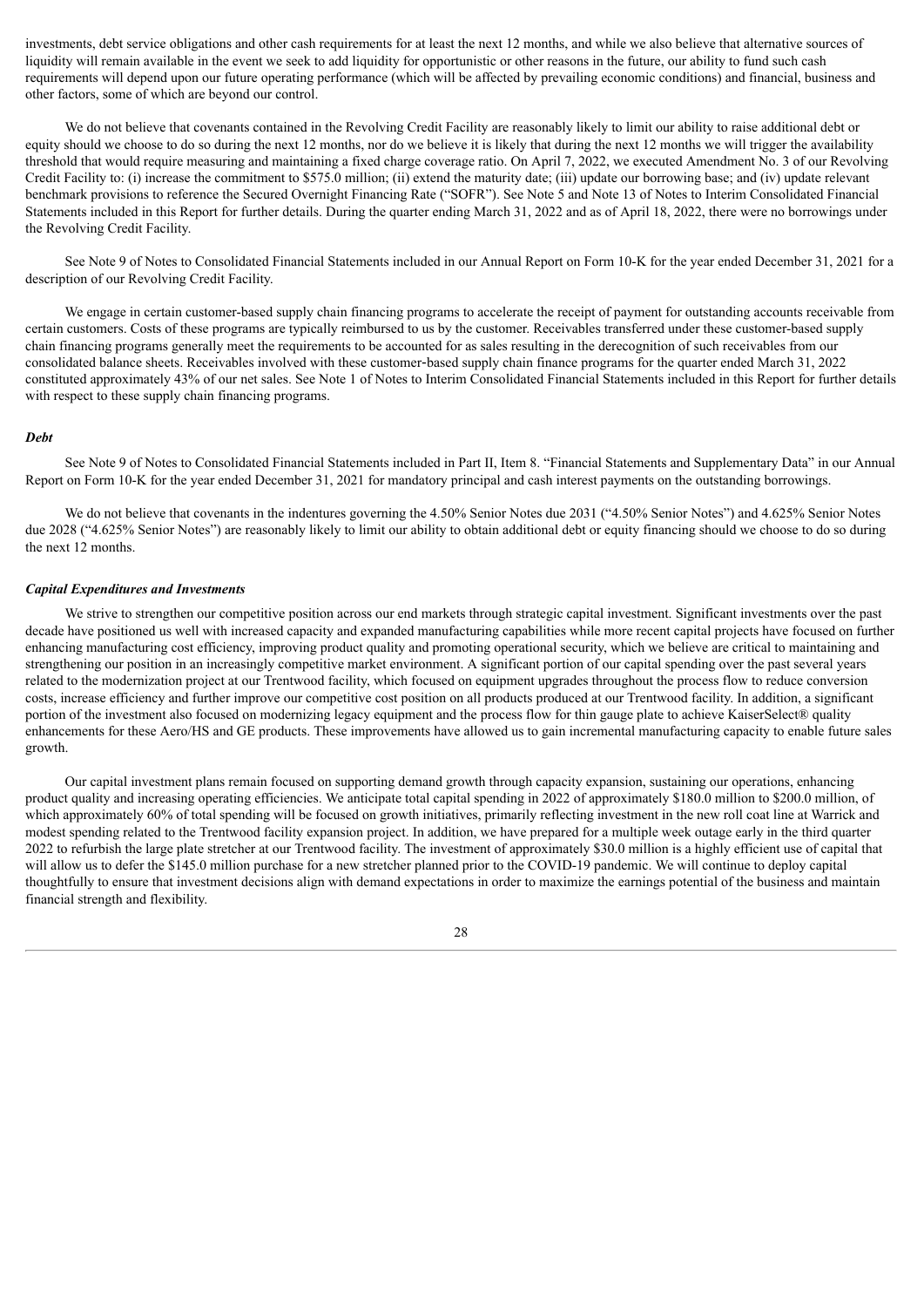Capital investments will be funded using cash generated from operations, available cash and cash equivalents, borrowings under the Revolving Credit Facility and/or other third-party financing arrangements. The level of anticipated capital expenditures may be adjusted from time to time depending on our business plans, our price outlook for fabricated aluminum products, our ability to maintain adequate liquidity and other factors. No assurance can be provided as to the timing of any such expenditures or the operational benefits expected therefrom.

#### *Dividends*

We have consistently paid a quarterly cash dividend since the second quarter of 2007 to holders of our common stock, including holders of restricted stock, and have increased the dividend in each year since 2011. Nevertheless, as in the past, the future declaration and payment of dividends, if any, will be at the discretion of our Board of Directors and will depend on a number of factors, including our financial and operating results, financial position and anticipated cash requirements and contractual restrictions under our Revolving Credit Facility, the indenture for our 4.50% Senior Notes and 4.625% Senior Notes or other indebtedness we may incur in the future. We can give no assurance that dividends will be declared and paid in the future. See Note 9 of Notes to Consolidated Financial Statements included in our Annual Report on Form 10-K for the year ended December 31, 2021 for additional information about restrictions on dividend payments contained in the Revolving Credit Facility and in the indenture for our unsecured senior notes.

We also pay quarterly dividend equivalents to the holders of certain restricted stock units. Holders of performance shares are not paid a quarterly dividend equivalent, but instead are entitled to receive, in connection with the issuance of underlying shares of common stock for performance shares that ultimately vest, a one-time payment equal to the dividends such holder would have received if the number of such shares of common stock so issued had been held of record by such holder from the date of grant of such performance shares through the date of such issuance.

See our Statements of Consolidated Stockholders' Equity and Note 13 of Notes to Interim Consolidated Financial Statements included in this Report for information regarding dividends paid during the quarters ended March 31, 2022 and March 31, 2021, and declared subsequent to March 31, 2022.

#### *Repurchases of Common Stock*

We suspended share repurchases as of March 18, 2020. We will continue to assess share repurchases as a part of our capital allocation priorities and strategic investment opportunities identified to support further growth in our business.

See our Statements of Consolidated Stockholders' Equity included in this Report for information regarding: (i) repurchases of common stock during the quarters ended March 31, 2022 and March 31, 2021; (ii) the amount authorized and available for future repurchases of common stock under our stock repurchase program; and (iii) minimum statutory tax withholding obligations arising during the quarters ended March 31, 2022 and March 31, 2021 in connection with the vesting of non-vested shares, restricted stock units and performance shares.

#### *Environmental Commitments and Contingencies*

See Note 6 of Notes to Interim Consolidated Financial Statements included in this Report for information regarding our environmental commitments and contingencies.

#### **Contractual Obligations, Commercial Commitments and Off-Balance Sheet Arrangements**

During the quarter ended March 31, 2022, we granted additional stock-based awards to executive officers and certain key employees under our equity incentive plan. Additional awards are expected to be made in future years.

Future commitment fees on our Revolving Credit Facility are calculated based on 0.250% of the unused credit under the facility. Future commitment fees are expected to increase beginning in the quarter ended June 30, 2022 due to the incremental \$200.0 million of borrowing capacity associated with our April 7, 2022 Amendment No. 3 of the Revolving Credit Facility. See Note 5 and Note 13 of Notes to Interim Consolidated Financial Statements included in this Report.

Except as otherwise disclosed in this Report, there has been no material change in our contractual obligations, commercial commitments or offbalance sheet arrangements other than in the ordinary course of business since December 31, 2021.

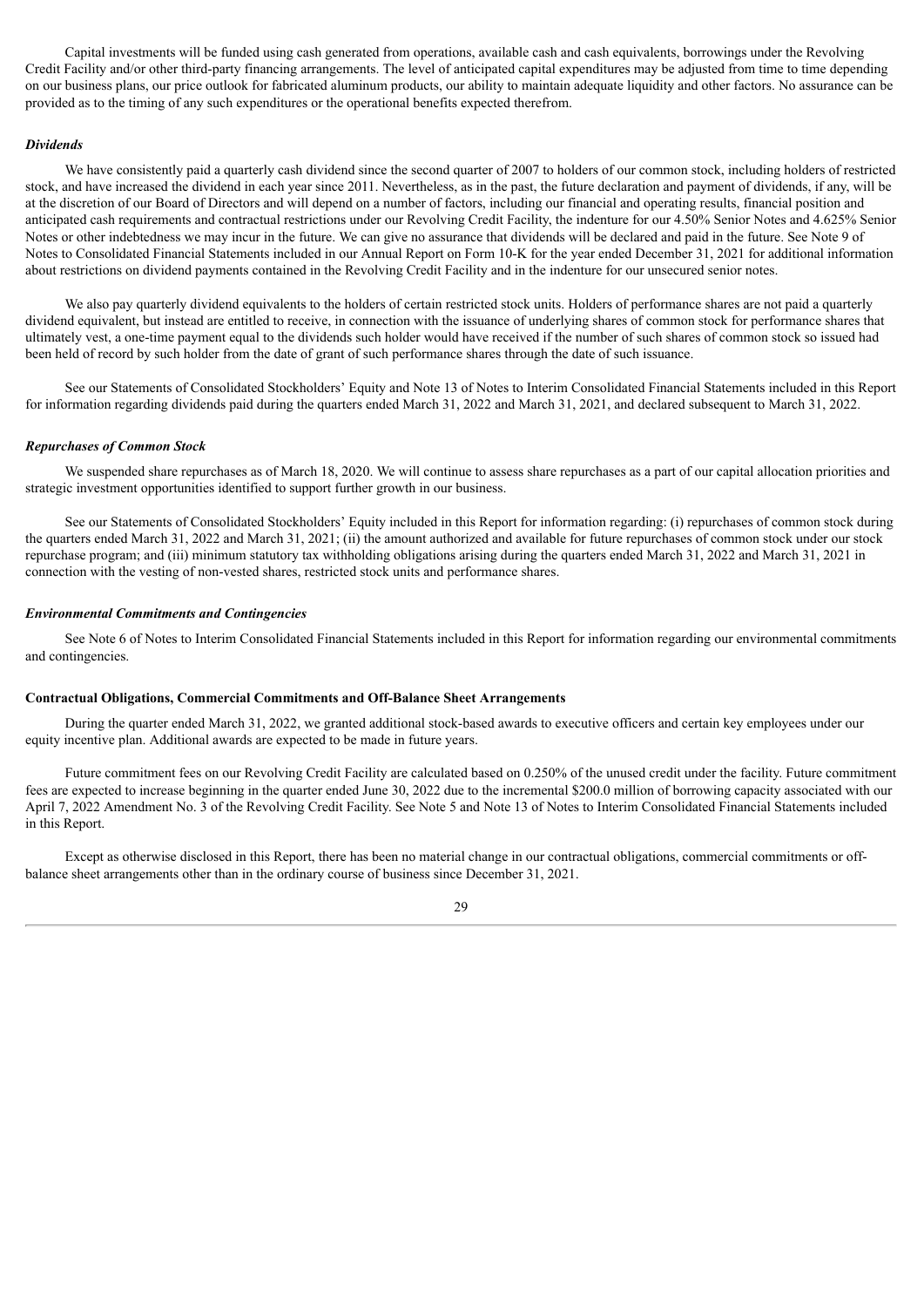### **Critical Accounting Estimates and Policies**

Our consolidated financial statements are prepared in accordance with GAAP. In connection with the preparation of our financial statements, we are required to make assumptions and estimates about future events and apply judgments that affect the reported amounts of assets, liabilities, revenue and expenses and the related disclosures. We base our assumptions, estimates and judgments on historical experience, current trends and other factors that management believes to be relevant at the time our consolidated financial statements are prepared. On a regular basis, management reviews the accounting policies, assumptions, estimates and judgments to ensure that our financial statements are presented fairly and in accordance with GAAP. However, because future events and their effects cannot be determined with certainty, actual results could differ from our assumptions and estimates and such differences could be material.

Our significant accounting policies are discussed in Note 1 of Notes to Consolidated Financial Statements included in our Annual Report on Form 10-K for the year ended December 31, 2021. We discuss our critical accounting estimates in Part II, Item 7. "Management's Discussion and Analysis of Financial Condition and Results of Operations" of our Annual Report on Form 10‑K for the year ended December 31, 2021.

There have been no other material changes in our critical accounting estimates and policies since December 31, 2021.

#### **New Accounting Pronouncements**

For a discussion of recently adopted and recently issued but not yet adopted accounting pronouncements, see "*Adoption of New Accounting Pronouncements*" in Note 1 of Notes to Interim Consolidated Financial Statements included in this Report.

#### **Available Information**

Our website is located at *www.kaiseraluminum.com.* The website includes a section for investor relations under which we provide notifications of news or announcements regarding our financial performance, including Securities and Exchange Commission ("SEC") filings, investor events and press and earnings releases. In addition, all Kaiser Aluminum Corporation filings submitted to the SEC, including our Annual Reports on Form 10-K, Quarterly Reports on Form 10-Q, Current Reports on Form 8-K and Proxy Statements for our annual meeting of stockholders, as well as other Kaiser Aluminum Corporation reports and statements, are available on the SEC's web site at *www.sec.gov.* Such filings are also available for download free of charge on our website. In addition, we provide and archive on our website webcasts of our quarterly earnings calls and certain events in which management participates or hosts with members of the investment community and related investor presentations. The contents of the website are not intended to be incorporated by reference into this Report or any other report or document filed by us, and any reference to the websites are intended to be inactive textual references only.

#### <span id="page-31-0"></span>**Item 3.** *Quantitative and Qualitative Disclosures About Market Risk*

The following quantitative and qualitative disclosures about market risk should be read in conjunction with Note 4 and Note 7 of Notes to Interim Consolidated Financial Statements included in this Report. Our operating results are sensitive to changes in the prices of primary aluminum, certain alloying metals, natural gas, electricity and foreign currency, and also depend to a significant degree upon the volume and mix of products sold to customers. We have historically utilized hedging transactions to lock in a specified price or range of prices for certain products which we sell or consume in our production process, and to mitigate our exposure to changes in energy prices.

#### *Aluminum*

During the quarters ended March 31, 2022 and March 31, 2021, settlements of derivative contracts covering 61.3 million pounds and 20.3 million pounds, respectively, hedged shipments sold on pricing terms that created aluminum price risk for us. At March 31, 2022, we had derivative contracts with respect to approximately 99.5 million pounds and 6.8 million pounds to hedge sales to be made in the remainder of 2022 and 2023, respectively, on pricing terms that create aluminum price risk for us.

Based on the aluminum derivative positions held by us to hedge firm-price customer sales agreements, we estimate that a \$0.10 per pound decrease in the London Metal Exchange ("LME") market price of aluminum as of March 31, 2022 and December 31, 2021, with all other variables held constant, would have resulted in an unrealized mark-to-market loss of \$10.6 million and \$8.0 million, respectively, with corresponding changes to the net fair value of our aluminum derivative positions. Additionally, we estimate that a \$0.05 per pound decrease in the Midwest premium for aluminum as of March 31, 2022 and December 31, 2021, with all other variables held constant, would have resulted in an unrealized mark-to-market loss of \$4.6 million and \$4.0 million, respectively, with corresponding changes to the net fair value of our aluminum derivative positions.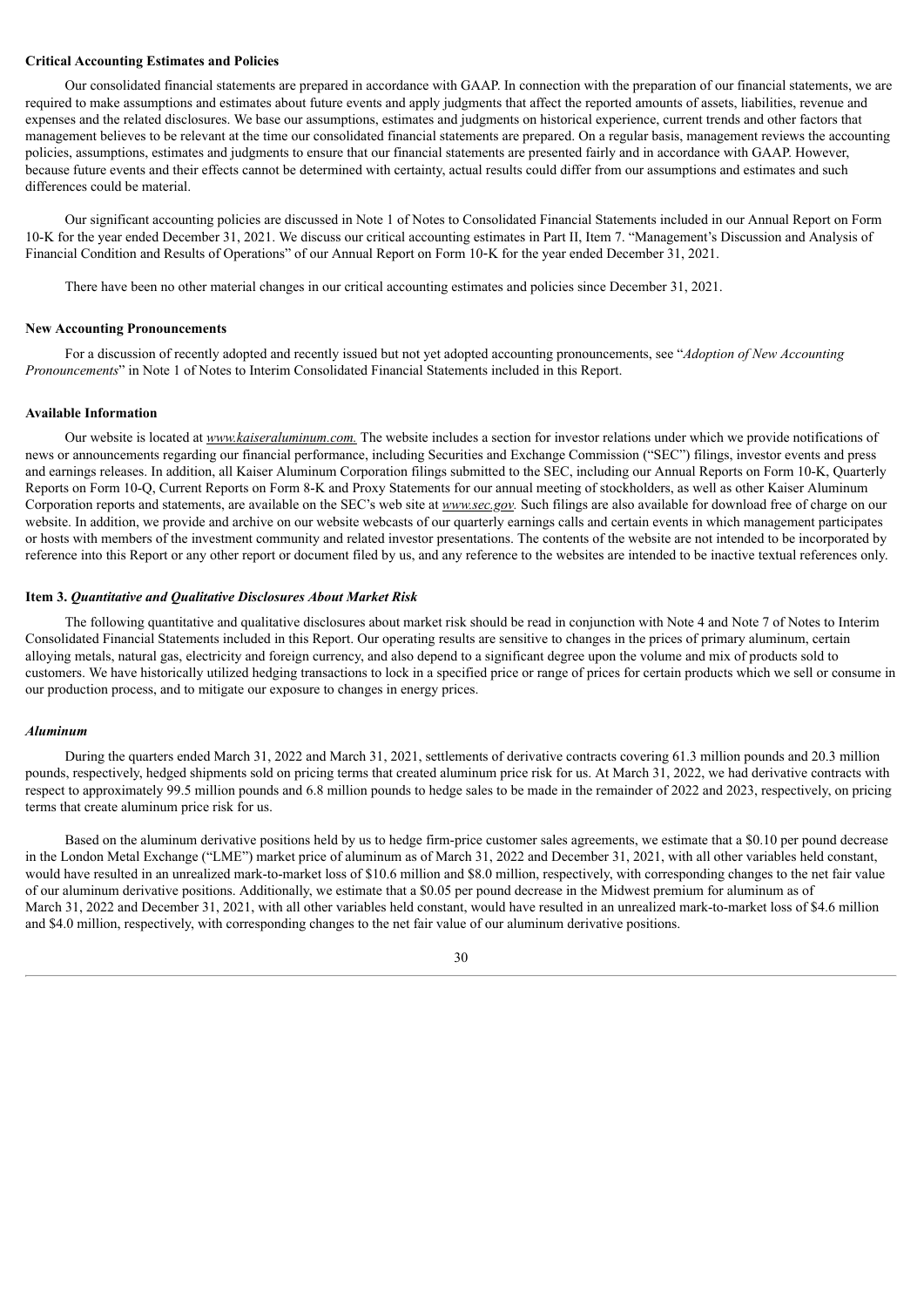### *Alloying Metals*

We are exposed to the risk of fluctuating prices of certain alloying metals, especially copper, zinc and magnesium, to the extent that changes in their prices do not highly correlate with price changes for aluminum. Copper, zinc, magnesium and certain other metals are used in our remelt operations to cast rolling ingot and extrusion billet with the proper chemistry for our products. From time to time, we enter into forward contract swaps and/or physical delivery commitments with third parties to mitigate our risk from fluctuations in the prices of these alloys. As of March 31, 2022, we had forward swap contracts with settlement dates designed to align with the timing of scheduled purchases of zinc and copper by our manufacturing facilities. We estimate that a \$0.10 per pound decrease in the LME market price of zinc as of March 31, 2022 and December 31, 2021, with all other variables held constant, would have resulted in an unrealized mark-to-market loss of \$0.3 million and \$0.4 million, respectively, with corresponding changes to the net fair value of our zinc-related derivative positions. We estimate that a \$0.10 per pound decrease in the COMEX market price of copper, with all other variables held constant, would have resulted in an unrealized mark-to-market loss of \$0.2 million in both periods as of March 31, 2022 and December 31, 2021, respectively, with corresponding changes to the net fair value of our copper-related derivative positions.

#### *Energy*

We are exposed to risk of fluctuating prices for natural gas and electricity. We, from time to time, in the ordinary course of business, enter into hedging transactions and/or physical delivery commitments with firm prices with third parties to mitigate our risk from fluctuations in natural gas and electricity prices.

We estimate that a \$1.00 per mmbtu decrease in natural gas prices would have resulted in an unrealized mark-to-market loss of \$4.7 million and \$5.2 million as of March 31, 2022 and December 31, 2021, respectively, with corresponding changes to the net fair value of our natural gas derivative positions. We estimate that a \$5.00 per Mwh decrease in electricity prices as of March 31, 2022 and December 31, 2021 would have resulted in an unrealized mark-to-market loss of \$0.8 million and \$1.1 million, respectively, with corresponding changes to the net fair value of our electricity derivative positions.

#### *Foreign Currency*

As of March 31, 2022, we hedged certain lease transactions denominated in euros using forward swap contracts with settlement dates through March 2023. We estimate that a 10% decrease in the March 31, 2022 exchange rate of euros to U.S. dollars would have resulted in an immaterial unrealized mark-to-market loss with corresponding changes to the net fair value of our foreign currency derivative positions.

### <span id="page-32-0"></span>**Item 4.** *Controls and Procedures*

*Evaluation of Disclosure Controls and Procedures.* We maintain disclosure controls and procedures that are designed to ensure that information required to be disclosed in our reports under the Securities Exchange Act of 1934 is processed, recorded, summarized and reported within the time periods specified in the SEC's rules and forms and that such information is accumulated and communicated to management, including the principal executive officer and principal financial officer, to allow for timely decisions regarding required disclosure. In designing and evaluating the disclosure controls and procedures, management recognizes that any controls and procedures, no matter how well designed and operated, can provide only reasonable assurance of achieving the desired control objectives, and management is required to apply its judgment in evaluating the cost-benefit relationship of possible controls and procedures. An evaluation of the effectiveness of the design and operation of our disclosure controls and procedures was performed as of the end of the period covered by this Report under the supervision of and with the participation of our management, including the principal executive officer and principal financial officer. Based on that evaluation, our principal executive officer and principal financial officer concluded that our disclosure controls and procedures were effective as of March 31, 2022 at the reasonable assurance level.

*Changes in Internal Control Over Financial Reporting.* We had no changes in our internal control over financial reporting during the quarter ended March 31, 2022 that have materially affected, or are reasonably likely to materially affect, our internal control over financial reporting. We are not required to include an assessment of the internal control over financial reporting of an entity acquired during the reporting period in our evaluation of internal control over financial reporting for Kaiser Aluminum Corporation. We are in the process of incorporating Warrick's operations into our internal control over financial reporting and intend to complete this for inclusion in our annual report on internal control over financial reporting as of December 31, 2022.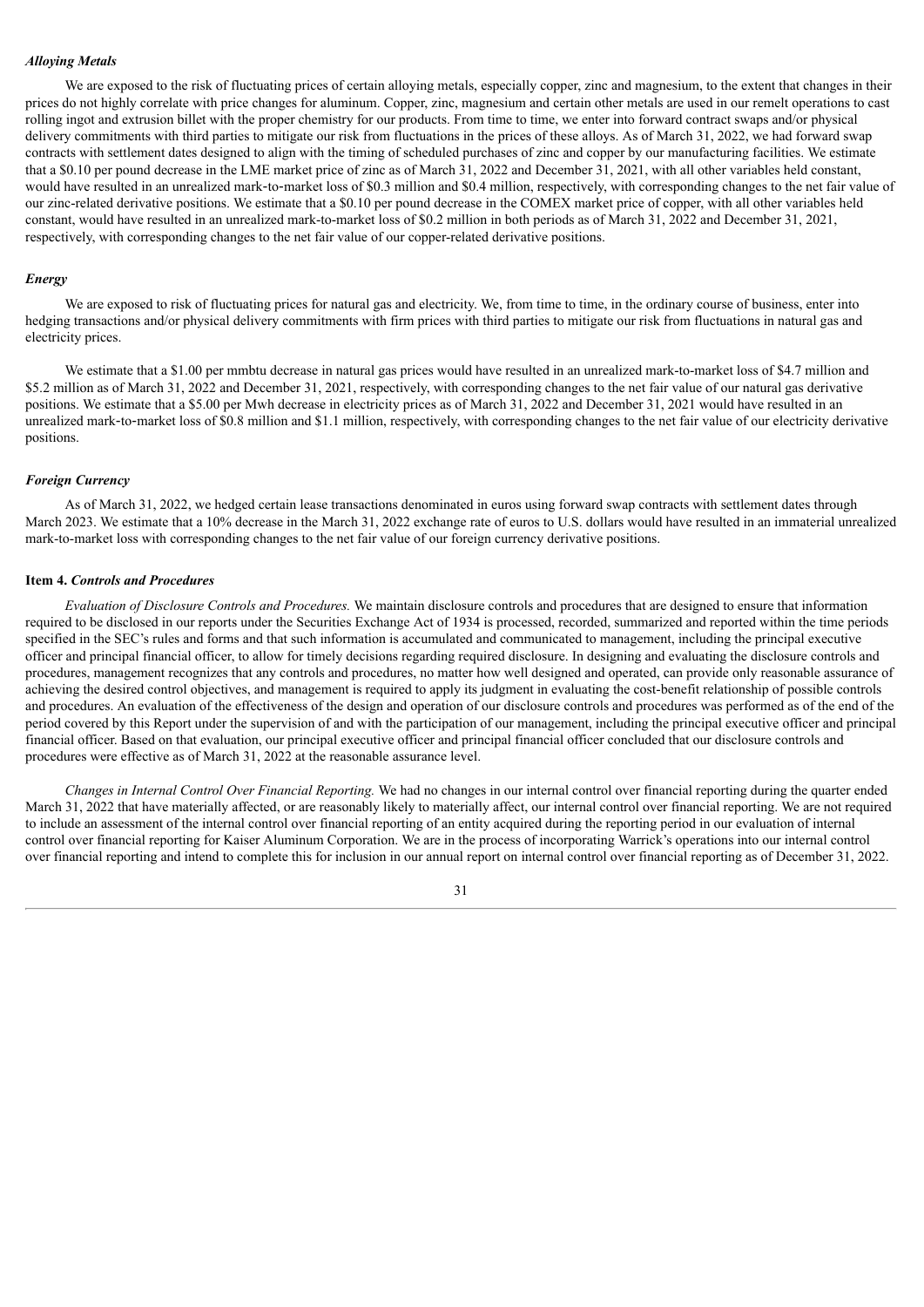# **PART II – OTHER INFORMATION**

#### <span id="page-33-1"></span><span id="page-33-0"></span>**Item 1.** *Legal Proceedings*

Reference is made to Part I, Item 3. "Legal Proceedings" included in our Annual Report on Form 10-K for the year ended December 31, 2021 for information concerning material legal proceedings with respect to the Company. There have been no material developments since December 31, 2021.

### <span id="page-33-2"></span>**Item 1A.** *Risk Factors*

Reference is made to Part I, Item 1A. "Risk Factors" included in our Annual Report on Form 10-K for the year ended December 31, 2021 for information concerning risk factors. There have been no material changes in risk factors since December 31, 2021.

#### <span id="page-33-3"></span>**Item 2.** *Unregistered Sales of Equity Securities and Use of Proceeds*

The following table provides information regarding our repurchases of our common shares during the quarter ended March 31, 2022:

|                                      | <b>Equity Incentive Plan</b>                      |                               |                                                               | <b>Stock Repurchase Plan</b> |                               |   |                                                                                                                                             |  |
|--------------------------------------|---------------------------------------------------|-------------------------------|---------------------------------------------------------------|------------------------------|-------------------------------|---|---------------------------------------------------------------------------------------------------------------------------------------------|--|
|                                      | Total<br><b>Number</b><br>of Shares<br>Purchased1 | Average<br>Price<br>per Share | Total<br><b>Number</b><br>of Shares<br>Purchased <sub>2</sub> |                              | Average<br>Price<br>per Share |   | <b>Maximum</b><br><b>Dollar Value</b><br>of Shares<br>that May<br>Yet Be<br>Purchased<br><b>Under the</b><br><b>Programs</b><br>(millions)2 |  |
| January 1, 2022 - January 31, 2022   | $\overbrace{\hspace{25mm}}^{}$                    |                               | $\overbrace{\hspace{25mm}}^{}$                                | ۰D                           | $\overbrace{\phantom{aaaaa}}$ | D | 93.1                                                                                                                                        |  |
| February 1, 2022 - February 28, 2022 |                                                   |                               |                                                               |                              |                               |   | 93.1                                                                                                                                        |  |
| March 1, 2022 - March 31, 2022       | 19,643                                            | 95.13                         |                                                               |                              |                               |   | 93.1                                                                                                                                        |  |
| Total                                | 19,643                                            | 95.13                         |                                                               |                              |                               |   | n/a                                                                                                                                         |  |

1 Under our equity incentive plan, participants may elect to have us withhold common shares to satisfy minimum statutory tax withholding obligations arising from the recognition of income and the vesting of restricted stock, restricted stock units and performance shares. When we withhold these shares, we are required to remit to the appropriate taxing authorities the market price of the shares withheld by us on the date of withholding. The withholding of common shares by us could be deemed a purchase of such common shares.

2 In September 2018, our Board of Directors authorized an additional \$100.0 million for us to repurchase shares of our common stock. At March 31, 2022, \$93.1 million remained available to repurchase our common shares pursuant to the stock repurchase program. The September 2018 authorization does not have an expiration date.

See Note 9 of Notes to Consolidated Financial Statements included in our Annual Report on Form 10-K for the year ended December 31, 2021 for additional information about restrictions on dividend payments contained in our credit agreement with Wells Fargo Bank, National Association, as administrative agent, and the other financial institutions party thereto ("Revolving Credit Facility") and in the indenture for our unsecured senior notes.

#### <span id="page-33-4"></span>**Item 3.** *Defaults Upon Senior Securities*

None.

#### <span id="page-33-5"></span>**Item 4.** *Mine Safety Disclosures*

Not applicable.

#### <span id="page-33-6"></span>**Item 5.** *Other Information*

None.

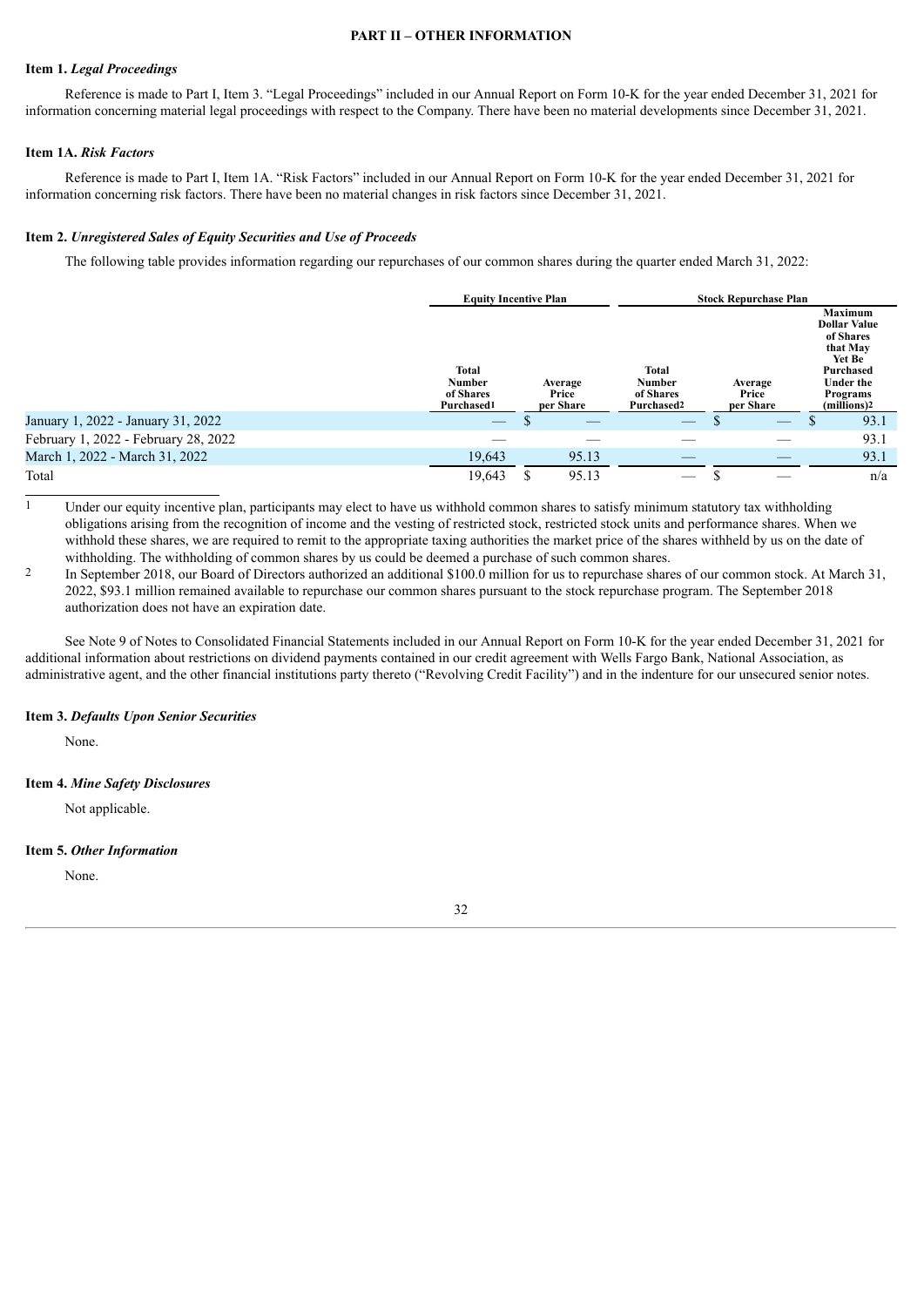# <span id="page-34-0"></span>**Item 6.** *Exhibits*

| Exhibit |                                                                                                                                                                             | Provided    | <b>Incorporated by Reference</b> |                    |                |                    |  |  |
|---------|-----------------------------------------------------------------------------------------------------------------------------------------------------------------------------|-------------|----------------------------------|--------------------|----------------|--------------------|--|--|
| No.     | <b>Exhibit Description</b>                                                                                                                                                  | Herewith    | Form                             | <b>File Number</b> | <b>Exhibit</b> | <b>Filing Date</b> |  |  |
| 10.1    | 2022 Short-Term Incentive Plan                                                                                                                                              |             | 8-K                              | 001-09447          | 10.1           | March 10, 2022     |  |  |
| 10.2    | 2022-2024 Long-Term Incentive Plan                                                                                                                                          |             | $8-K$                            | 001-09447          | 10.2           | March 10, 2022     |  |  |
| 31.1    | Certification of Keith A. Harvey pursuant to Section 302 of the<br>Sarbanes-Oxley Act of 2002                                                                               | $\mathbf X$ |                                  |                    |                |                    |  |  |
| 31.2    | Certification of Neal E. West pursuant to Section 302 of the<br>Sarbanes-Oxley Act of 2002                                                                                  | X           |                                  |                    |                |                    |  |  |
| 32.1    | Certification of Keith A. Harvey pursuant to Section 906 of the<br>Sarbanes-Oxley Act of 2002                                                                               | $\mathbf X$ |                                  |                    |                |                    |  |  |
| 32.2    | Certification of Neal E. West pursuant to Section 906 of the<br>Sarbanes-Oxley Act of 2002                                                                                  | X           |                                  |                    |                |                    |  |  |
| 101.INS | Inline XBRL Instance Document – the instance document does not<br>appear in the Interactive Data File because its XBRL tags are<br>embedded within the Inline XBRL document |             |                                  |                    |                |                    |  |  |
| 101.SCH | Inline XBRL Taxonomy Extension Schema                                                                                                                                       | X           |                                  |                    |                |                    |  |  |
| 101.CAL | Inline XBRL Taxonomy Extension Calculation                                                                                                                                  | X           |                                  |                    |                |                    |  |  |
| 101.DEF | Inline XBRL Taxonomy Extension Definition                                                                                                                                   | X           |                                  |                    |                |                    |  |  |
| 101.LAB | Inline XBRL Taxonomy Extension Label                                                                                                                                        | X           |                                  |                    |                |                    |  |  |
| 101.PRE | Inline XBRL Taxonomy Extension Presentation                                                                                                                                 | X           |                                  |                    |                |                    |  |  |
| 104     | Cover Page Interactive Data File (formatted as Inline XBRL and<br>contained in Exhibit 101)                                                                                 | X           |                                  |                    |                |                    |  |  |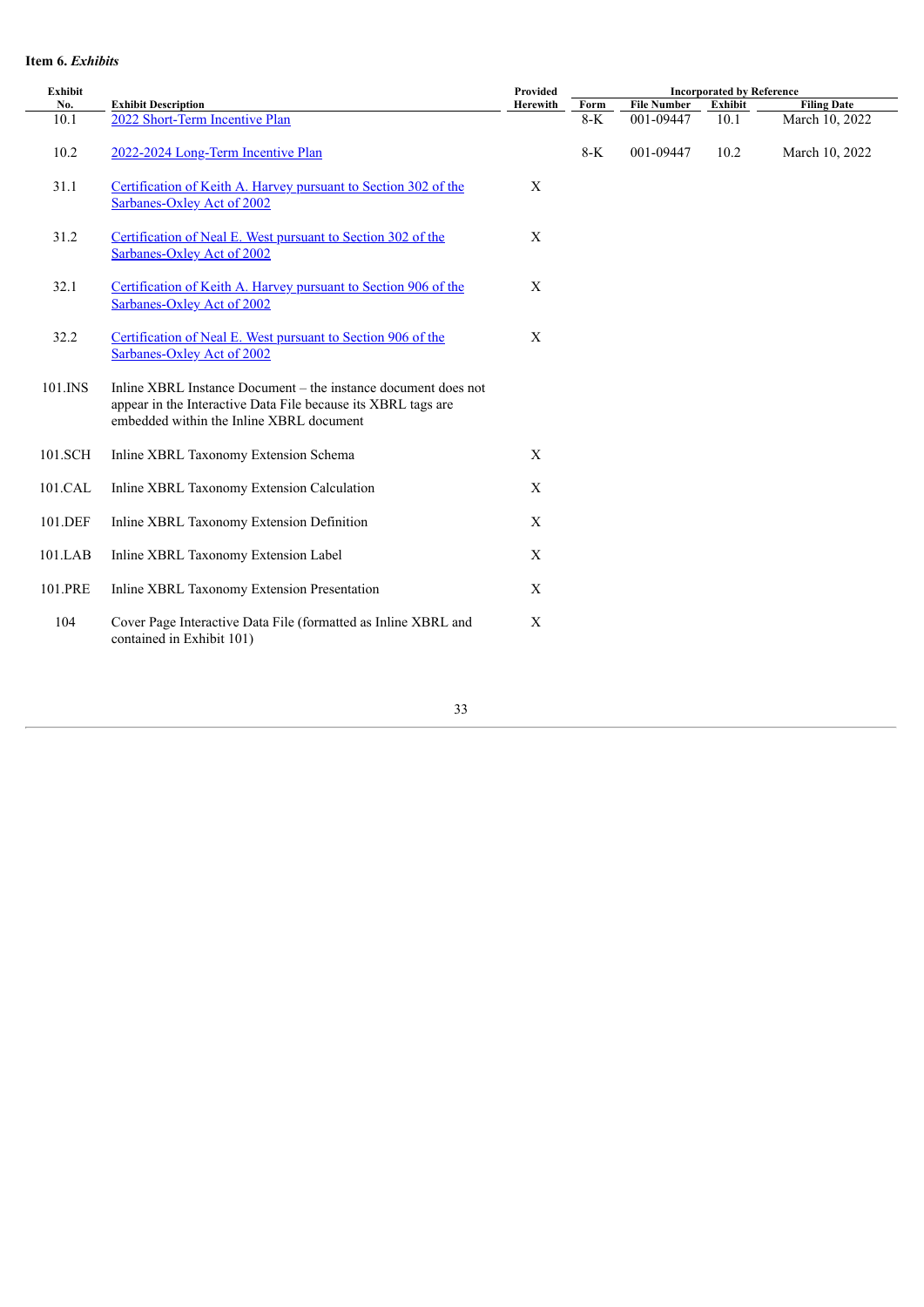# **SIGNATURES**

<span id="page-35-0"></span>Pursuant to the requirements of the Securities Exchange Act of 1934, the registrant has duly caused this Report to be signed on its behalf by the undersigned thereunto duly authorized.

# KAISER ALUMINUM CORPORATION

/s/ Neal E. West

Neal E. West Executive Vice President and Chief Financial Officer (Principal Financial Officer)

/s/ Jennifer Huey

Jennifer Huey Vice President and Chief Accounting Officer (Principal Accounting Officer)

Date: April 22, 2022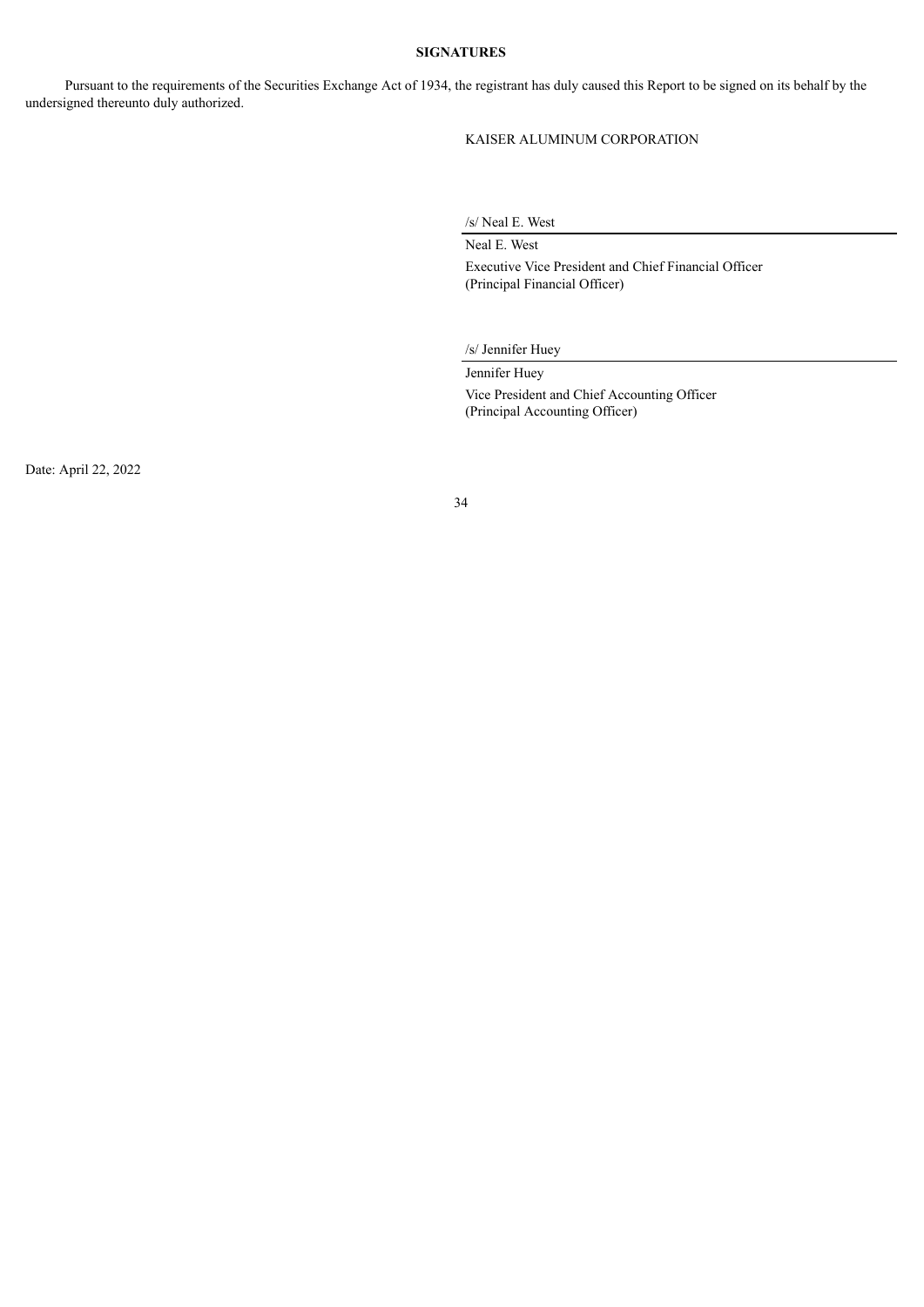# **CERTIFICATION PURSUANT TO SECTION 302 OF THE SARBANES-OXLEY ACT OF 2002**

<span id="page-36-0"></span>I, Keith A. Harvey, certify that:

1. I have reviewed this report on Form 10-Q of Kaiser Aluminum Corporation;

2. Based on my knowledge, this report does not contain any untrue statement of a material fact or omit to state a material fact necessary to make the statements made, in light of the circumstances under which such statements were made, not misleading with respect to the period covered by this report;

3. Based on my knowledge, the financial statements, and other financial information included in this report, fairly present in all material respects the financial condition, results of operations and cash flows of the registrant as of, and for, the periods presented in this report;

4. The registrant's other certifying officer(s) and I are responsible for establishing and maintaining disclosure controls and procedures (as defined in Exchange Act Rules 13a-15(e) and 15d-15(e)) and internal control over financial reporting (as defined in Exchange Act Rules 13a-15(f) and 15d-15(f)) for the registrant and have:

Designed such disclosure controls and procedures, or caused such disclosure controls and procedures to be designed under our supervision, to ensure that material information relating to the registrant, including its consolidated subsidiaries, is made known to us by others within those entities, particularly during the period in which this report is being prepared;

(b) Designed such internal control over financial reporting, or caused such internal control over financial reporting to be designed under our supervision, to provide reasonable assurance regarding the reliability of financial reporting and the preparation of financial statements for external purposes in accordance with generally accepted accounting principles;

(c) Evaluated the effectiveness of the registrant's disclosure controls and procedures and presented in this report our conclusions about the effectiveness of the disclosure controls and procedures, as of the end of the period covered by this report based on such evaluation; and

(d) Disclosed in this report any change in the registrant's internal control over financial reporting that occurred during the registrant's most recent fiscal quarter (the registrant's fourth fiscal quarter in the case of an annual report) that has materially affected, or is reasonably likely to materially affect, the registrant's internal control over financial reporting; and

5. The registrant's other certifying officer(s) and I have disclosed, based on our most recent evaluation of internal control over financial reporting, to the registrant's auditors and the audit committee of the registrant's board of directors (or persons performing the equivalent functions):

(a) All significant deficiencies and material weaknesses in the design or operation of internal control over financial reporting which are reasonably likely to adversely affect the registrant's ability to record, process, summarize and report financial information; and

(b) Any fraud, whether or not material, that involves management or other employees who have a significant role in the registrant's internal control over financial reporting.

/s/ Keith A. Harvey

Keith A. Harvey President and Chief Executive Officer Date: April 22, 2022 (Principal Executive Officer)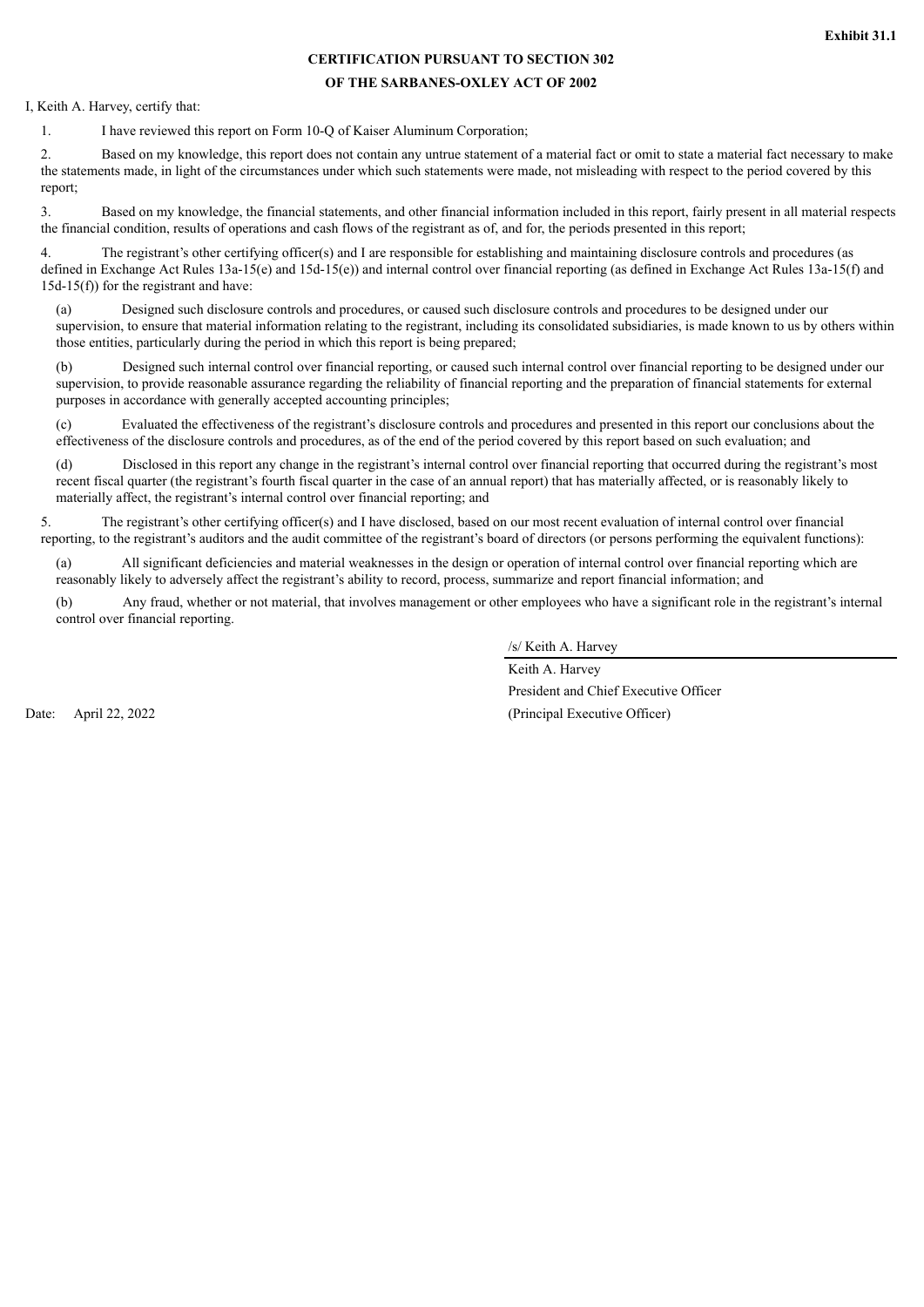# **CERTIFICATION PURSUANT TO SECTION 302 OF THE SARBANES-OXLEY ACT OF 2002**

<span id="page-37-0"></span>I, Neal E. West, certify that:

1. I have reviewed this report on Form 10-Q of Kaiser Aluminum Corporation;

2. Based on my knowledge, this report does not contain any untrue statement of a material fact or omit to state a material fact necessary to make the statements made, in light of the circumstances under which such statements were made, not misleading with respect to the period covered by this report;

3. Based on my knowledge, the financial statements, and other financial information included in this report, fairly present in all material respects the financial condition, results of operations and cash flows of the registrant as of, and for, the periods presented in this report;

4. The registrant's other certifying officer(s) and I are responsible for establishing and maintaining disclosure controls and procedures (as defined in Exchange Act Rules 13a-15(e) and 15d-15(e)) and internal control over financial reporting (as defined in Exchange Act Rules 13a-15(f) and 15d-15(f)) for the registrant and have:

Designed such disclosure controls and procedures, or caused such disclosure controls and procedures to be designed under our supervision, to ensure that material information relating to the registrant, including its consolidated subsidiaries, is made known to us by others within those entities, particularly during the period in which this report is being prepared;

(b) Designed such internal control over financial reporting, or caused such internal control over financial reporting to be designed under our supervision, to provide reasonable assurance regarding the reliability of financial reporting and the preparation of financial statements for external purposes in accordance with generally accepted accounting principles;

(c) Evaluated the effectiveness of the registrant's disclosure controls and procedures and presented in this report our conclusions about the effectiveness of the disclosure controls and procedures, as of the end of the period covered by this report based on such evaluation; and

(d) Disclosed in this report any change in the registrant's internal control over financial reporting that occurred during the registrant's most recent fiscal quarter (the registrant's fourth fiscal quarter in the case of an annual report) that has materially affected, or is reasonably likely to materially affect, the registrant's internal control over financial reporting; and

5. The registrant's other certifying officer(s) and I have disclosed, based on our most recent evaluation of internal control over financial reporting, to the registrant's auditors and the audit committee of the registrant's board of directors (or persons performing the equivalent functions):

(a) All significant deficiencies and material weaknesses in the design or operation of internal control over financial reporting which are reasonably likely to adversely affect the registrant's ability to record, process, summarize and report financial information; and

(b) Any fraud, whether or not material, that involves management or other employees who have a significant role in the registrant's internal control over financial reporting.

/s/ Neal E. West

Neal E. West

Executive Vice President and Chief Financial Officer Date: April 22, 2022 (Principal Financial Officer)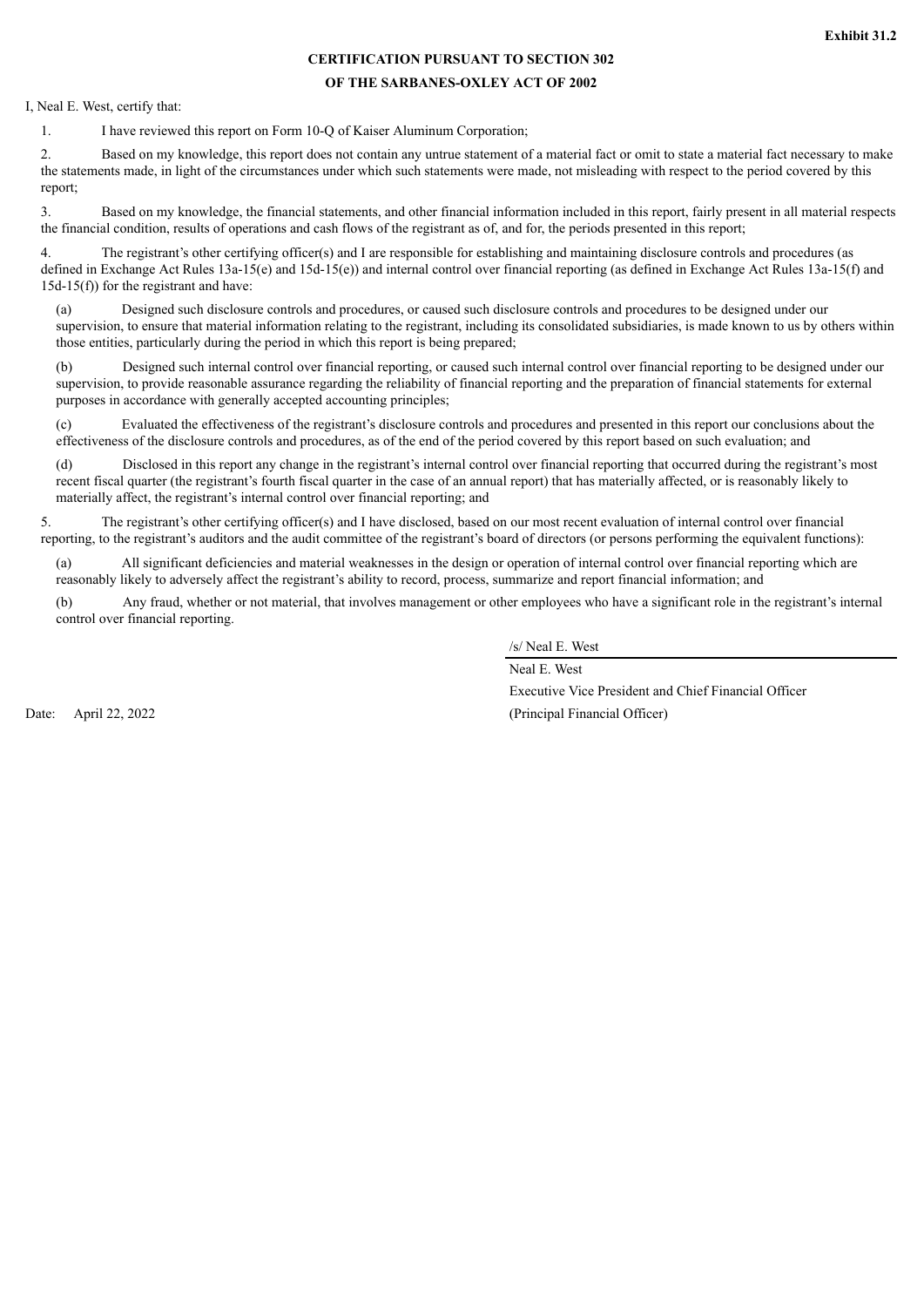## **CERTIFICATION PURSUANT TO**

# **18 U.S.C. 1350**

# **AS ADOPTED PURSUANT TO**

# **SECTION 906 OF THE SARBANES-OXLEY ACT OF 2002**

April 22, 2022

<span id="page-38-0"></span>In connection with the Quarterly Report on Form 10-Q by Kaiser Aluminum Corporation, a Delaware corporation (the "Company"), for the quarter ended March 31, 2022 (the "Report"), as filed on the date hereof with the Securities and Exchange Commission, the undersigned, Keith A. Harvey, President and Chief Executive Officer of the Company, does hereby certify, pursuant to 18 U.S.C. 1350 as adopted pursuant to Section 906 of the Sarbanes-Oxley Act of 2002, that to such officer's knowledge:

- (1) The Report fully complies with the requirements of Section 13(a) or 15(d) of the Securities Exchange Act of 1934 (15 U.S.C. 78m or 78o(d)); and
- (2) The information contained in the Report fairly presents, in all material respects, the financial condition and results of operations of the Company as of the dates and for the periods expressed in the Report.

IN WITNESS WHEREOF, the undersigned has executed this certification as of the date first above written.

/s/ Keith A. Harvey

Keith A. Harvey President and Chief Executive Officer (Principal Executive Officer)